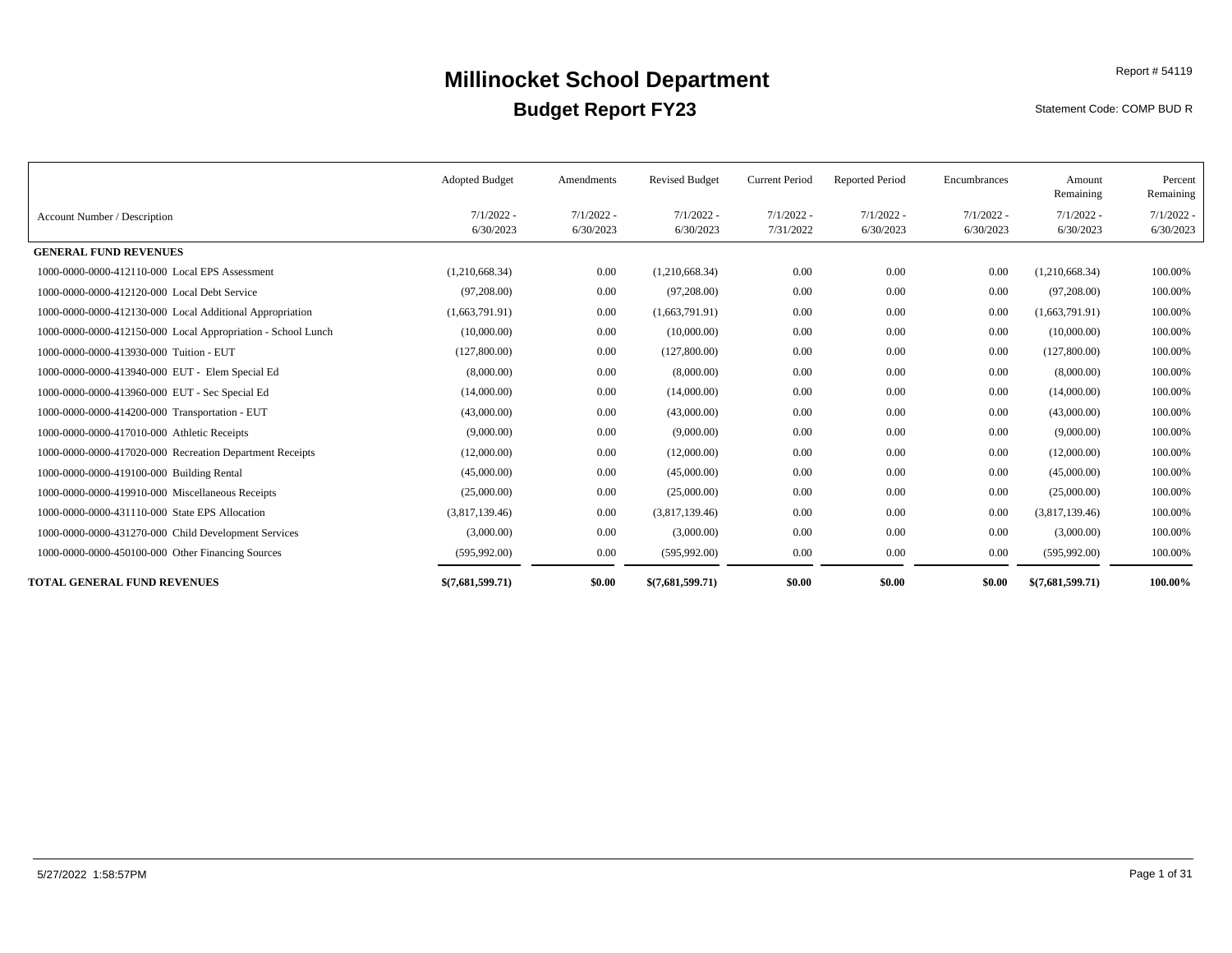|                                                              | <b>Adopted Budget</b> | Amendments   | <b>Revised Budget</b> | <b>Current Period</b> | <b>Reported Period</b> | Encumbrances | Amount<br>Remaining | Percent<br>Remaining |
|--------------------------------------------------------------|-----------------------|--------------|-----------------------|-----------------------|------------------------|--------------|---------------------|----------------------|
| Account Number / Description                                 | $7/1/2022 -$          | $7/1/2022 -$ | $7/1/2022 -$          | $7/1/2022 -$          | $7/1/2022 -$           | $7/1/2022 -$ | $7/1/2022 -$        | $7/1/2022$ .         |
|                                                              | 6/30/2023             | 6/30/2023    | 6/30/2023             | 7/31/2022             | 6/30/2023              | 6/30/2023    | 6/30/2023           | 6/30/2023            |
| <b>Superintendent's Office</b>                               |                       |              |                       |                       |                        |              |                     |                      |
| 1000-0000-2320-510400-900 Superintendent Salary              | 70,400.00             | 0.00         | 70,400.00             | 0.00                  | 0.00                   | 0.00         | 70,400.00           | 100.00%              |
| 1000-0000-2320-510420-900 Curriculum and Other Admin Duties  | 31,900.00             | 0.00         | 31,900.00             | 0.00                  | 0.00                   | 0.00         | 31,900.00           | 100.00%              |
| 1000-0000-2320-511800-900 Administrative Asst - Supt         | 45,327.05             | 0.00         | 45,327.05             | 0.00                  | 0.00                   | 0.00         | 45,327.05           | 100.00%              |
| 1000-0000-2320-521800-900 Health Insurance - Admin Asst      | 22,208.00             | 0.00         | 22,208.00             | 0.00                  | 0.00                   | 0.00         | 22,208.00           | 100.00%              |
| 1000-0000-2320-522400-900 Fica/Medicare Superintendent       | 1,020.80              | 0.00         | 1,020.80              | 0.00                  | 0.00                   | 0.00         | 1,020.80            | 100.00%              |
| 1000-0000-2320-522420-900 FICA/Medicare - Curriculum         | 463.00                | 0.00         | 463.00                | 0.00                  | 0.00                   | 0.00         | 463.00              | 100.00%              |
| 1000-0000-2320-522800-900 Fica/ Medicare Admin Asst          | 3,500.00              | 0.00         | 3,500.00              | 0.00                  | 0.00                   | 0.00         | 3,500.00            | 100.00%              |
| 1000-0000-2320-523400-900 MSRSRETER                          | 2,710.00              | 0.00         | 2,710.00              | 0.00                  | 0.00                   | 0.00         | 2,710.00            | 100.00%              |
| 1000-0000-2320-523420-900 MSRS - Curriculum                  | 1,230.00              | 0.00         | 1,230.00              | 0.00                  | 0.00                   | 0.00         | 1,230.00            | 100.00%              |
| 1000-0000-2320-523800-900 MSRS- PLD Admin Asst               | 4,700.00              | 0.00         | 4,700.00              | 0.00                  | 0.00                   | 0.00         | 4,700.00            | 100.00%              |
| 1000-0000-2320-526400-900 Unemployment Superintendent        | 72.00                 | 0.00         | 72.00                 | 0.00                  | 0.00                   | 0.00         | 72.00               | 100.00%              |
| 1000-0000-2320-526420-900 Unemployment - Curriculum          | 73.00                 | 0.00         | 73.00                 | 0.00                  | 0.00                   | 0.00         | 73.00               | 100.00%              |
| 1000-0000-2320-526800-900 Unemployment Admin Asst            | 72.00                 | 0.00         | 72.00                 | 0.00                  | 0.00                   | 0.00         | 72.00               | 100.00%              |
| 1000-0000-2320-527400-900 Workers Comp - Superintendent      | 1,232.00              | 0.00         | 1,232.00              | 0.00                  | 0.00                   | 0.00         | 1,232.00            | 100.00%              |
| 1000-0000-2320-527420-900 Worker's Comp - Curriculum         | 575.00                | 0.00         | 575.00                | 0.00                  | 0.00                   | 0.00         | 575.00              | 100.00%              |
| 1000-0000-2320-527800-900 Workers Comp - Admin Asst          | 800.00                | 0.00         | 800.00                | 0.00                  | 0.00                   | 0.00         | 800.00              | 100.00%              |
| 1000-0000-2320-533000-900 Prof Employee Training             | 2,000.00              | 0.00         | 2,000.00              | 0.00                  | 0.00                   | 0.00         | 2,000.00            | 100.00%              |
| 1000-0000-2320-534500-900 Legal Fees                         | 7,000.00              | 0.00         | 7,000.00              | 0.00                  | 0.00                   | 0.00         | 7,000.00            | 100.00%              |
| 1000-0000-2320-543900-900 Contracted Repairs & Maint         | 3,700.00              | 0.00         | 3,700.00              | 0.00                  | 0.00                   | 0.00         | 3,700.00            | 100.00%              |
| 1000-0000-2320-544400-900 Leases and Rentals - Supers office | 1,800.00              | 0.00         | 1,800.00              | 0.00                  | 0.00                   | 0.00         | 1,800.00            | 100.00%              |
| 1000-0000-2320-552000-900 Insurance                          | 1,000.00              | 0.00         | 1,000.00              | 0.00                  | 0.00                   | 0.00         | 1,000.00            | 100.00%              |
| 1000-0000-2320-553100-900 Postage                            | 4,000.00              | 0.00         | 4,000.00              | 0.00                  | 0.00                   | 0.00         | 4,000.00            | 100.00%              |
| 1000-0000-2320-554000-900 Advertising                        | 1,000.00              | 0.00         | 1,000.00              | 0.00                  | 0.00                   | 0.00         | 1,000.00            | 100.00%              |
| 1000-0000-2320-558000-900 Travel                             | 550.00                | 0.00         | 550.00                | 0.00                  | 0.00                   | 0.00         | 550.00              | 100.00%              |
| 1000-0000-2320-558100-900 Travel - Professional Developement | 3,000.00              | 0.00         | 3,000.00              | 0.00                  | 0.00                   | 0.00         | 3,000.00            | 100.00%              |
| 1000-0000-2320-560000-900 Supplies                           | 2,500.00              | 0.00         | 2,500.00              | 0.00                  | 0.00                   | 0.00         | 2,500.00            | 100.00%              |
| 1000-0000-2320-564000-900 Books                              | 200.00                | 0.00         | 200.00                | 0.00                  | 0.00                   | 0.00         | 200.00              | 100.00%              |
| 1000-0000-2320-565000-900 Technology Related Supplies        | 100.00                | 0.00         | 100.00                | 0.00                  | 0.00                   | 0.00         | 100.00              | 100.00%              |
| 1000-0000-2320-573400-900 Technology Related Hardware        | 1,500.00              | 0.00         | 1,500.00              | 0.00                  | 0.00                   | 0.00         | 1,500.00            | 100.00%              |
|                                                              |                       |              |                       |                       |                        |              |                     |                      |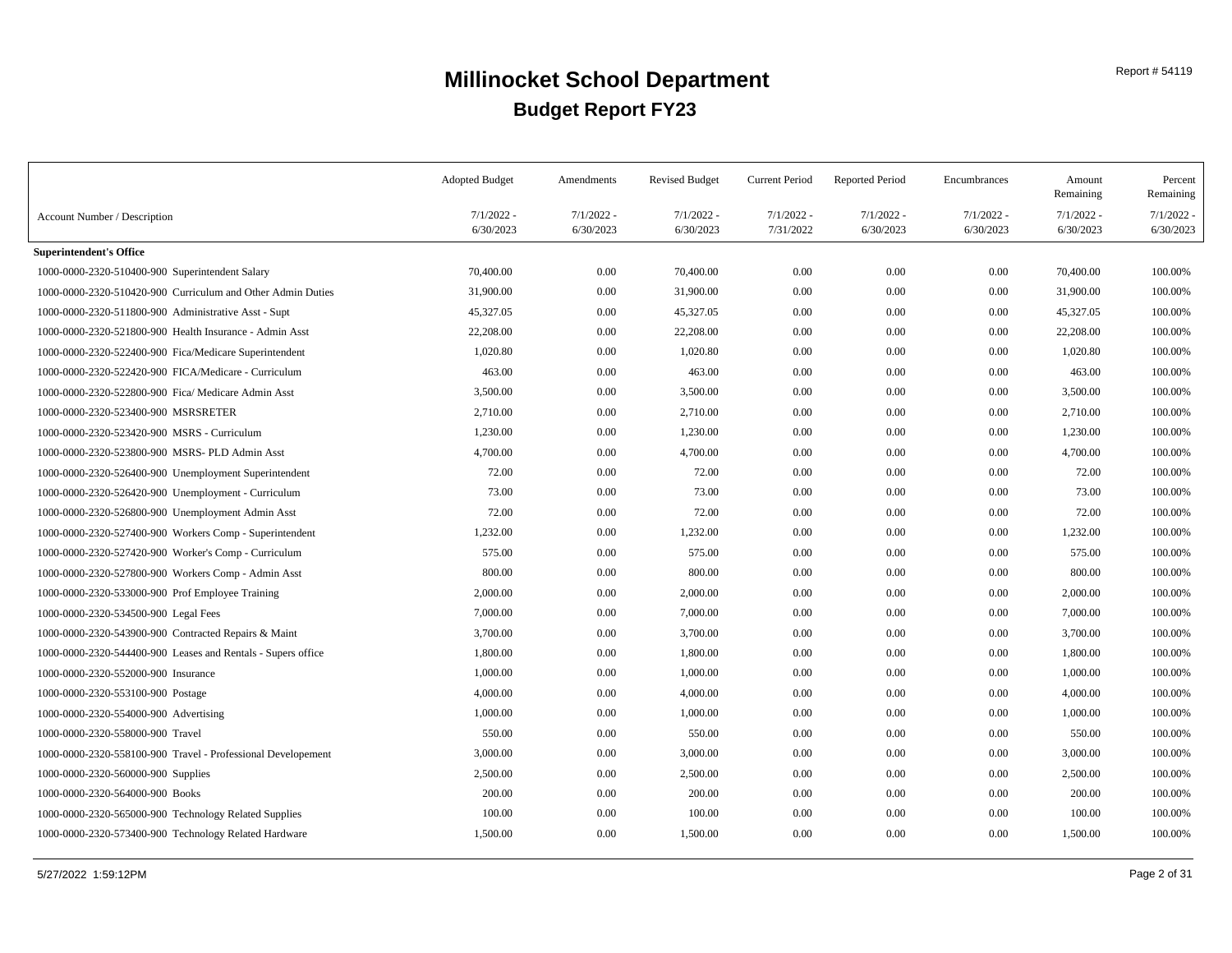|                                                       | <b>Adopted Budget</b>     | Amendments                | <b>Revised Budget</b>     | <b>Current Period</b>     | <b>Reported Period</b>    | Encumbrances              | Amount<br>Remaining       | Percent<br>Remaining      |
|-------------------------------------------------------|---------------------------|---------------------------|---------------------------|---------------------------|---------------------------|---------------------------|---------------------------|---------------------------|
| Account Number / Description                          | $7/1/2022 -$<br>6/30/2023 | $7/1/2022$ -<br>6/30/2023 | $7/1/2022 -$<br>6/30/2023 | $7/1/2022 -$<br>7/31/2022 | $7/1/2022 -$<br>6/30/2023 | $7/1/2022 -$<br>6/30/2023 | $7/1/2022 -$<br>6/30/2023 | $7/1/2022$ -<br>6/30/2023 |
| 1000-0000-2320-573500-900 Technology Related Software | 100.00                    | 0.00                      | 100.00                    | 0.00                      | 0.00                      | 0.00                      | 100.00                    | 100.00%                   |
| 1000-0000-2320-581000-900 Dues & Registrations        | 2,686.00                  | 0.00                      | 2,686.00                  | 0.00                      | 0.00                      | 0.00                      | 2,686.00                  | 100.00%                   |
| <b>Total Superintendent's Office</b>                  | \$217,418.85              | \$0.00                    | \$217,418.85              | \$0.00                    | \$0.00                    | \$0.00                    | \$217,418.85              | 100.00%                   |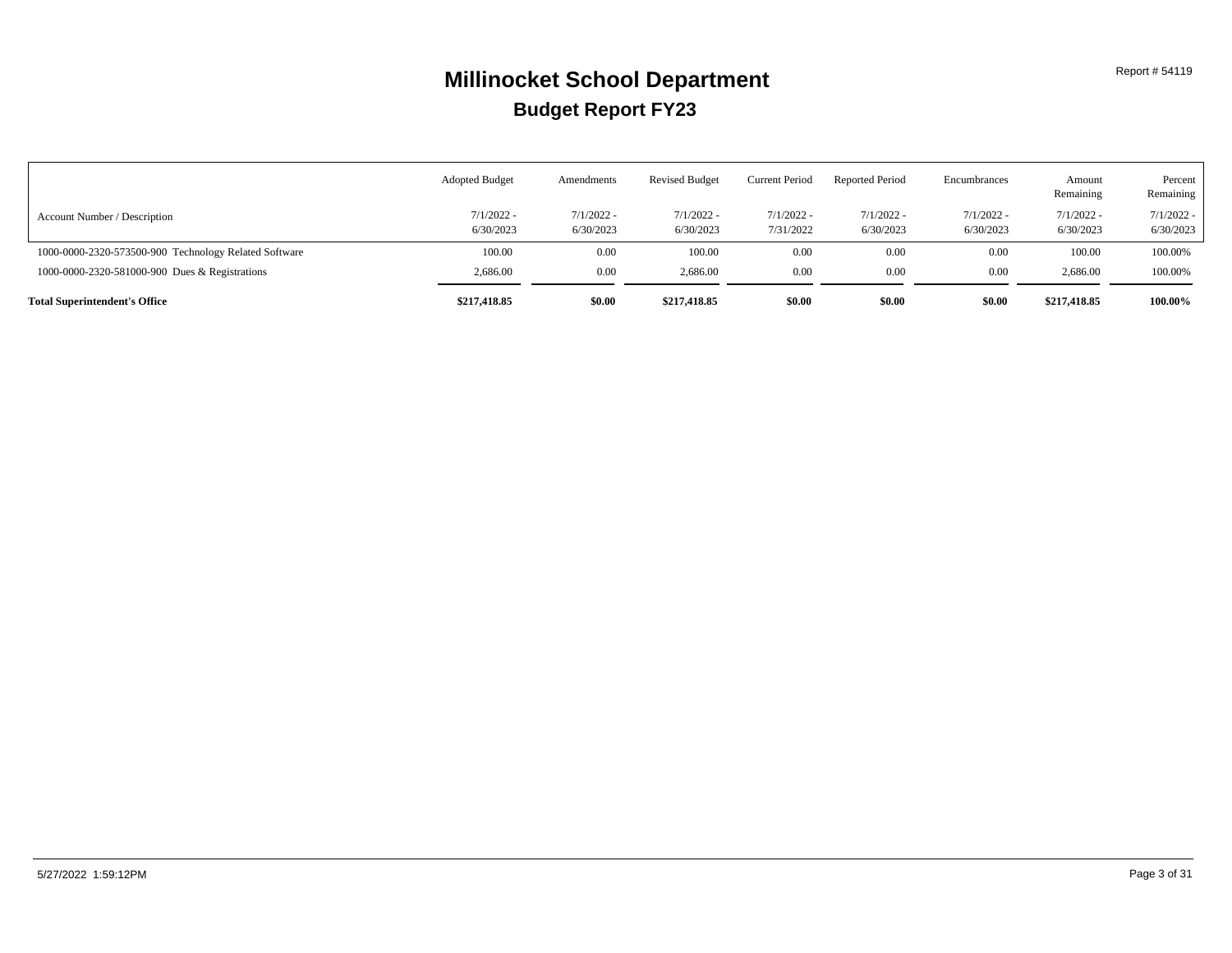|                                                                    | <b>Adopted Budget</b>     | Amendments                | <b>Revised Budget</b>     | <b>Current Period</b>     | <b>Reported Period</b>    | Encumbrances              | Amount<br>Remaining       | Percent<br>Remaining      |
|--------------------------------------------------------------------|---------------------------|---------------------------|---------------------------|---------------------------|---------------------------|---------------------------|---------------------------|---------------------------|
| Account Number / Description                                       | $7/1/2022$ -<br>6/30/2023 | $7/1/2022$ -<br>6/30/2023 | $7/1/2022$ -<br>6/30/2023 | $7/1/2022 -$<br>7/31/2022 | $7/1/2022$ -<br>6/30/2023 | $7/1/2022$ -<br>6/30/2023 | $7/1/2022$ -<br>6/30/2023 | $7/1/2022$ -<br>6/30/2023 |
| <b>Central Office Business Functi</b>                              |                           |                           |                           |                           |                           |                           |                           |                           |
| 1000-0000-2500-510500-900 Bookkeeper/Payroll Clerk Salary          | 46,600.00                 | 0.00                      | 46,600.00                 | 0.00                      | 0.00                      | 0.00                      | 46,600.00                 | 100.00%                   |
| 1000-0000-2500-521500-900 Health Insurance Bookkeeper/Payroll Cler | 10,120.00                 | 0.00                      | 10,120.00                 | 0.00                      | 0.00                      | 0.00                      | 10,120.00                 | 100.00%                   |
| 1000-0000-2500-522500-900 Fica/Medicare Bookkeeper/Payroll Clerk   | 3,600.00                  | 0.00                      | 3,600.00                  | $0.00\,$                  | 0.00                      | 0.00                      | 3,600.00                  | 100.00%                   |
| 1000-0000-2500-523500-900 MSRS-PLD Bookkeeper/Payroll Clerk        | 4,850.00                  | 0.00                      | 4,850.00                  | 0.00                      | 0.00                      | 0.00                      | 4,850.00                  | 100.00%                   |
| 1000-0000-2500-526500-900 Unemploment Bookkeeper/Payroll Clerk     | 72.00                     | 0.00                      | 72.00                     | 0.00                      | 0.00                      | 0.00                      | 72.00                     | 100.00%                   |
| 1000-0000-2500-527500-900 Workers Comp Bookkeeper/Payroll Clerk    | 875.00                    | 0.00                      | 875.00                    | $0.00\,$                  | 0.00                      | 0.00                      | 875.00                    | 100.00%                   |
| 1000-0000-2500-533000-900 Professional Employee Training           | 2,000.00                  | 0.00                      | 2,000.00                  | $0.00\,$                  | 0.00                      | 0.00                      | 2,000.00                  | 100.00%                   |
| 1000-0000-2500-534600-900 Audit                                    | 10,000.00                 | 0.00                      | 10,000.00                 | $0.00\,$                  | 0.00                      | 0.00                      | 10,000.00                 | 100.00%                   |
| 1000-0000-2500-543000-900 Contracted Services                      | 6,500.00                  | 0.00                      | 6,500.00                  | $0.00\,$                  | 0.00                      | 0.00                      | 6,500.00                  | 100.00%                   |
| 1000-0000-2500-543200-900 Technology Related Contracted Services   | 15,445.00                 | 0.00                      | 15,445.00                 | 0.00                      | 0.00                      | $0.00\,$                  | 15,445.00                 | 100.00%                   |
| 1000-0000-2500-560000-900 Supplies                                 | 2,500.00                  | 0.00                      | 2,500.00                  | $0.00\,$                  | 0.00                      | 0.00                      | 2,500.00                  | 100.00%                   |
| 1000-0000-2500-581100-900 Admin Bank Fees                          | 2,500.00                  | 0.00                      | 2,500.00                  | $0.00\,$                  | 0.00                      | 0.00                      | 2,500.00                  | 100.00%                   |
| <b>Total Central Office Business</b>                               | \$105,062.00              | \$0.00                    | \$105,062.00              | \$0.00                    | \$0.00                    | \$0.00                    | \$105,062.00              | 100.00%                   |
| <b>School Board</b>                                                |                           |                           |                           |                           |                           |                           |                           |                           |
| 1000-0000-2310-515000-900 School Board Stipends                    | 5,200.00                  | 0.00                      | 5,200.00                  | 0.00                      | 0.00                      | 0.00                      | 5,200.00                  | 100.00%                   |
| 1000-0000-2310-522000-900 Fica/ Medicare - Stipends                | 400.00                    | 0.00                      | 400.00                    | 0.00                      | 0.00                      | 0.00                      | 400.00                    | 100.00%                   |
| 1000-0000-2310-527000-900 Workers Comp - Stipends                  | 90.00                     | 0.00                      | 90.00                     | $0.00\,$                  | 0.00                      | 0.00                      | 90.00                     | 100.00%                   |
| 1000-0000-2310-558000-900 Travel                                   | 2,000.00                  | 0.00                      | 2,000.00                  | $0.00\,$                  | 0.00                      | 0.00                      | 2,000.00                  | 100.00%                   |
| 1000-0000-2310-560000-900 Supplies                                 | 400.00                    | 0.00                      | 400.00                    | 0.00                      | 0.00                      | 0.00                      | 400.00                    | 100.00%                   |
| 1000-0000-2310-581000-900 Dues and Fees                            | 2,527.00                  | 0.00                      | 2,527.00                  | $0.00\,$                  | 0.00                      | 0.00                      | 2,527.00                  | 100.00%                   |
| 1000-0000-2310-581400-900 School Board Conference Fees             | 1,000.00                  | 0.00                      | 1,000.00                  | $0.00\,$                  | 0.00                      | 0.00                      | 1,000.00                  | 100.00%                   |
| 1000-0000-2579-595000-900 Retiree Health Insurance                 | 440,000.00                | 0.00                      | 440,000.00                | 0.00                      | 0.00                      | 0.00                      | 440,000.00                | 100.00%                   |
| <b>Total School Board</b>                                          | \$451,617.00              | \$0.00                    | \$451,617.00              | \$0.00                    | \$0.00                    | \$0.00                    | \$451,617.00              | 100.00%                   |
| TOTAL SYSTEM ADMINISTRATION                                        | \$774,097.85              | \$0.00                    | \$774,097.85              | \$0.00                    | \$0.00                    | \$0.00                    | \$774,097.85              | 100.00%                   |
| <b>Granite St Principal's Office</b>                               |                           |                           |                           |                           |                           |                           |                           |                           |
| 1000-0000-2400-510400-110 Principal Salary                         | 77,590.00                 | 0.00                      | 77,590.00                 | $0.00\,$                  | 0.00                      | 0.00                      | 77,590.00                 | 100.00%                   |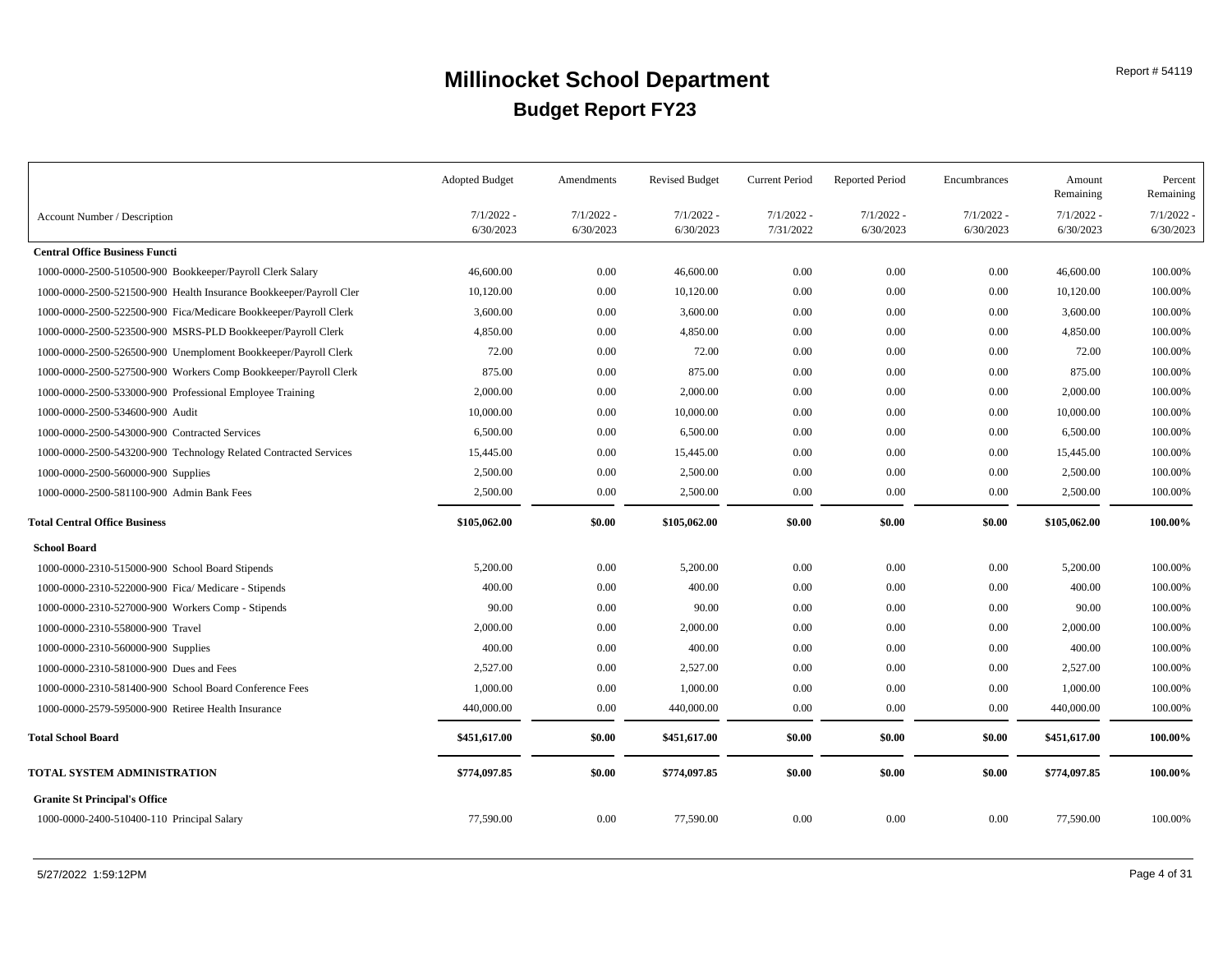|                                                               | <b>Adopted Budget</b>     | Amendments                | <b>Revised Budget</b>     | <b>Current Period</b>     | <b>Reported Period</b>    | Encumbrances              | Amount<br>Remaining       | Percent<br>Remaining  |
|---------------------------------------------------------------|---------------------------|---------------------------|---------------------------|---------------------------|---------------------------|---------------------------|---------------------------|-----------------------|
| Account Number / Description                                  | $7/1/2022$ -<br>6/30/2023 | $7/1/2022$ -<br>6/30/2023 | $7/1/2022 -$<br>6/30/2023 | $7/1/2022 -$<br>7/31/2022 | $7/1/2022 -$<br>6/30/2023 | $7/1/2022 -$<br>6/30/2023 | $7/1/2022$ -<br>6/30/2023 | 7/1/2022<br>6/30/2023 |
| 1000-0000-2400-511800-110 Secretary Salary                    | 39,648.00                 | 0.00                      | 39,648.00                 | 0.00                      | 0.00                      | 0.00                      | 39,648.00                 | 100.00%               |
| 1000-0000-2400-512320-110 Substitute Salary                   | 500.00                    | 0.00                      | 500.00                    | 0.00                      | 0.00                      | 0.00                      | 500.00                    | 100.00%               |
| 1000-0000-2400-515000-110 Stipends - Head Teacher             | 1,000.00                  | 0.00                      | 1,000.00                  | 0.00                      | 0.00                      | $0.00\,$                  | 1,000.00                  | 100.00%               |
| 1000-0000-2400-521400-110 Health Insurance Principal          | 10,120.00                 | 0.00                      | 10,120.00                 | 0.00                      | 0.00                      | 0.00                      | 10,120.00                 | 100.00%               |
| 1000-0000-2400-521800-110 Health Insurance Secretary          | 10,120.00                 | 0.00                      | 10,120.00                 | 0.00                      | 0.00                      | 0.00                      | 10,120.00                 | 100.00%               |
| 1000-0000-2400-522320-110 Fica / Medicare Subs                | 40.00                     | 0.00                      | 40.00                     | 0.00                      | 0.00                      | 0.00                      | 40.00                     | 100.00%               |
| 1000-0000-2400-522400-110 Fica / Medicare Principal           | 1,150.00                  | 0.00                      | 1,150.00                  | 0.00                      | 0.00                      | $0.00\,$                  | 1,150.00                  | 100.00%               |
| 1000-0000-2400-522800-110 Fica/ Medicare Secretary            | 3,050.00                  | 0.00                      | 3,050.00                  | 0.00                      | 0.00                      | $0.00\,$                  | 3,050.00                  | 100.00%               |
| 1000-0000-2400-523000-110 MSRSRETER                           | 42.00                     | 0.00                      | 42.00                     | 0.00                      | 0.00                      | $0.00\,$                  | 42.00                     | 100.00%               |
| 1000-0000-2400-523400-110 MSRSRETER                           | 3,000.00                  | 0.00                      | 3,000.00                  | 0.00                      | 0.00                      | $0.00\,$                  | 3,000.00                  | 100.00%               |
| 1000-0000-2400-526000-110 Unemployment Stipends               | 7.00                      | 0.00                      | 7.00                      | 0.00                      | 0.00                      | $0.00\,$                  | 7.00                      | 100.00%               |
| 1000-0000-2400-526320-110 Unemployment Subs                   | 4.00                      | 0.00                      | 4.00                      | 0.00                      | 0.00                      | 0.00                      | 4.00                      | 100.00%               |
| 1000-0000-2400-526400-110 Unemployment Principal              | 72.00                     | 0.00                      | 72.00                     | 0.00                      | 0.00                      | $0.00\,$                  | 72.00                     | 100.00%               |
| 1000-0000-2400-526800-110 Unemployment Secretary              | 72.00                     | 0.00                      | 72.00                     | 0.00                      | 0.00                      | $0.00\,$                  | 72.00                     | 100.00%               |
| 1000-0000-2400-527000-110 Workers Comp Stipends               | 20.00                     | 0.00                      | 20.00                     | 0.00                      | 0.00                      | $0.00\,$                  | 20.00                     | 100.00%               |
| 1000-0000-2400-527320-110 Workers Comp Subs                   | 10.00                     | 0.00                      | 10.00                     | 0.00                      | 0.00                      | 0.00                      | 10.00                     | 100.00%               |
| 1000-0000-2400-527400-110 Workers Comp Principal              | 1,400.00                  | 0.00                      | 1,400.00                  | 0.00                      | 0.00                      | $0.00\,$                  | 1,400.00                  | 100.00%               |
| 1000-0000-2400-527800-110 Workers Comp Secretary              | 700.00                    | 0.00                      | 700.00                    | 0.00                      | 0.00                      | $0.00\,$                  | 700.00                    | 100.00%               |
| 1000-0000-2400-543900-110 Contracted Repairs & Maint          | 1,000.00                  | 0.00                      | 1,000.00                  | 0.00                      | 0.00                      | 0.00                      | 1,000.00                  | 100.00%               |
| 1000-0000-2400-544400-110 Leases (Copier)                     | 2,000.00                  | 0.00                      | 2,000.00                  | 0.00                      | 0.00                      | 0.00                      | 2,000.00                  | 100.00%               |
| 1000-0000-2400-553100-110 Postage                             | 700.00                    | 0.00                      | 700.00                    | 0.00                      | 0.00                      | 0.00                      | 700.00                    | 100.00%               |
| 1000-0000-2400-558000-110 Travel                              | 600.00                    | 0.00                      | 600.00                    | 0.00                      | 0.00                      | 0.00                      | 600.00                    | 100.00%               |
| 1000-0000-2400-558100-110 Travel for Professional Development | 400.00                    | 0.00                      | 400.00                    | 0.00                      | 0.00                      | 0.00                      | 400.00                    | 100.00%               |
| 1000-0000-2400-560000-110 Supplies                            | 600.00                    | 0.00                      | 600.00                    | 0.00                      | 0.00                      | $0.00\,$                  | 600.00                    | 100.00%               |
| 1000-0000-2400-581000-110 Dues and Fees                       | 686.00                    | 0.00                      | 686.00                    | 0.00                      | 0.00                      | $0.00\,$                  | 686.00                    | 100.00%               |
| 1000-0000-2510-534600-110 Audit - Granite                     | 200.00                    | 0.00                      | 200.00                    | 0.00                      | 0.00                      | $0.00\,$                  | 200.00                    | 100.00%               |
| <b>Total Granite St Principal Off</b>                         | \$154,731.00              | \$0.00                    | \$154,731.00              | \$0.00                    | \$0.00                    | \$0.00                    | \$154,731.00              | 100.00%               |
| <b>Stearns Principal's Office</b>                             |                           |                           |                           |                           |                           |                           |                           |                       |
| 1000-0000-2400-510400-310 Principal Salary                    | 79,310.00                 | 0.00                      | 79,310.00                 | 0.00                      | 0.00                      | 0.00                      | 79,310.00                 | 100.00%               |
|                                                               |                           |                           |                           |                           |                           |                           |                           |                       |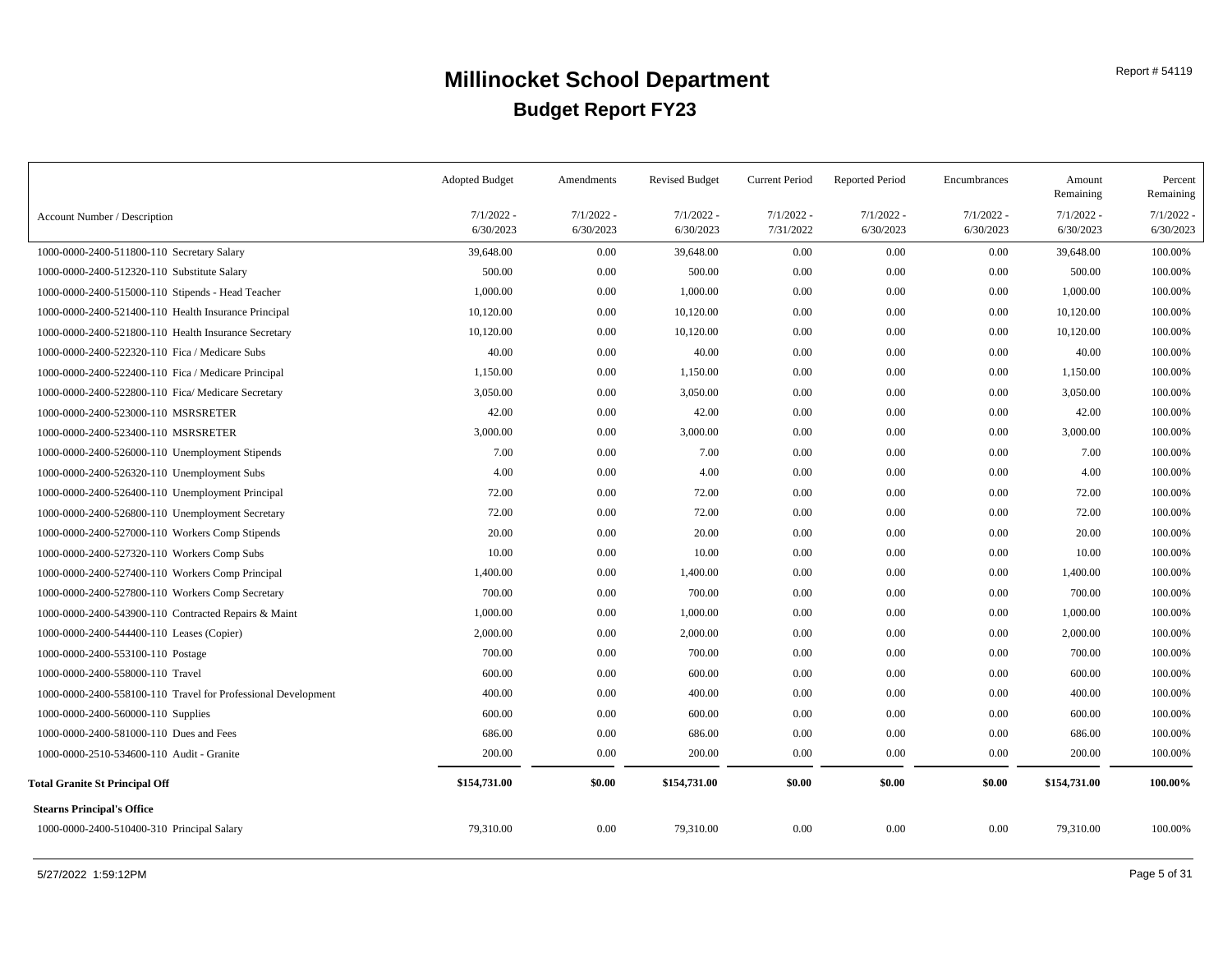|                                                               | <b>Adopted Budget</b>     | Amendments                | <b>Revised Budget</b>     | <b>Current Period</b>     | <b>Reported Period</b>    | Encumbrances              | Amount<br>Remaining       | Percent<br>Remaining  |
|---------------------------------------------------------------|---------------------------|---------------------------|---------------------------|---------------------------|---------------------------|---------------------------|---------------------------|-----------------------|
| Account Number / Description                                  | $7/1/2022 -$<br>6/30/2023 | $7/1/2022 -$<br>6/30/2023 | $7/1/2022 -$<br>6/30/2023 | $7/1/2022 -$<br>7/31/2022 | $7/1/2022$ -<br>6/30/2023 | $7/1/2022 -$<br>6/30/2023 | $7/1/2022$ -<br>6/30/2023 | 7/1/2022<br>6/30/2023 |
| 1000-0000-2400-511800-310 Secretary Salary                    | 39,648.00                 | 0.00                      | 39,648.00                 | 0.00                      | 0.00                      | 0.00                      | 39,648.00                 | 100.00%               |
| 1000-0000-2400-511810-310 Clerical Ed Tech Salary             | 25,857.00                 | 0.00                      | 25,857.00                 | 0.00                      | 0.00                      | 0.00                      | 25,857.00                 | 100.00%               |
| 1000-0000-2400-515000-310 Stipend - Head Teacher              | 1,000.00                  | 0.00                      | 1,000.00                  | 0.00                      | 0.00                      | 0.00                      | 1,000.00                  | 100.00%               |
| 1000-0000-2400-521400-310 Health Insurance H.S. Principal     | 10,120.00                 | 0.00                      | 10,120.00                 | 0.00                      | 0.00                      | 0.00                      | 10,120.00                 | 100.00%               |
| 1000-0000-2400-521800-310 Health Insurance Secretary          | 22,208.00                 | 0.00                      | 22,208.00                 | 0.00                      | 0.00                      | 0.00                      | 22,208.00                 | 100.00%               |
| 1000-0000-2400-521810-310 Health Insurance Clerical Ed Tech   | 27,760.00                 | 0.00                      | 27,760.00                 | 0.00                      | 0.00                      | 0.00                      | 27,760.00                 | 100.00%               |
| 1000-0000-2400-522000-310 Fica/Medicare Head Teacher          | 15.00                     | 0.00                      | 15.00                     | 0.00                      | 0.00                      | 0.00                      | 15.00                     | 100.00%               |
| 1000-0000-2400-522400-310 Fica / Medicare Principal           | 1,200.00                  | 0.00                      | 1,200.00                  | 0.00                      | 0.00                      | 0.00                      | 1,200.00                  | 100.00%               |
| 1000-0000-2400-522800-310 Fica/ Medicare Secretary            | 3,050.00                  | 0.00                      | 3,050.00                  | 0.00                      | 0.00                      | 0.00                      | 3,050.00                  | 100.00%               |
| 1000-0000-2400-522810-310 Fica/ Medicare Clerical Ed Tech     | 2,000.00                  | 0.00                      | 2,000.00                  | 0.00                      | 0.00                      | 0.00                      | 2,000.00                  | 100.00%               |
| 1000-0000-2400-523000-310 MSRSRETER                           | 40.00                     | 0.00                      | 40.00                     | 0.00                      | 0.00                      | 0.00                      | 40.00                     | 100.00%               |
| 1000-0000-2400-523400-310 MSRSRETER                           | 3,100.00                  | 0.00                      | 3,100.00                  | 0.00                      | 0.00                      | 0.00                      | 3,100.00                  | 100.00%               |
| 1000-0000-2400-523800-310 MSRS-PLD Secretary                  | 4,100.00                  | 0.00                      | 4,100.00                  | 0.00                      | 0.00                      | 0.00                      | 4,100.00                  | 100.00%               |
| 1000-0000-2400-523810-310 MSRS PLD/Clerical Ed Tech           | 2,675.00                  | 0.00                      | 2,675.00                  | 0.00                      | 0.00                      | 0.00                      | 2,675.00                  | 100.00%               |
| 1000-0000-2400-525400-310 Professional Credit Reimb Principal | 3,600.00                  | 0.00                      | 3,600.00                  | 0.00                      | 0.00                      | 0.00                      | 3,600.00                  | 100.00%               |
| 1000-0000-2400-526000-310 Unemployment - Head Teacher         | 3.00                      | 0.00                      | 3.00                      | 0.00                      | 0.00                      | 0.00                      | 3.00                      | 100.00%               |
| 1000-0000-2400-526400-310 Unemployment Principal              | 72.00                     | 0.00                      | 72.00                     | 0.00                      | 0.00                      | 0.00                      | 72.00                     | 100.00%               |
| 1000-0000-2400-526800-310 Unemployment Secretary              | 72.00                     | 0.00                      | 72.00                     | 0.00                      | 0.00                      | 0.00                      | 72.00                     | 100.00%               |
| 1000-0000-2400-526810-310 Unemployment Clerical Ed Tech       | 72.00                     | 0.00                      | 72.00                     | 0.00                      | 0.00                      | 0.00                      | 72.00                     | 100.00%               |
| 1000-0000-2400-527000-310 Workers Comp Head Teacher           | 18.00                     | 0.00                      | 18.00                     | 0.00                      | 0.00                      | 0.00                      | 18.00                     | 100.00%               |
| 1000-0000-2400-527400-310 Workers Comp Principal              | 1,400.00                  | 0.00                      | 1,400.00                  | 0.00                      | 0.00                      | 0.00                      | 1,400.00                  | 100.00%               |
| 1000-0000-2400-527800-310 Workers Comp Secretary              | 700.00                    | 0.00                      | 700.00                    | 0.00                      | 0.00                      | 0.00                      | 700.00                    | 100.00%               |
| 1000-0000-2400-527810-310 Workers Comp Clerical Ed Tech       | 460.00                    | 0.00                      | 460.00                    | 0.00                      | 0.00                      | 0.00                      | 460.00                    | 100.00%               |
| 1000-0000-2400-533000-310 Prof. Employee Training             | 600.00                    | 0.00                      | 600.00                    | 0.00                      | 0.00                      | 0.00                      | 600.00                    | 100.00%               |
| 1000-0000-2400-543900-310 Contracted Repairs & Maint          | 600.00                    | 0.00                      | 600.00                    | 0.00                      | 0.00                      | 0.00                      | 600.00                    | 100.00%               |
| 1000-0000-2400-544400-310 Leases (Copier)                     | 1,793.00                  | 0.00                      | 1,793.00                  | 0.00                      | 0.00                      | 0.00                      | 1,793.00                  | 100.00%               |
| 1000-0000-2400-553100-310 Postage                             | 2,500.00                  | 0.00                      | 2,500.00                  | 0.00                      | 0.00                      | 0.00                      | 2,500.00                  | 100.00%               |
| 1000-0000-2400-558000-310 Travel                              | 500.00                    | 0.00                      | 500.00                    | 0.00                      | 0.00                      | 0.00                      | 500.00                    | 100.00%               |
| 1000-0000-2400-558100-310 Travel for Professional Development | 1,000.00                  | 0.00                      | 1,000.00                  | 0.00                      | 0.00                      | 0.00                      | 1,000.00                  | 100.00%               |
| 1000-0000-2400-560000-310 Supplies                            | 300.00                    | 0.00                      | 300.00                    | 0.00                      | 0.00                      | 0.00                      | 300.00                    | 100.00%               |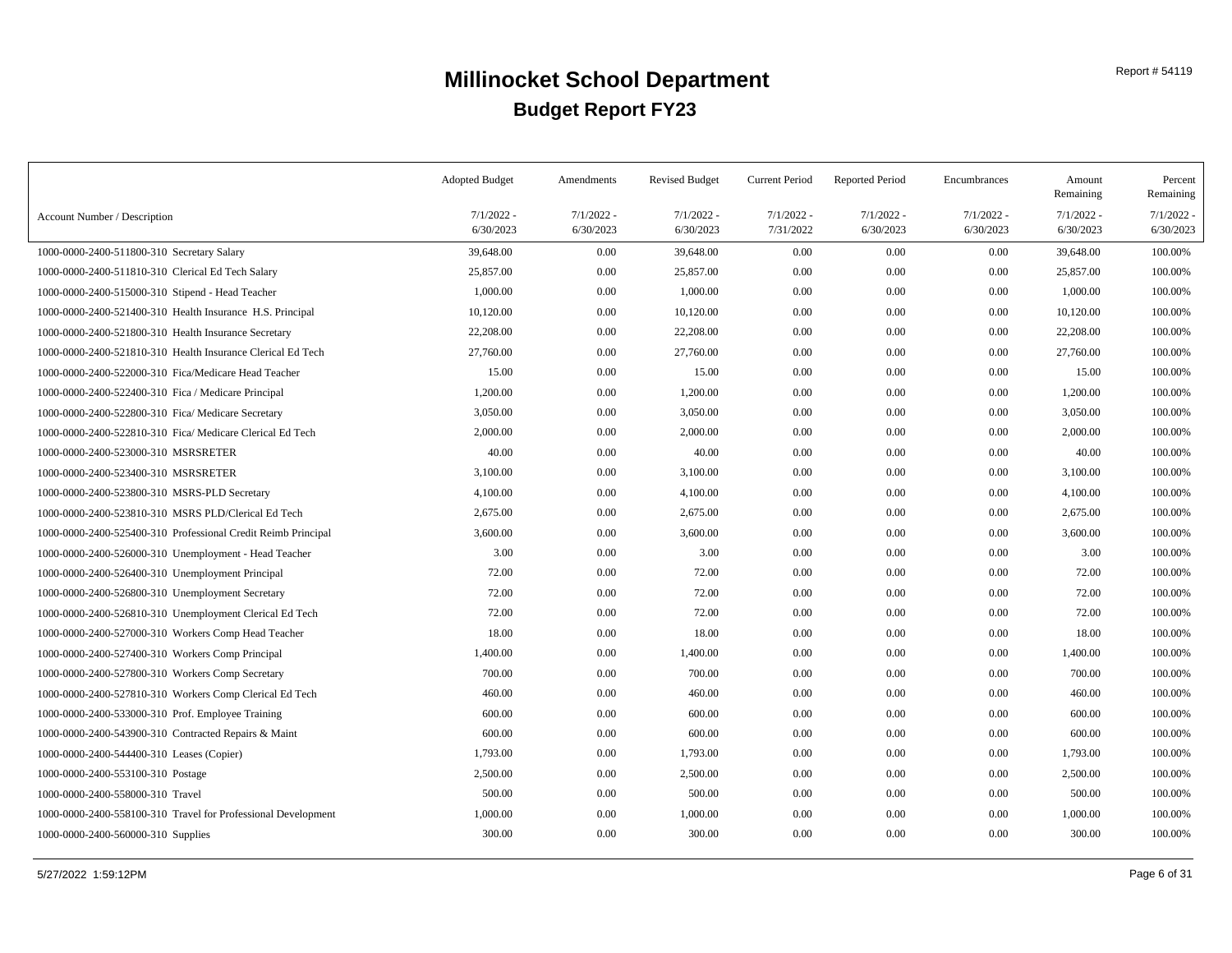|                                                            | <b>Adopted Budget</b>     | Amendments                | <b>Revised Budget</b>     | <b>Current Period</b>     | <b>Reported Period</b>    | Encumbrances              | Amount<br>Remaining       | Percent<br>Remaining      |
|------------------------------------------------------------|---------------------------|---------------------------|---------------------------|---------------------------|---------------------------|---------------------------|---------------------------|---------------------------|
| Account Number / Description                               | $7/1/2022 -$<br>6/30/2023 | $7/1/2022$ -<br>6/30/2023 | $7/1/2022 -$<br>6/30/2023 | $7/1/2022 -$<br>7/31/2022 | $7/1/2022$ -<br>6/30/2023 | $7/1/2022 -$<br>6/30/2023 | $7/1/2022 -$<br>6/30/2023 | $7/1/2022$ -<br>6/30/2023 |
| 1000-0000-2400-581000-310 Dues and Fees                    | 836.00                    | 0.00                      | 836.00                    | 0.00                      | 0.00                      | 0.00                      | 836.00                    | 100.00%                   |
| 1000-0000-2510-534600-310 Audit - High School              | 500.00                    | 0.00                      | 500.00                    | 0.00                      | 0.00                      | $0.00\,$                  | 500.00                    | 100.00%                   |
| <b>Total Stearns Principals Off</b>                        | \$237,109.00              | \$0.00                    | \$237,109.00              | \$0.00                    | \$0.00                    | \$0.00                    | \$237,109.00              | 100.00%                   |
| TOTAL SCHOOL ADMINISTRATION                                | \$391,840.00              | \$0.00                    | \$391,840.00              | \$0.00                    | \$0.00                    | \$0.00                    | \$391,840.00              | 100.00%                   |
| <b>PreK-2 Instruction</b>                                  |                           |                           |                           |                           |                           |                           |                           |                           |
| 1000-1120-1000-510100-110 K-2 Teacher Salaries             | 301,000.00                | 0.00                      | 301,000.00                | 0.00                      | 0.00                      | $0.00\,$                  | 301,000.00                | 100.00%                   |
| 1000-1120-1000-521100-110 Health Insurance - K-2 Teachers  | 75,759.00                 | 0.00                      | 75,759.00                 | 0.00                      | 0.00                      | 0.00                      | 75,759.00                 | 100.00%                   |
| 1000-1120-1000-522100-110 Fica/ Medicare K-2 Teachers      | 4,500.00                  | 0.00                      | 4,500.00                  | 0.00                      | 0.00                      | 0.00                      | 4,500.00                  | 100.00%                   |
| 1000-1120-1000-523100-110 MSRSRETER                        | 12,000.00                 | 0.00                      | 12,000.00                 | $0.00\,$                  | 0.00                      | $0.00\,$                  | 12,000.00                 | 100.00%                   |
| 1000-1120-1000-526100-110 Unemployment K-2 Teachers        | 432.00                    | 0.00                      | 432.00                    | $0.00\,$                  | 0.00                      | $0.00\,$                  | 432.00                    | 100.00%                   |
| 1000-1120-1000-527100-110 Workers Comp K-2 Teachers        | 5,300.00                  | 0.00                      | 5,300.00                  | $0.00\,$                  | 0.00                      | $0.00\,$                  | 5,300.00                  | 100.00%                   |
| 1000-1120-1000-533000-110 Professional Employee Training   | 5,400.00                  | 0.00                      | 5,400.00                  | $0.00\,$                  | 0.00                      | $0.00\,$                  | 5,400.00                  | 100.00%                   |
| 1000-1120-1000-561000-110 Supplies K-2                     | 6,000.00                  | 0.00                      | 6,000.00                  | $0.00\,$                  | 0.00                      | 0.00                      | 6,000.00                  | 100.00%                   |
| 1000-1120-1000-564000-110 Textbooks                        | 30,000.00                 | 0.00                      | 30,000.00                 | $0.00\,$                  | 0.00                      | $0.00\,$                  | 30,000.00                 | 100.00%                   |
| 1000-1120-2700-551000-110 Instructional Field Trips        | 900.00                    | 0.00                      | 900.00                    | 0.00                      | 0.00                      | $0.00\,$                  | 900.00                    | 100.00%                   |
| 1000-1121-1000-510100-110 PreK Teacher Salaries            | 89,000.00                 | 0.00                      | 89,000.00                 | $0.00\,$                  | 0.00                      | 0.00                      | 89,000.00                 | 100.00%                   |
| 1000-1121-1000-510200-110 PreK Ed Tech Salaries            | 37,885.00                 | 0.00                      | 37,885.00                 | $0.00\,$                  | 0.00                      | 0.00                      | 37,885.00                 | 100.00%                   |
| 1000-1121-1000-512300-110 PreK Substitute Salaries         | 5,000.00                  | 0.00                      | 5,000.00                  | 0.00                      | 0.00                      | $0.00\,$                  | 5,000.00                  | 100.00%                   |
| 1000-1121-1000-521100-110 Health Insurance - PreK Teachers | 28,029.00                 | 0.00                      | 28,029.00                 | $0.00\,$                  | 0.00                      | 0.00                      | 28,029.00                 | 100.00%                   |
| 1000-1121-1000-522100-110 Fica/ Medicare PreK Teachers     | 1,300.00                  | 0.00                      | 1,300.00                  | $0.00\,$                  | 0.00                      | $0.00\,$                  | 1,300.00                  | 100.00%                   |
| 1000-1121-1000-522200-110 Fica/ Medicare PreK Ed Techs     | 550.00                    | 0.00                      | 550.00                    | $0.00\,$                  | 0.00                      | 0.00                      | 550.00                    | 100.00%                   |
| 1000-1121-1000-522300-110 Fica/ Medicare PreK Substitutes  | 400.00                    | 0.00                      | 400.00                    | 0.00                      | 0.00                      | 0.00                      | 400.00                    | 100.00%                   |
| 1000-1121-1000-523100-110 MSRSRETER                        | 3,500.00                  | 0.00                      | 3,500.00                  | 0.00                      | 0.00                      | $0.00\,$                  | 3,500.00                  | 100.00%                   |
| 1000-1121-1000-523200-110 MSRSRETER                        | 1,378.00                  | 0.00                      | 1,378.00                  | $0.00\,$                  | 0.00                      | $0.00\,$                  | 1,378.00                  | 100.00%                   |
| 1000-1121-1000-523300-110 MSRSRETER                        | 50.00                     | 0.00                      | 50.00                     | 0.00                      | 0.00                      | $0.00\,$                  | 50.00                     | 100.00%                   |
| 1000-1121-1000-526100-110 Unemployment PreK Teachers       | 144.00                    | 0.00                      | 144.00                    | $0.00\,$                  | 0.00                      | $0.00\,$                  | 144.00                    | 100.00%                   |
| 1000-1121-1000-526200-110 Unemployment PreK Ed Techs       | 144.00                    | 0.00                      | 144.00                    | $0.00\,$                  | 0.00                      | 0.00                      | 144.00                    | 100.00%                   |
| 1000-1121-1000-526300-110 Unemployment PreK Substitutes    | 35.00                     | 0.00                      | 35.00                     | $0.00\,$                  | 0.00                      | $0.00\,$                  | 35.00                     | 100.00%                   |
|                                                            |                           |                           |                           |                           |                           |                           |                           |                           |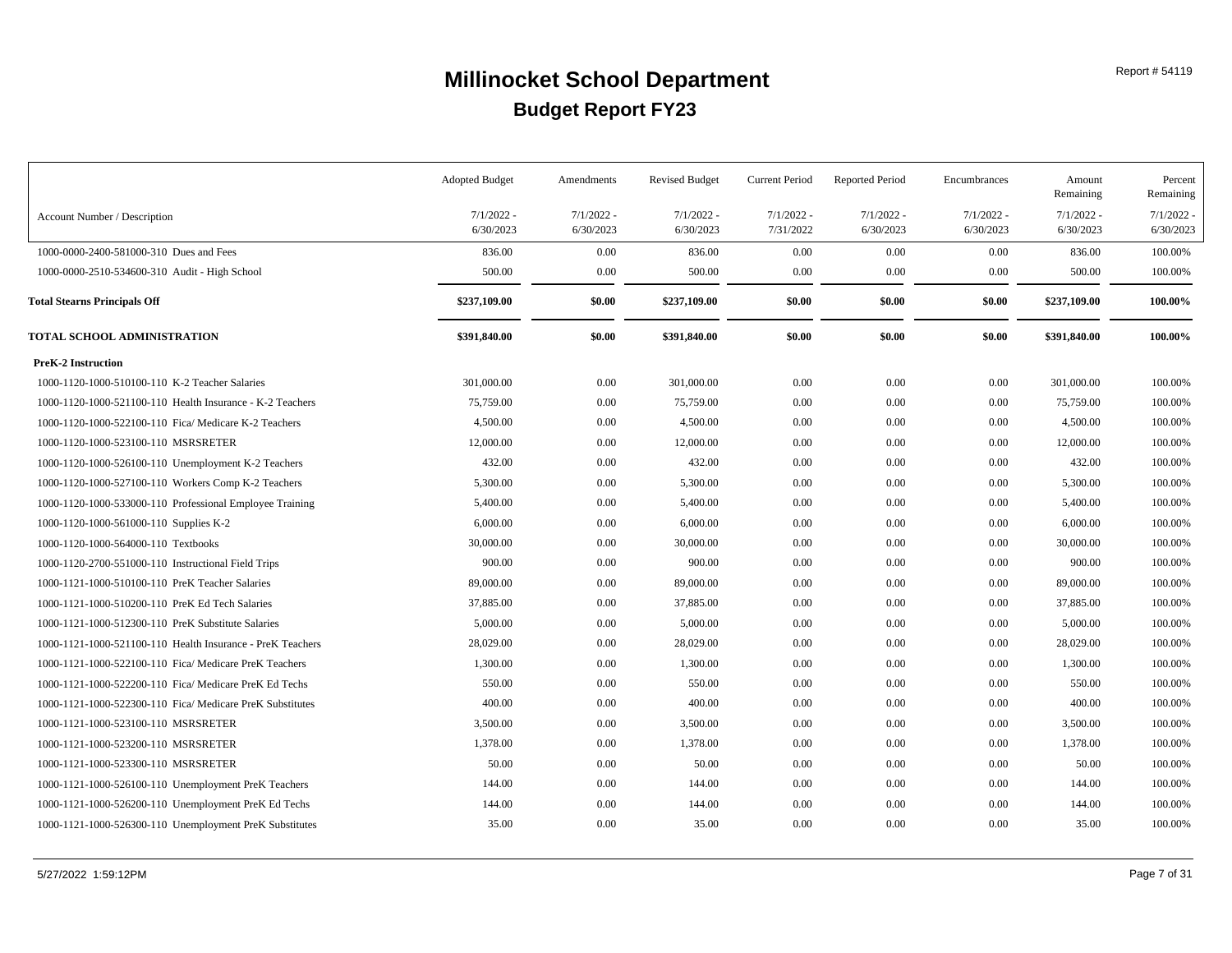|                                                          | <b>Adopted Budget</b> | Amendments   | <b>Revised Budget</b> | <b>Current Period</b> | <b>Reported Period</b> | Encumbrances | Amount<br>Remaining | Percent<br>Remaining |
|----------------------------------------------------------|-----------------------|--------------|-----------------------|-----------------------|------------------------|--------------|---------------------|----------------------|
| Account Number / Description                             | $7/1/2022$ -          | $7/1/2022$ - | $7/1/2022 -$          | $7/1/2022 -$          | $7/1/2022$ -           | $7/1/2022 -$ | $7/1/2022$ -        | 7/1/2022             |
|                                                          | 6/30/2023             | 6/30/2023    | 6/30/2023             | 7/31/2022             | 6/30/2023              | 6/30/2023    | 6/30/2023           | 6/30/2023            |
| 1000-1121-1000-527100-110 Workers Comp PreK Teachers     | 1,600.00              | 0.00         | 1,600.00              | $0.00\,$              | 0.00                   | 0.00         | 1,600.00            | 100.00%              |
| 1000-1121-1000-527200-110 Workers Comp PreK Ed Techs     | 665.00                | 0.00         | 665.00                | 0.00                  | 0.00                   | 0.00         | 665.00              | 100.00%              |
| 1000-1121-1000-527300-110 Workers Comp PreK Substitutes  | 80.00                 | 0.00         | 80.00                 | $0.00\,$              | $0.00\,$               | 0.00         | 80.00               | 100.00%              |
| <b>Total PreK-2 Instruction</b>                          | \$611,051.00          | \$0.00       | \$611,051.00          | \$0.00                | \$0.00                 | \$0.00       | \$611,051.00        | 100.00%              |
| 3-5 Instuction                                           |                       |              |                       |                       |                        |              |                     |                      |
| 1000-1100-1000-510100-110 3-5 Teacher Salaries           | 444,000.00            | 0.00         | 444,000.00            | 0.00                  | 0.00                   | 0.00         | 444,000.00          | 100.00%              |
| 1000-1100-1000-512300-110 Substitute Salaries            | 10,000.00             | 0.00         | 10,000.00             | 0.00                  | 0.00                   | 0.00         | 10,000.00           | 100.00%              |
| 1000-1100-1000-515000-110 Stipends                       | 10,000.00             | 0.00         | 10,000.00             | 0.00                  | 0.00                   | 0.00         | 10,000.00           | 100.00%              |
| 1000-1100-1000-521100-110 Health Insurance Teachers      | 106,225.00            | 0.00         | 106,225.00            | $0.00\,$              | 0.00                   | 0.00         | 106,225.00          | 100.00%              |
| 1000-1100-1000-522000-110 Fica/ Medicare Stipends        | 100.00                | 0.00         | 100.00                | 0.00                  | 0.00                   | $0.00\,$     | 100.00              | 100.00%              |
| 1000-1100-1000-522100-110 Fica/ Medicare Teachers        | 6,438.00              | 0.00         | 6,438.00              | $0.00\,$              | 0.00                   | 0.00         | 6,438.00            | 100.00%              |
| 1000-1100-1000-522300-110 Fica/Medicare Substitutes      | 770.00                | 0.00         | 770.00                | 0.00                  | 0.00                   | 0.00         | 770.00              | 100.00%              |
| 1000-1100-1000-523000-110 MSRSRETER                      | 260.00                | 0.00         | 260.00                | $0.00\,$              | 0.00                   | 0.00         | 260.00              | 100.00%              |
| 1000-1100-1000-523100-110 MSRSRETER                      | 17,100.00             | 0.00         | 17,100.00             | $0.00\,$              | 0.00                   | 0.00         | 17,100.00           | 100.00%              |
| 1000-1100-1000-523300-110 MSRSRETER                      | 70.00                 | 0.00         | 70.00                 | $0.00\,$              | 0.00                   | 0.00         | 70.00               | 100.00%              |
| 1000-1100-1000-525100-110 Tuition Reimbursement Teachers | 9,400.00              | 0.00         | 9,400.00              | $0.00\,$              | 0.00                   | 0.00         | 9,400.00            | 100.00%              |
| 1000-1100-1000-526000-110 Unemployment Stipends          | 48.00                 | 0.00         | 48.00                 | $0.00\,$              | 0.00                   | 0.00         | 48.00               | 100.00%              |
| 1000-1100-1000-526100-110 Unemployment Teachers          | 666.00                | 0.00         | 666.00                | $0.00\,$              | 0.00                   | 0.00         | 666.00              | 100.00%              |
| 1000-1100-1000-526300-110 Unemployment Substitutes       | 70.00                 | 0.00         | 70.00                 | $0.00\,$              | 0.00                   | 0.00         | 70.00               | 100.00%              |
| 1000-1100-1000-527000-110 Workers Comp Stipends          | 100.00                | 0.00         | 100.00                | $0.00\,$              | 0.00                   | 0.00         | 100.00              | 100.00%              |
| 1000-1100-1000-527100-110 Workers Comp Teachers          | 7,800.00              | 0.00         | 7,800.00              | $0.00\,$              | 0.00                   | 0.00         | 7,800.00            | 100.00%              |
| 1000-1100-1000-527300-110 Workers Comp Substitutes       | 170.00                | 0.00         | 170.00                | $0.00\,$              | 0.00                   | 0.00         | 170.00              | 100.00%              |
| 1000-1100-1000-543900-110 Contracted Repairs & Maint     | 1,000.00              | 0.00         | 1,000.00              | $0.00\,$              | 0.00                   | 0.00         | 1,000.00            | 100.00%              |
| 1000-1100-1000-544400-110 Leases (Copier)                | 1,800.00              | 0.00         | 1,800.00              | 0.00                  | 0.00                   | 0.00         | 1,800.00            | 100.00%              |
| 1000-1100-1000-558100-110 Travel For Professional        | 600.00                | 0.00         | 600.00                | 0.00                  | 0.00                   | 0.00         | 600.00              | 100.00%              |
| 1000-1100-1000-561000-110 Supplies                       | 15,000.00             | 0.00         | 15,000.00             | 0.00                  | 0.00                   | 0.00         | 15,000.00           | 100.00%              |
| 1000-1100-1000-564000-110 Textbooks                      | 1,000.00              | 0.00         | 1,000.00              | $0.00\,$              | 0.00                   | 0.00         | 1,000.00            | 100.00%              |
| 1000-1100-1000-573000-110 Equipment                      | 300.00                | 0.00         | 300.00                | 0.00                  | 0.00                   | 0.00         | 300.00              | 100.00%              |
| 1000-1100-1000-581000-110 Dues & Fees                    | 7,700.00              | 0.00         | 7,700.00              | 0.00                  | 0.00                   | 0.00         | 7,700.00            | 100.00%              |
|                                                          |                       |              |                       |                       |                        |              |                     |                      |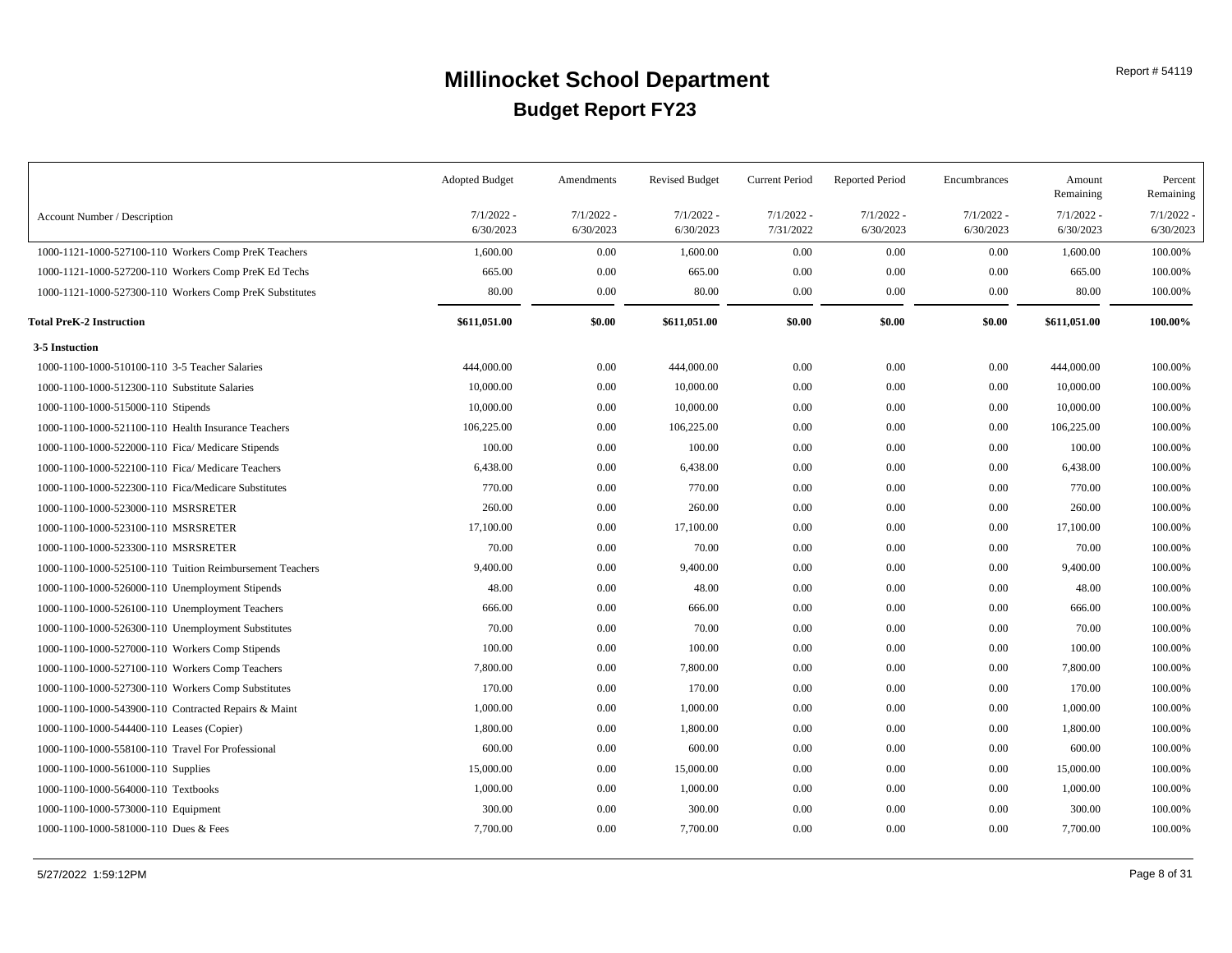|                                                          | <b>Adopted Budget</b>     | Amendments                | <b>Revised Budget</b>     | Current Period            | <b>Reported Period</b>    | Encumbrances              | Amount<br>Remaining       | Percent<br>Remaining  |
|----------------------------------------------------------|---------------------------|---------------------------|---------------------------|---------------------------|---------------------------|---------------------------|---------------------------|-----------------------|
| Account Number / Description                             | $7/1/2022 -$<br>6/30/2023 | $7/1/2022$ -<br>6/30/2023 | $7/1/2022 -$<br>6/30/2023 | $7/1/2022 -$<br>7/31/2022 | $7/1/2022$ -<br>6/30/2023 | $7/1/2022 -$<br>6/30/2023 | $7/1/2022 -$<br>6/30/2023 | 7/1/2022<br>6/30/2023 |
| 1000-1100-2700-551000-110 Instructional Field Trips      | 2,500.00                  | 0.00                      | 2,500.00                  | 0.00                      | 0.00                      | 0.00                      | 2,500.00                  | 100.00%               |
| <b>Total 3-5 Instruction</b>                             | \$643,117.00              | \$0.00                    | \$643,117.00              | \$0.00                    | \$0.00                    | \$0.00                    | \$643,117.00              | 100.00%               |
| <b>6-8 Instruction</b>                                   |                           |                           |                           |                           |                           |                           |                           |                       |
| 1000-1100-1000-510100-160 6-8 Teacher Salaries           | 315,000.00                | 0.00                      | 315,000.00                | $0.00\,$                  | 0.00                      | 0.00                      | 315,000.00                | 100.00%               |
| 1000-1100-1000-512300-160 Substitute Salaries            | 6,000.00                  | 0.00                      | 6,000.00                  | 0.00                      | 0.00                      | 0.00                      | 6,000.00                  | 100.00%               |
| 1000-1100-1000-515000-160 Stipends                       | 5,000.00                  | 0.00                      | 5,000.00                  | $0.00\,$                  | 0.00                      | 0.00                      | 5,000.00                  | 100.00%               |
| 1000-1100-1000-521100-160 Health Insurance - Teachers    | 98,528.00                 | 0.00                      | 98,528.00                 | $0.00\,$                  | 0.00                      | 0.00                      | 98,528.00                 | 100.00%               |
| 1000-1100-1000-522000-160 Fica/ Medicare Stipends        | 73.00                     | 0.00                      | 73.00                     | $0.00\,$                  | 0.00                      | 0.00                      | 73.00                     | 100.00%               |
| 1000-1100-1000-522100-160 Fica/ Medicare Teachers        | 4,600.00                  | 0.00                      | 4,600.00                  | $0.00\,$                  | 0.00                      | 0.00                      | 4,600.00                  | 100.00%               |
| 1000-1100-1000-522300-160 Fica/Medicare Substitutes      | 460.00                    | 0.00                      | 460.00                    | $0.00\,$                  | 0.00                      | 0.00                      | 460.00                    | 100.00%               |
| 1000-1100-1000-523000-160 MSRSRETER                      | 192.00                    | 0.00                      | 192.00                    | $0.00\,$                  | 0.00                      | 0.00                      | 192.00                    | 100.00%               |
| 1000-1100-1000-523100-160 MSRSRETER                      | 12,100.00                 | 0.00                      | 12,100.00                 | $0.00\,$                  | 0.00                      | 0.00                      | 12,100.00                 | 100.00%               |
| 1000-1100-1000-523300-160 MSRSRETER                      | 100.00                    | 0.00                      | 100.00                    | 0.00                      | 0.00                      | 0.00                      | 100.00                    | 100.00%               |
| 1000-1100-1000-525100-160 Tuition Reimb Teachers         | 12,600.00                 | 0.00                      | 12,600.00                 | 0.00                      | 0.00                      | 0.00                      | 12,600.00                 | 100.00%               |
| 1000-1100-1000-526000-160 Unemployment Stipends          | 35.00                     | 0.00                      | 35.00                     | 0.00                      | 0.00                      | 0.00                      | 35.00                     | 100.00%               |
| 1000-1100-1000-526100-160 Unemployment Teachers          | 450.00                    | 0.00                      | 450.00                    | 0.00                      | 0.00                      | 0.00                      | 450.00                    | 100.00%               |
| 1000-1100-1000-526300-160 Unemployment Substitutes       | 42.00                     | 0.00                      | 42.00                     | $0.00\,$                  | 0.00                      | 0.00                      | 42.00                     | 100.00%               |
| 1000-1100-1000-527000-160 Workers Comp Stipends          | 50.00                     | 0.00                      | 50.00                     | 0.00                      | 0.00                      | 0.00                      | 50.00                     | 100.00%               |
| 1000-1100-1000-527100-160 Workers Comp Teachers          | 5,525.00                  | 0.00                      | 5,525.00                  | $0.00\,$                  | 0.00                      | 0.00                      | 5,525.00                  | 100.00%               |
| 1000-1100-1000-527320-160 Workers Comp Substitutes       | 105.00                    | 0.00                      | 105.00                    | $0.00\,$                  | 0.00                      | 0.00                      | 105.00                    | 100.00%               |
| 1000-1100-1000-533000-160 Professional Employee Training | 735.00                    | 0.00                      | 735.00                    | $0.00\,$                  | 0.00                      | 0.00                      | 735.00                    | 100.00%               |
| 1000-1100-1000-543900-160 Contracted Repairs & Maint     | 600.00                    | 0.00                      | 600.00                    | $0.00\,$                  | 0.00                      | 0.00                      | 600.00                    | 100.00%               |
| 1000-1100-1000-544400-160 Leases (Copier)                | 1,793.00                  | 0.00                      | 1,793.00                  | 0.00                      | 0.00                      | 0.00                      | 1,793.00                  | 100.00%               |
| 1000-1100-1000-558000-160 Travel                         | 300.00                    | 0.00                      | 300.00                    | $0.00\,$                  | 0.00                      | 0.00                      | 300.00                    | 100.00%               |
| 1000-1100-1000-558100-160 Travel For Professional        | 584.00                    | 0.00                      | 584.00                    | $0.00\,$                  | 0.00                      | 0.00                      | 584.00                    | 100.00%               |
| 1000-1100-1000-561000-160 Supplies                       | 5,591.00                  | 0.00                      | 5,591.00                  | $0.00\,$                  | 0.00                      | 0.00                      | 5,591.00                  | 100.00%               |
| 1000-1100-1000-564000-160 Textbooks                      | 3,500.00                  | 0.00                      | 3,500.00                  | $0.00\,$                  | 0.00                      | 0.00                      | 3,500.00                  | 100.00%               |
| 1000-1100-1000-565000-160 Technology Related Supplies    | 2,100.00                  | 0.00                      | 2,100.00                  | $0.00\,$                  | 0.00                      | 0.00                      | 2,100.00                  | 100.00%               |
| 1000-1100-1000-581000-160 Dues and Fees                  | 350.00                    | 0.00                      | 350.00                    | 0.00                      | 0.00                      | 0.00                      | 350.00                    | 100.00%               |
|                                                          |                           |                           |                           |                           |                           |                           |                           |                       |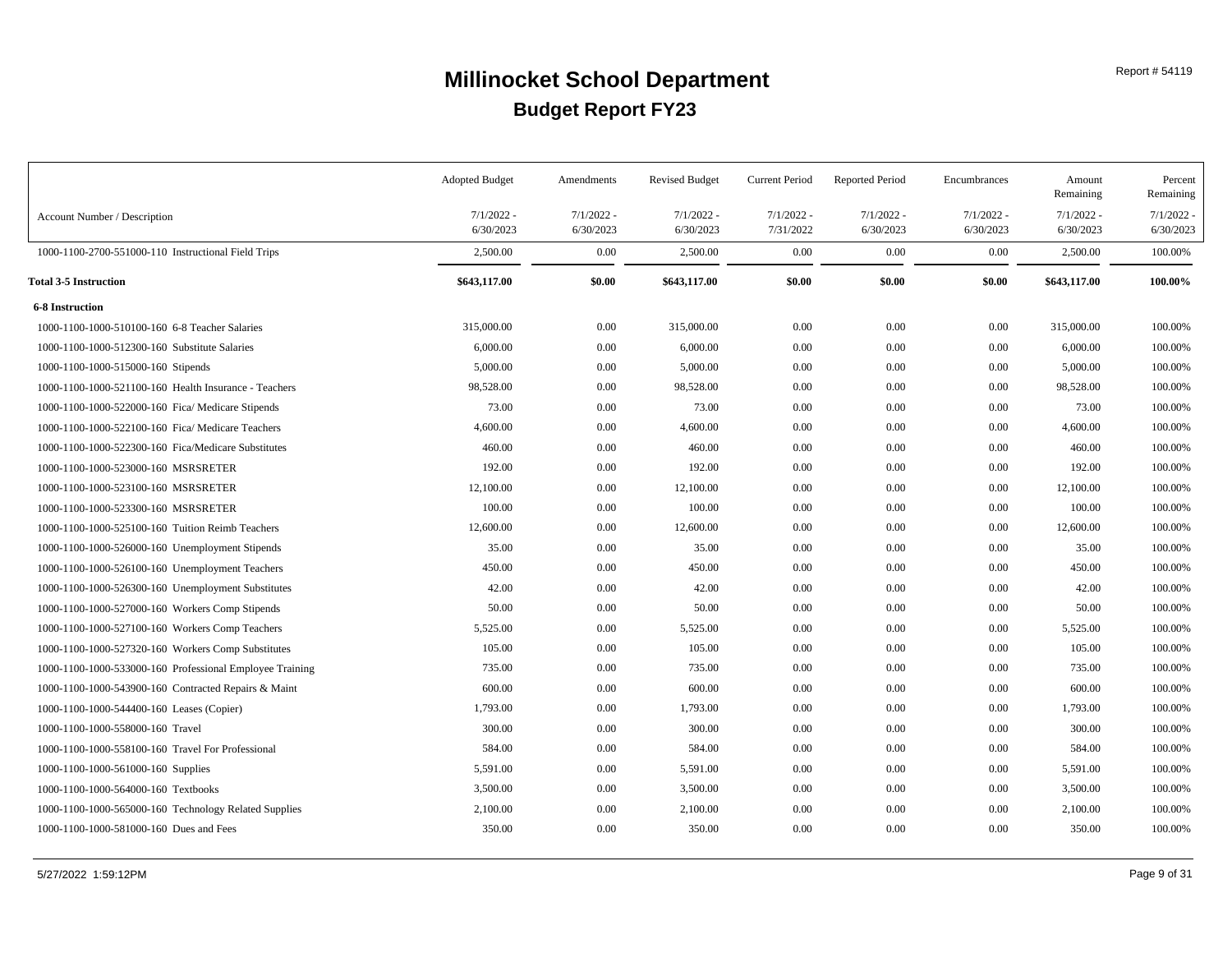|                                                          | <b>Adopted Budget</b>     | Amendments                | <b>Revised Budget</b>     | <b>Current Period</b>     | <b>Reported Period</b>    | Encumbrances              | Amount<br>Remaining       | Percent<br>Remaining      |
|----------------------------------------------------------|---------------------------|---------------------------|---------------------------|---------------------------|---------------------------|---------------------------|---------------------------|---------------------------|
| Account Number / Description                             | $7/1/2022 -$<br>6/30/2023 | $7/1/2022$ -<br>6/30/2023 | $7/1/2022 -$<br>6/30/2023 | $7/1/2022 -$<br>7/31/2022 | $7/1/2022$ -<br>6/30/2023 | $7/1/2022 -$<br>6/30/2023 | $7/1/2022 -$<br>6/30/2023 | $7/1/2022$ .<br>6/30/2023 |
| 1000-1100-2700-551000-160 Instructional Field Trips      | 3,300.00                  | 0.00                      | 3,300.00                  | 0.00                      | 0.00                      | 0.00                      | 3,300.00                  | 100.00%                   |
| <b>Total 6-8 Instruction</b>                             | \$479,713.00              | \$0.00                    | \$479,713.00              | \$0.00                    | \$0.00                    | \$0.00                    | \$479,713.00              | 100.00%                   |
| 9-12 Instruction                                         |                           |                           |                           |                           |                           |                           |                           |                           |
| 1000-1200-1000-510100-310 9-12 Teacher Salaries          | 552,000.00                | 0.00                      | 552,000.00                | 0.00                      | 0.00                      | 0.00                      | 552,000.00                | 100.00%                   |
| 1000-1200-1000-512300-310 Substitute Salaries            | 18,000.00                 | 0.00                      | 18,000.00                 | $0.00\,$                  | 0.00                      | 0.00                      | 18,000.00                 | 100.00%                   |
| 1000-1200-1000-515000-310 Stipends                       | 7,200.00                  | 0.00                      | 7,200.00                  | $0.00\,$                  | 0.00                      | 0.00                      | 7,200.00                  | 100.00%                   |
| 1000-1200-1000-521100-310 Health Insurance Teachers      | 128,922.00                | 0.00                      | 128,922.00                | $0.00\,$                  | 0.00                      | 0.00                      | 128,922.00                | 100.00%                   |
| 1000-1200-1000-522000-310 Fica/ Medicare Stipends        | 174.00                    | 0.00                      | 174.00                    | $0.00\,$                  | 0.00                      | 0.00                      | 174.00                    | 100.00%                   |
| 1000-1200-1000-522100-310 Fica/ Medicare Teachers        | 8,010.00                  | 0.00                      | 8,010.00                  | $0.00\,$                  | 0.00                      | 0.00                      | 8,010.00                  | 100.00%                   |
| 1000-1200-1000-522300-310 Fica/ Medicare Substitutes     | 1,200.00                  | 0.00                      | 1,200.00                  | $0.00\,$                  | 0.00                      | 0.00                      | 1,200.00                  | 100.00%                   |
| 1000-1200-1000-523000-310 MSRSRETER                      | 124.00                    | 0.00                      | 124.00                    | $0.00\,$                  | 0.00                      | 0.00                      | 124.00                    | 100.00%                   |
| 1000-1200-1000-523100-310 MSRSRETER                      | 22,000.00                 | 0.00                      | 22,000.00                 | $0.00\,$                  | 0.00                      | 0.00                      | 22,000.00                 | 100.00%                   |
| 1000-1200-1000-525100-310 Tuition Reimb Teachers         | 16,200.00                 | 0.00                      | 16,200.00                 | $0.00\,$                  | 0.00                      | 0.00                      | 16,200.00                 | 100.00%                   |
| 1000-1200-1000-526000-310 Unemployment Stipends          | 50.00                     | 0.00                      | 50.00                     | $0.00\,$                  | 0.00                      | 0.00                      | 50.00                     | 100.00%                   |
| 1000-1200-1000-526100-310 Unemployment Teachers          | 864.00                    | 0.00                      | 864.00                    | $0.00\,$                  | 0.00                      | 0.00                      | 864.00                    | 100.00%                   |
| 1000-1200-1000-526300-310 Unemployment Substitutes       | 100.00                    | 0.00                      | 100.00                    | $0.00\,$                  | 0.00                      | 0.00                      | 100.00                    | 100.00%                   |
| 1000-1200-1000-527000-310 Workers Comp Stipends          | 70.00                     | 0.00                      | 70.00                     | $0.00\,$                  | 0.00                      | 0.00                      | 70.00                     | 100.00%                   |
| 1000-1200-1000-527100-310 Workers Comp Teachers          | 9,660.00                  | 0.00                      | 9,660.00                  | $0.00\,$                  | 0.00                      | 0.00                      | 9,660.00                  | 100.00%                   |
| 1000-1200-1000-527300-310 Workers Comp Substitutes       | 300.00                    | 0.00                      | 300.00                    | $0.00\,$                  | 0.00                      | 0.00                      | 300.00                    | 100.00%                   |
| 1000-1200-1000-533000-310 Professional Employee Training | 1,750.00                  | 0.00                      | 1,750.00                  | $0.00\,$                  | 0.00                      | 0.00                      | 1,750.00                  | 100.00%                   |
| 1000-1200-1000-543900-310 Contracted Repairs & Maint     | 3,100.00                  | 0.00                      | 3,100.00                  | $0.00\,$                  | 0.00                      | 0.00                      | 3,100.00                  | 100.00%                   |
| 1000-1200-1000-544400-310 Leases (Copier) 9-12           | 1,793.00                  | 0.00                      | 1,793.00                  | $0.00\,$                  | 0.00                      | 0.00                      | 1,793.00                  | 100.00%                   |
| 1000-1200-1000-558100-310 Travel For Professional        | 860.00                    | 0.00                      | 860.00                    | 0.00                      | 0.00                      | 0.00                      | 860.00                    | 100.00%                   |
| 1000-1200-1000-561000-310 Supplies                       | 9,724.00                  | 0.00                      | 9,724.00                  | $0.00\,$                  | 0.00                      | 0.00                      | 9,724.00                  | 100.00%                   |
| 1000-1200-1000-564000-310 Textbooks                      | 7,500.00                  | 0.00                      | 7,500.00                  | $0.00\,$                  | 0.00                      | 0.00                      | 7,500.00                  | 100.00%                   |
| 1000-1200-1000-565000-310 Technology Related Supplies    | 860.00                    | 0.00                      | 860.00                    | 0.00                      | 0.00                      | 0.00                      | 860.00                    | 100.00%                   |
| 1000-1200-1000-573000-310 Equipment                      | 3,000.00                  | 0.00                      | 3,000.00                  | $0.00\,$                  | 0.00                      | 0.00                      | 3,000.00                  | 100.00%                   |
| 1000-1200-1000-581000-310 Dues and Fees                  | 2,056.00                  | 0.00                      | 2,056.00                  | 0.00                      | 0.00                      | 0.00                      | 2,056.00                  | 100.00%                   |
| 1000-1200-2700-551000-310 Instructional Field Trips      | 1,950.00                  | 0.00                      | 1,950.00                  | 0.00                      | 0.00                      | 0.00                      | 1,950.00                  | 100.00%                   |
|                                                          |                           |                           |                           |                           |                           |                           |                           |                           |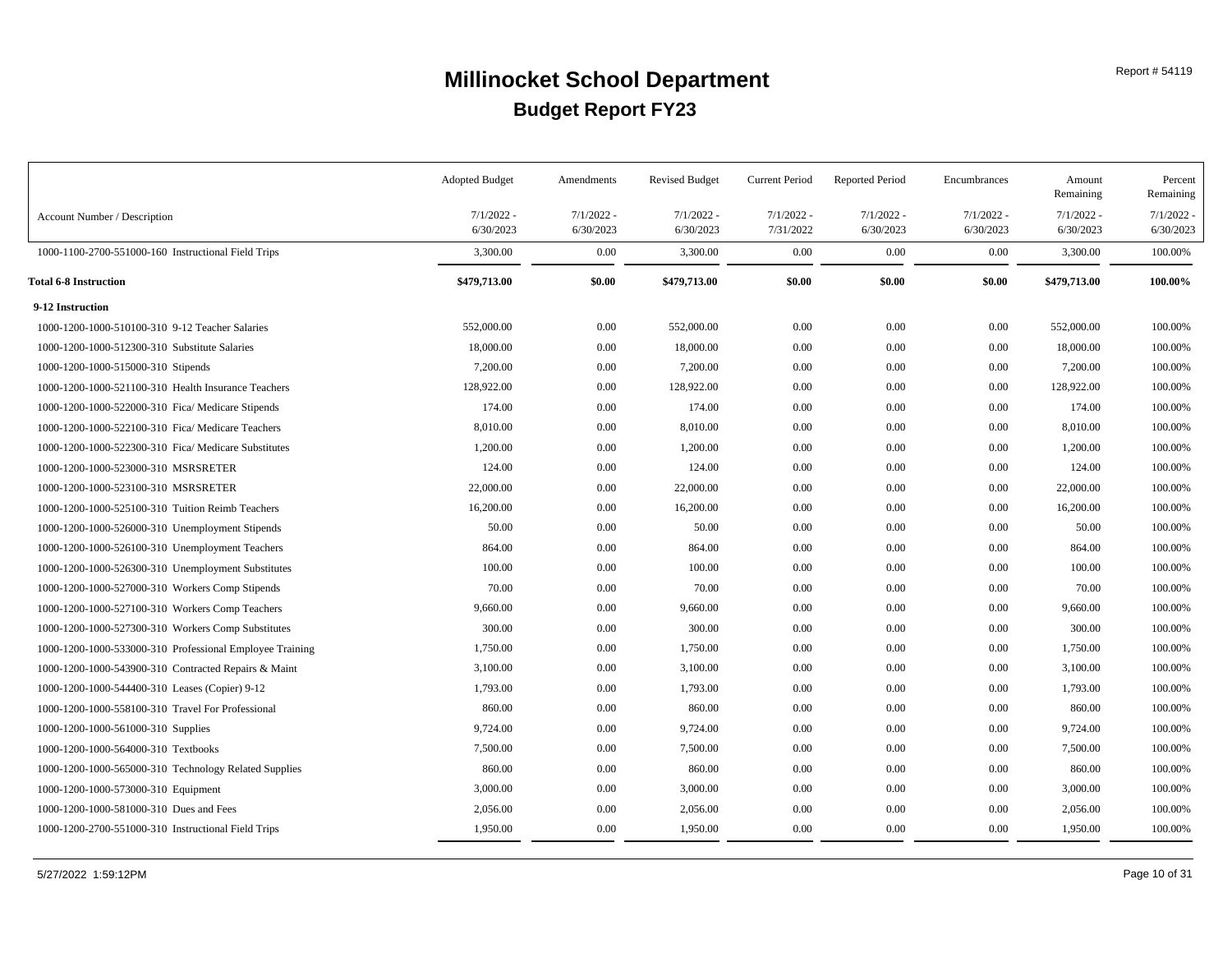|                                                               | <b>Adopted Budget</b>     | Amendments                | <b>Revised Budget</b>     | <b>Current Period</b>     | <b>Reported Period</b>    | Encumbrances              | Amount<br>Remaining       | Percent<br>Remaining      |
|---------------------------------------------------------------|---------------------------|---------------------------|---------------------------|---------------------------|---------------------------|---------------------------|---------------------------|---------------------------|
| Account Number / Description                                  | $7/1/2022$ -<br>6/30/2023 | $7/1/2022$ -<br>6/30/2023 | $7/1/2022$ -<br>6/30/2023 | $7/1/2022 -$<br>7/31/2022 | $7/1/2022$ -<br>6/30/2023 | $7/1/2022 -$<br>6/30/2023 | $7/1/2022$ -<br>6/30/2023 | $7/1/2022$ -<br>6/30/2023 |
| <b>Total 9-12 Instruction</b>                                 | \$797,467.00              | \$0.00                    | \$797,467.00              | \$0.00                    | \$0.00                    | \$0.00                    | \$797,467.00              | 100.00%                   |
| <b>Gifted &amp; Talented PreK-8</b>                           |                           |                           |                           |                           |                           |                           |                           |                           |
| 1000-4900-1000-510100-160 Teacher Salary                      | 35,640.00                 | 0.00                      | 35,640.00                 | 0.00                      | 0.00                      | 0.00                      | 35,640.00                 | 100.00%                   |
| 1000-4900-1000-521100-160 Health Insurance - Teacher          | 6,680.00                  | 0.00                      | 6,680.00                  | $0.00\,$                  | 0.00                      | 0.00                      | 6,680.00                  | 100.00%                   |
| 1000-4900-1000-522100-160 Fica/Medicare - Teacher             | 517.00                    | 0.00                      | 517.00                    | $0.00\,$                  | 0.00                      | 0.00                      | 517.00                    | 100.00%                   |
| 1000-4900-1000-523100-160 MSRSRETER                           | 1,386.00                  | 0.00                      | 1,386.00                  | $0.00\,$                  | 0.00                      | 0.00                      | 1,386.00                  | 100.00%                   |
| 1000-4900-1000-525100-160 Tuition Reimb Teacher               | 2,376.00                  | 0.00                      | 2,376.00                  | 0.00                      | 0.00                      | 0.00                      | 2,376.00                  | 100.00%                   |
| 1000-4900-1000-526100-160 Unemployment - Teacher              | 48.00                     | 0.00                      | 48.00                     | $0.00\,$                  | 0.00                      | $0.00\,$                  | 48.00                     | 100.00%                   |
| 1000-4900-1000-527100-160 Workers Comp-Teacher                | 624.00                    | 0.00                      | 624.00                    | 0.00                      | 0.00                      | 0.00                      | 624.00                    | 100.00%                   |
| 1000-4900-1000-533000-160 Professional Employee Training      | 264.00                    | 0.00                      | 264.00                    | $0.00\,$                  | 0.00                      | 0.00                      | 264.00                    | 100.00%                   |
| 1000-4900-1000-558100-160 Travel for Professional Development | 103.00                    | 0.00                      | 103.00                    | $0.00\,$                  | 0.00                      | 0.00                      | 103.00                    | 100.00%                   |
| 1000-4900-1000-561000-160 Supplies                            | 780.00                    | 0.00                      | 780.00                    | $0.00\,$                  | 0.00                      | 0.00                      | 780.00                    | 100.00%                   |
| 1000-4900-1000-564000-160 Books                               | 198.00                    | 0.00                      | 198.00                    | $0.00\,$                  | 0.00                      | 0.00                      | 198.00                    | 100.00%                   |
| 1000-4900-1000-573000-160 Equipment                           | 76.00                     | 0.00                      | 76.00                     | $0.00\,$                  | 0.00                      | 0.00                      | 76.00                     | 100.00%                   |
| 1000-4900-1000-581000-160 Dues & Fees                         | 660.00                    | 0.00                      | 660.00                    | $0.00\,$                  | 0.00                      | 0.00                      | 660.00                    | 100.00%                   |
| 1000-4900-2700-551000-160 Instructional Field Trips           | 4,686.00                  | 0.00                      | 4,686.00                  | 0.00                      | 0.00                      | $0.00\,$                  | 4,686.00                  | 100.00%                   |
| Total Gifted & Talented PreK-8                                | \$54,038.00               | \$0.00                    | \$54,038.00               | \$0.00                    | \$0.00                    | \$0.00                    | \$54,038.00               | 100.00%                   |
| Gifted & Talented 9-12                                        |                           |                           |                           |                           |                           |                           |                           |                           |
| 1000-4900-1000-510100-310 Teacher Salary                      | 17,820.00                 | 0.00                      | 17,820.00                 | 0.00                      | 0.00                      | 0.00                      | 17,820.00                 | 100.00%                   |
| 1000-4900-1000-521100-310 Health Insurance - Teacher          | 3,441.00                  | 0.00                      | 3,441.00                  | 0.00                      | 0.00                      | 0.00                      | 3,441.00                  | 100.00%                   |
| 1000-4900-1000-522100-310 Fica/Medicare -Teacher              | 260.00                    | 0.00                      | 260.00                    | $0.00\,$                  | 0.00                      | 0.00                      | 260.00                    | 100.00%                   |
| 1000-4900-1000-523100-310 MSRSRETER                           | 693.00                    | 0.00                      | 693.00                    | $0.00\,$                  | 0.00                      | $0.00\,$                  | 693.00                    | 100.00%                   |
| 1000-4900-1000-525100-310 Tuition Reimb Teacher               | 1,224.00                  | 0.00                      | 1,224.00                  | $0.00\,$                  | 0.00                      | 0.00                      | 1,224.00                  | 100.00%                   |
| 1000-4900-1000-526100-310 Unemployment -Teacher               | 24.00                     | 0.00                      | 24.00                     | 0.00                      | 0.00                      | 0.00                      | 24.00                     | 100.00%                   |
| 1000-4900-1000-526300-310 Unemployment Substitute             | 300.00                    | 0.00                      | 300.00                    | $0.00\,$                  | 0.00                      | 0.00                      | 300.00                    | 100.00%                   |
| 1000-4900-1000-527100-310 Workers Comp-Teacher                | 312.00                    | 0.00                      | 312.00                    | $0.00\,$                  | 0.00                      | $0.00\,$                  | 312.00                    | 100.00%                   |
| 1000-4900-1000-533000-310 Professional Employee Training      | 136.00                    | 0.00                      | 136.00                    | $0.00\,$                  | 0.00                      | 0.00                      | 136.00                    | 100.00%                   |
| 1000-4900-1000-558100-310 Travel for Professional Development | 53.00                     | 0.00                      | 53.00                     | $0.00\,$                  | 0.00                      | 0.00                      | 53.00                     | 100.00%                   |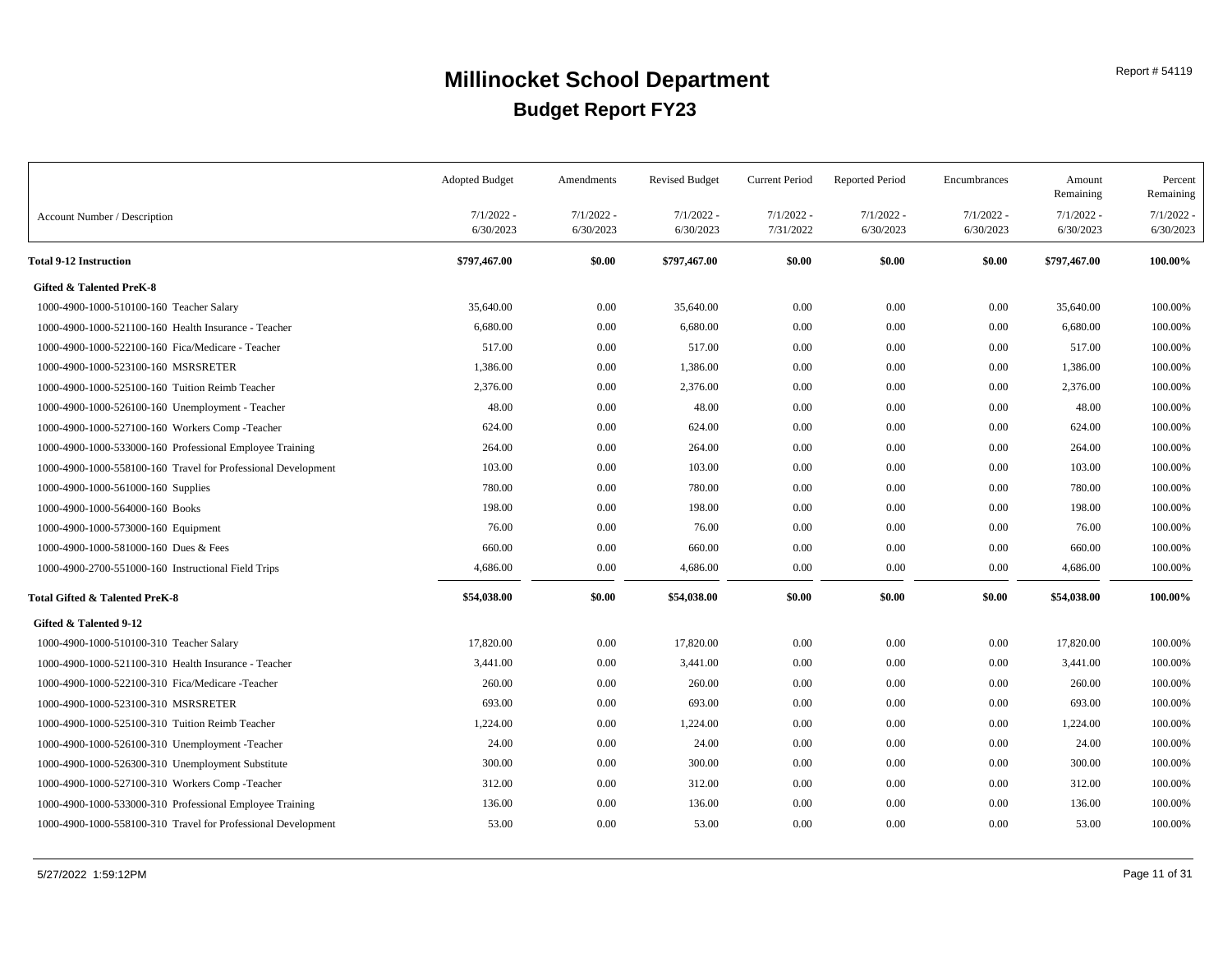|                                                                | <b>Adopted Budget</b>     | Amendments                | <b>Revised Budget</b>     | <b>Current Period</b>     | <b>Reported Period</b>    | Encumbrances              | Amount<br>Remaining       | Percent<br>Remaining      |
|----------------------------------------------------------------|---------------------------|---------------------------|---------------------------|---------------------------|---------------------------|---------------------------|---------------------------|---------------------------|
| Account Number / Description                                   | $7/1/2022 -$<br>6/30/2023 | $7/1/2022$ -<br>6/30/2023 | $7/1/2022$ -<br>6/30/2023 | $7/1/2022 -$<br>7/31/2022 | $7/1/2022$ -<br>6/30/2023 | $7/1/2022 -$<br>6/30/2023 | $7/1/2022$ -<br>6/30/2023 | $7/1/2022$ .<br>6/30/2023 |
| 1000-4900-1000-561000-310 Supplies                             | 402.00                    | 0.00                      | 402.00                    | $0.00\,$                  | 0.00                      | $0.00\,$                  | 402.00                    | 100.00%                   |
| 1000-4900-1000-564000-310 Books                                | 102.00                    | 0.00                      | 102.00                    | 0.00                      | 0.00                      | 0.00                      | 102.00                    | 100.00%                   |
| 1000-4900-1000-573000-310 Equipment                            | 39.00                     | 0.00                      | 39.00                     | 0.00                      | 0.00                      | 0.00                      | 39.00                     | 100.00%                   |
| 1000-4900-1000-581000-310 Dues & Fees                          | 340.00                    | 0.00                      | 340.00                    | $0.00\,$                  | 0.00                      | 0.00                      | 340.00                    | 100.00%                   |
| 1000-4900-2700-551000-310 Instructional Field Trips            | 2,414.00                  | 0.00                      | 2,414.00                  | $0.00\,$                  | 0.00                      | 0.00                      | 2,414.00                  | 100.00%                   |
| Total Gifted & Talented 9-12                                   | \$27,560.00               | \$0.00                    | \$27,560.00               | \$0.00                    | \$0.00                    | \$0.00                    | \$27,560.00               | 100.00%                   |
| <b>ESL 9-12</b>                                                |                           |                           |                           |                           |                           |                           |                           |                           |
| 1000-4100-1000-510100-310 ESL Teacher 9-12                     | 31,625.00                 | 0.00                      | 31,625.00                 | 0.00                      | 0.00                      | $0.00\,$                  | 31,625.00                 | 100.00%                   |
| 1000-4100-1000-521100-310 Health Insurance - ESL Teacher 9-12  | 2,732.00                  | 0.00                      | 2,732.00                  | 0.00                      | 0.00                      | 0.00                      | 2,732.00                  | 100.00%                   |
| 1000-4100-1000-522100-310 Fica/Medicare - Teacher              | 542.00                    | 0.00                      | 542.00                    | $0.00\,$                  | 0.00                      | 0.00                      | 542.00                    | 100.00%                   |
| 1000-4100-1000-523100-310 MSRSRETER                            | 1,435.00                  | 0.00                      | 1,435.00                  | $0.00\,$                  | 0.00                      | 0.00                      | 1,435.00                  | 100.00%                   |
| 1000-4100-1000-526100-310 Unemployment ESL teacher             | 63.00                     | 0.00                      | 63.00                     | $0.00\,$                  | 0.00                      | 0.00                      | 63.00                     | 100.00%                   |
| 1000-4100-1000-527100-310 Workers Comp ESL Teacher             | 654.00                    | 0.00                      | 654.00                    | 0.00                      | 0.00                      | 0.00                      | 654.00                    | 100.00%                   |
| 1000-4100-1000-561000-310 Supplies                             | 250.00                    | 0.00                      | 250.00                    | $0.00\,$                  | 0.00                      | $0.00\,$                  | 250.00                    | 100.00%                   |
| Total ESL 9-12                                                 | \$37,301.00               | \$0.00                    | \$37,301.00               | \$0.00                    | \$0.00                    | \$0.00                    | \$37,301.00               | 100.00%                   |
| TOTAL REGULAR INSTRUCTION                                      | \$2,650,247.00            | \$0.00                    | \$2,650,247.00            | \$0.00                    | \$0.00                    | \$0.00                    | \$2,650,247.00            | 100.00%                   |
| <b>Special Services Office</b>                                 |                           |                           |                           |                           |                           |                           |                           |                           |
| 1000-2300-1000-556300-110 Tuition to Private Sources           | 220,000.00                | 0.00                      | 220,000.00                | 0.00                      | 0.00                      | 0.00                      | 220,000.00                | 100.00%                   |
| 1000-2500-2330-510400-900 Administrator Salary                 | 14,060.00                 | 0.00                      | 14,060.00                 | $0.00\,$                  | 0.00                      | 0.00                      | 14,060.00                 | 100.00%                   |
| 1000-2500-2330-510600-900 Special Ed Coordinator Salaries      | 4,500.00                  | 0.00                      | 4,500.00                  | $0.00\,$                  | 0.00                      | 0.00                      | 4,500.00                  | 100.00%                   |
| 1000-2500-2330-511800-900 Secretary Salary                     | 22,700.00                 | 0.00                      | 22,700.00                 | 0.00                      | 0.00                      | $0.00\,$                  | 22,700.00                 | 100.00%                   |
| 1000-2500-2330-522400-900 Fica/ Medicare - Administrator       | 210.00                    | 0.00                      | 210.00                    | $0.00\,$                  | 0.00                      | 0.00                      | 210.00                    | 100.00%                   |
| 1000-2500-2330-522600-900 Fica/Medicare Special Ed Coordinator | 70.00                     | 0.00                      | 70.00                     | $0.00\,$                  | 0.00                      | 0.00                      | 70.00                     | 100.00%                   |
| 1000-2500-2330-522800-900 Fica/ Medicare Secretary             | 1,750.00                  | 0.00                      | 1,750.00                  | $0.00\,$                  | 0.00                      | 0.00                      | 1,750.00                  | 100.00%                   |
| 1000-2500-2330-523400-900 MSRSRETER                            | 550.00                    | 0.00                      | 550.00                    | 0.00                      | 0.00                      | $0.00\,$                  | 550.00                    | 100.00%                   |
| 1000-2500-2330-523600-900 MSRSRETER                            | 190.00                    | 0.00                      | 190.00                    | $0.00\,$                  | 0.00                      | 0.00                      | 190.00                    | 100.00%                   |
| 1000-2500-2330-523800-900 MSRS-PLD Secretary                   | 2,400.00                  | 0.00                      | 2,400.00                  | $0.00\,$                  | 0.00                      | 0.00                      | 2,400.00                  | 100.00%                   |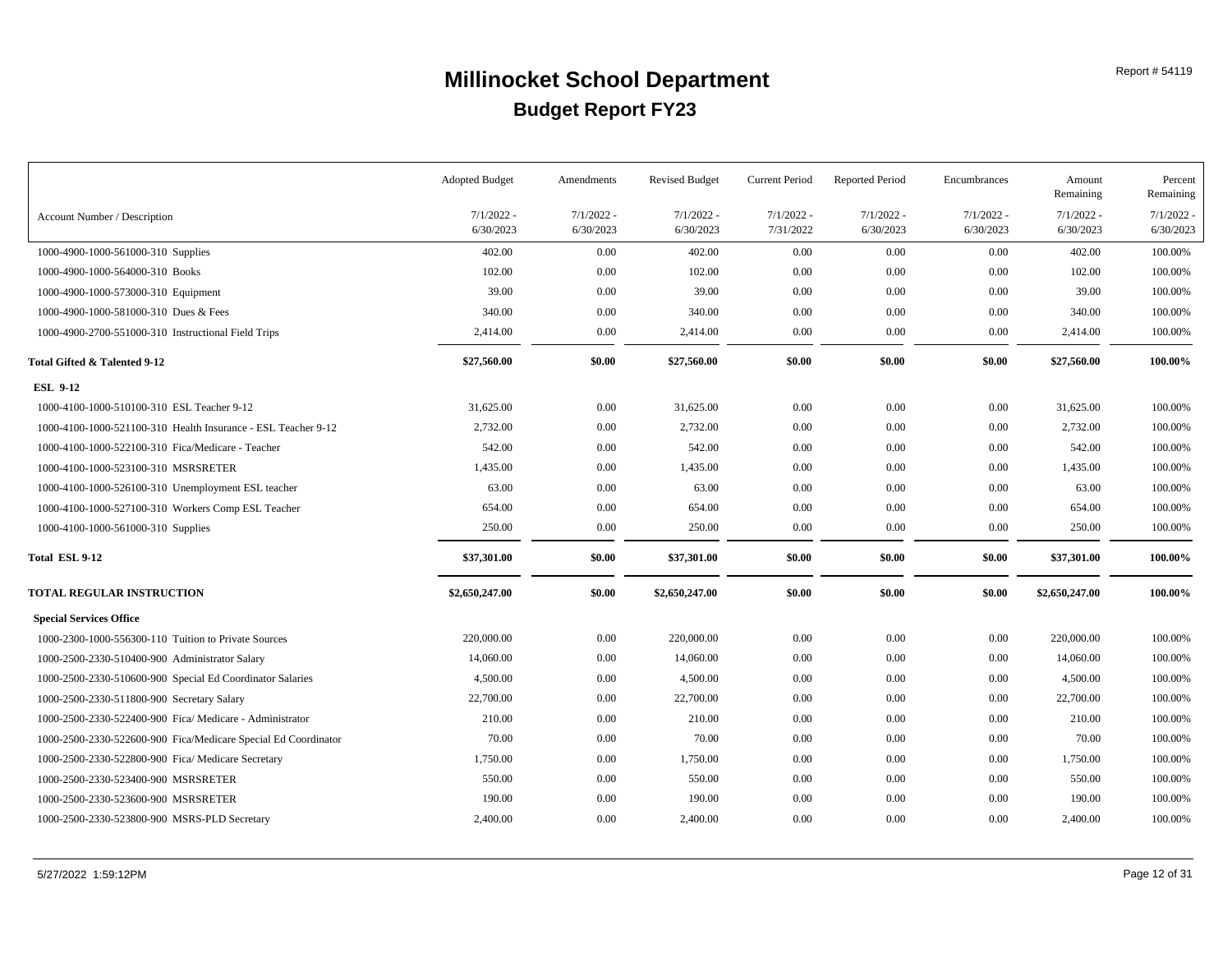|                                                                | <b>Adopted Budget</b>     | Amendments                | <b>Revised Budget</b>     | Current Period            | <b>Reported Period</b>    | Encumbrances              | Amount<br>Remaining       | Percent<br>Remaining      |
|----------------------------------------------------------------|---------------------------|---------------------------|---------------------------|---------------------------|---------------------------|---------------------------|---------------------------|---------------------------|
| Account Number / Description                                   | $7/1/2022 -$<br>6/30/2023 | $7/1/2022$ -<br>6/30/2023 | $7/1/2022 -$<br>6/30/2023 | $7/1/2022 -$<br>7/31/2022 | $7/1/2022$ -<br>6/30/2023 | $7/1/2022 -$<br>6/30/2023 | $7/1/2022 -$<br>6/30/2023 | $7/1/2022$ -<br>6/30/2023 |
| 1000-2500-2330-526400-900 Unemployment - Administrator         | 72.00                     | 0.00                      | 72.00                     | 0.00                      | 0.00                      | 0.00                      | 72.00                     | 100.00%                   |
| 1000-2500-2330-526600-900 Unemploymenet Special Ed Coordinator | 42.00                     | 0.00                      | 42.00                     | 0.00                      | 0.00                      | 0.00                      | 42.00                     | 100.00%                   |
| 1000-2500-2330-526800-900 Unemployment Secretary               | 73.00                     | 0.00                      | 73.00                     | 0.00                      | 0.00                      | 0.00                      | 73.00                     | 100.00%                   |
| 1000-2500-2330-527400-900 Workers Comp Administrator           | 250.00                    | 0.00                      | 250.00                    | 0.00                      | 0.00                      | 0.00                      | 250.00                    | 100.00%                   |
| 1000-2500-2330-527600-900 Workers Comp Coordinator             | 70.00                     | 0.00                      | 70.00                     | $0.00\,$                  | 0.00                      | 0.00                      | 70.00                     | 100.00%                   |
| 1000-2500-2330-527800-900 Workers Compensation Secretary       | 400.00                    | 0.00                      | 400.00                    | $0.00\,$                  | 0.00                      | 0.00                      | 400.00                    | 100.00%                   |
| 1000-2500-2330-534400-900 Legal Fees                           | 4,000.00                  | 0.00                      | 4,000.00                  | $0.00\,$                  | 0.00                      | 0.00                      | 4,000.00                  | 100.00%                   |
| 1000-2500-2330-544400-900 Lease                                | 225.00                    | 0.00                      | 225.00                    | $0.00\,$                  | 0.00                      | 0.00                      | 225.00                    | 100.00%                   |
| 1000-2500-2330-553100-900 Postage                              | 500.00                    | 0.00                      | 500.00                    | $0.00\,$                  | 0.00                      | 0.00                      | 500.00                    | 100.00%                   |
| 1000-2500-2330-560000-900 Supplies                             | 700.00                    | 0.00                      | 700.00                    | 0.00                      | 0.00                      | 0.00                      | 700.00                    | 100.00%                   |
| 1000-2500-2330-564000-900 Textbooks                            | 150.00                    | 0.00                      | 150.00                    | 0.00                      | 0.00                      | 0.00                      | 150.00                    | 100.00%                   |
| 1000-2500-2330-581000-900 Dues and Fees                        | 600.00                    | 0.00                      | 600.00                    | 0.00                      | 0.00                      | 0.00                      | 600.00                    | 100.00%                   |
| <b>Total Special Services Office</b>                           | \$273,512.00              | \$0.00                    | \$273,512.00              | \$0.00                    | \$0.00                    | \$0.00                    | \$273,512.00              | 100.00%                   |
| K-8 Special Ed Resource Room                                   |                           |                           |                           |                           |                           |                           |                           |                           |
| 1000-2200-1000-510100-110 Special Ed Teacher Salaries          | 218,250.00                | 0.00                      | 218,250.00                | 0.00                      | 0.00                      | 0.00                      | 218,250.00                | 100.00%                   |
| 1000-2200-1000-510200-110 Ed Tech Salaries                     | 125,000.00                | 0.00                      | 125,000.00                | 0.00                      | 0.00                      | 0.00                      | 125,000.00                | 100.00%                   |
| 1000-2200-1000-512300-110 Substitute Salaries                  | 8,000.00                  | 0.00                      | 8,000.00                  | $0.00\,$                  | 0.00                      | 0.00                      | 8,000.00                  | 100.00%                   |
| 1000-2200-1000-521100-110 Health Insurance Teacher             | 45,538.20                 | 0.00                      | 45,538.20                 | $0.00\,$                  | 0.00                      | 0.00                      | 45,538.20                 | 100.00%                   |
| 1000-2200-1000-522100-110 Fica/ Medicare Teacher               | 3,200.00                  | 0.00                      | 3,200.00                  | $0.00\,$                  | 0.00                      | 0.00                      | 3,200.00                  | 100.00%                   |
| 1000-2200-1000-522200-110 Fica/ Medicare Ed Techs              | 1,757.00                  | 0.00                      | 1,757.00                  | $0.00\,$                  | 0.00                      | 0.00                      | 1,757.00                  | 100.00%                   |
| 1000-2200-1000-522300-110 Fica/Medicare Substitutes            | 580.00                    | 0.00                      | 580.00                    | $0.00\,$                  | 0.00                      | 0.00                      | 580.00                    | 100.00%                   |
| 1000-2200-1000-523100-110 MSRSRETER                            | 8,400.00                  | 0.00                      | 8,400.00                  | $0.00\,$                  | 0.00                      | 0.00                      | 8,400.00                  | 100.00%                   |
| 1000-2200-1000-523200-110 MSRSRETER                            | 5,150.00                  | 0.00                      | 5,150.00                  | $0.00\,$                  | 0.00                      | 0.00                      | 5,150.00                  | 100.00%                   |
| 1000-2200-1000-523300-110 MSRSRETER                            | 50.00                     | 0.00                      | 50.00                     | $0.00\,$                  | 0.00                      | 0.00                      | 50.00                     | 100.00%                   |
| 1000-2200-1000-525100-110 Tuition Reimbursement Teachers       | 14,700.00                 | 0.00                      | 14,700.00                 | $0.00\,$                  | 0.00                      | 0.00                      | 14,700.00                 | 100.00%                   |
| 1000-2200-1000-525200-110 Tuition Reimbursement Ed Techs       | 20,400.00                 | 0.00                      | 20,400.00                 | $0.00\,$                  | 0.00                      | 0.00                      | 20,400.00                 | 100.00%                   |
| 1000-2200-1000-526100-110 Unemployment Teacher                 | 324.00                    | 0.00                      | 324.00                    | $0.00\,$                  | 0.00                      | 0.00                      | 324.00                    | 100.00%                   |
| 1000-2200-1000-526200-110 Unemployment Ed Techs                | 450.00                    | 0.00                      | 450.00                    | $0.00\,$                  | 0.00                      | 0.00                      | 450.00                    | 100.00%                   |
| 1000-2200-1000-526300-110 Unemployment Subs                    | 48.00                     | 0.00                      | 48.00                     | 0.00                      | 0.00                      | 0.00                      | 48.00                     | 100.00%                   |
|                                                                |                           |                           |                           |                           |                           |                           |                           |                           |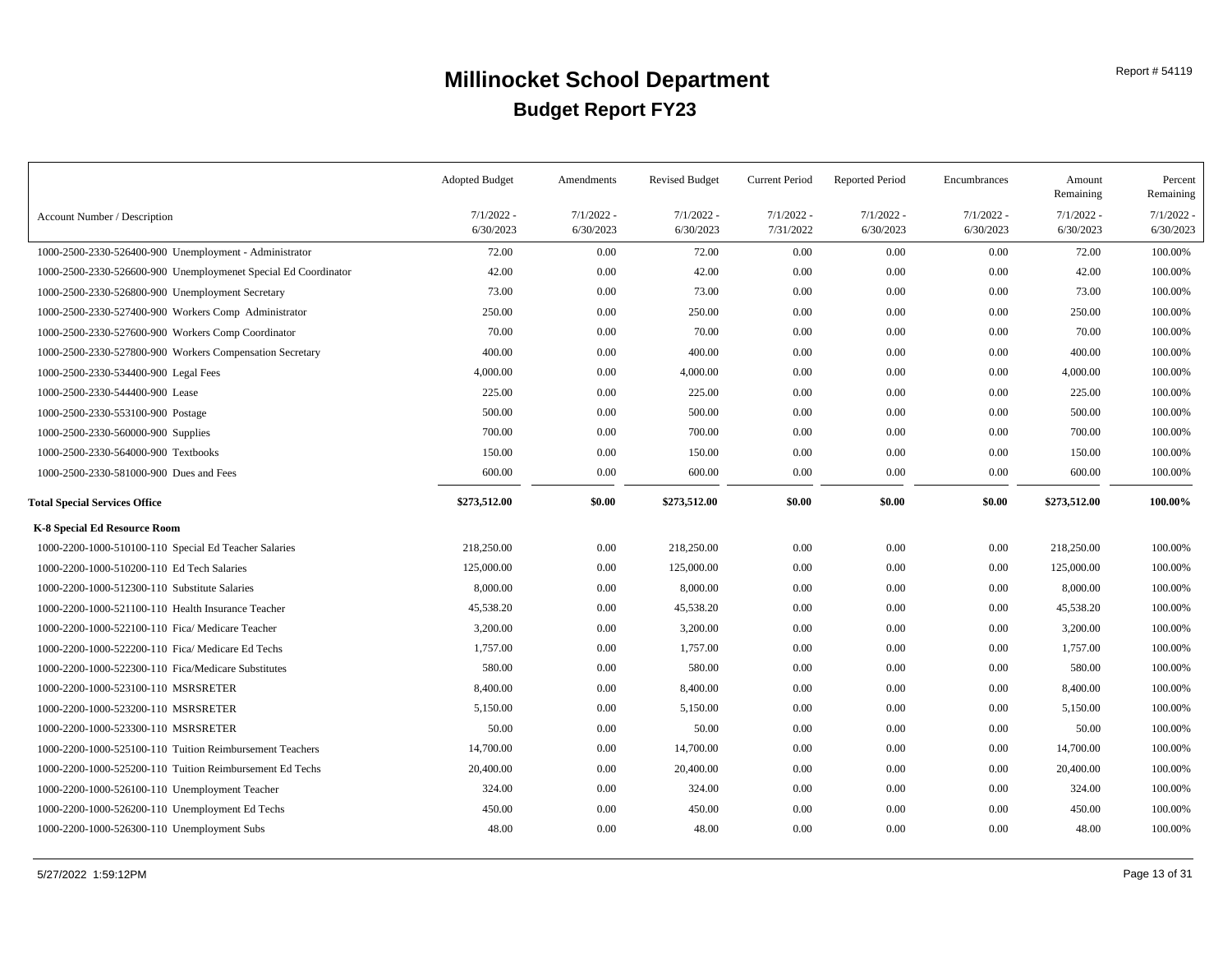|                                                          | <b>Adopted Budget</b>     | Amendments                | <b>Revised Budget</b>     | <b>Current Period</b>     | <b>Reported Period</b>    | Encumbrances              | Amount<br>Remaining       | Percent<br>Remaining      |
|----------------------------------------------------------|---------------------------|---------------------------|---------------------------|---------------------------|---------------------------|---------------------------|---------------------------|---------------------------|
| Account Number / Description                             | $7/1/2022 -$<br>6/30/2023 | $7/1/2022 -$<br>6/30/2023 | $7/1/2022 -$<br>6/30/2023 | $7/1/2022 -$<br>7/31/2022 | $7/1/2022 -$<br>6/30/2023 | $7/1/2022 -$<br>6/30/2023 | $7/1/2022 -$<br>6/30/2023 | $7/1/2022$ -<br>6/30/2023 |
| 1000-2200-1000-527100-110 Workers Comp Teacher           | 3,825.00                  | 0.00                      | 3,825.00                  | 0.00                      | 0.00                      | 0.00                      | 3,825.00                  | 100.00%                   |
| 1000-2200-1000-527200-110 Workers Comp Ed Techs          | 2,125.00                  | 0.00                      | 2,125.00                  | $0.00\,$                  | 0.00                      | $0.00\,$                  | 2,125.00                  | 100.00%                   |
| 1000-2200-1000-527300-110 Workers Comp Substitutes       | 150.00                    | 0.00                      | 150.00                    | $0.00\,$                  | 0.00                      | $0.00\,$                  | 150.00                    | 100.00%                   |
| 1000-2200-1000-533000-110 Professional Employee Training | 1,125.00                  | 0.00                      | 1,125.00                  | $0.00\,$                  | 0.00                      | 0.00                      | 1,125.00                  | 100.00%                   |
| 1000-2200-1000-558100-110 Travel For Professional        | 675.00                    | 0.00                      | 675.00                    | $0.00\,$                  | 0.00                      | $0.00\,$                  | 675.00                    | 100.00%                   |
| 1000-2200-1000-561000-110 Supplies                       | 1,350.00                  | 0.00                      | 1,350.00                  | $0.00\,$                  | 0.00                      | 0.00                      | 1,350.00                  | 100.00%                   |
| 1000-2200-1000-564000-110 Books                          | 1,125.00                  | 0.00                      | 1,125.00                  | $0.00\,$                  | 0.00                      | 0.00                      | 1,125.00                  | 100.00%                   |
| <b>Total K-8 Spec Ed Res Room</b>                        | \$462,222.20              | \$0.00                    | \$462,222.20              | \$0.00                    | \$0.00                    | \$0.00                    | \$462,222.20              | 100.00%                   |
| K-8 Spec Ed Self Contained                               |                           |                           |                           |                           |                           |                           |                           |                           |
| 1000-2300-1000-510100-110 Special Ed Teacher Salaries    | 44,000.00                 | 0.00                      | 44,000.00                 | 0.00                      | 0.00                      | $0.00\,$                  | 44,000.00                 | 100.00%                   |
| 1000-2300-1000-510200-110 Ed Tech Salaries               | 82,000.00                 | 0.00                      | 82,000.00                 | 0.00                      | 0.00                      | $0.00\,$                  | 82,000.00                 | 100.00%                   |
| 1000-2300-1000-512300-110 Substitute Salaries            | 1,000.00                  | 0.00                      | 1,000.00                  | $0.00\,$                  | 0.00                      | $0.00\,$                  | 1,000.00                  | 100.00%                   |
| 1000-2300-1000-521100-110 Health Insurance Teacher       | 10,120.00                 | 0.00                      | 10,120.00                 | $0.00\,$                  | 0.00                      | $0.00\,$                  | 10,120.00                 | 100.00%                   |
| 1000-2300-1000-522100-110 Fica/ Medicare Teacher         | 638.00                    | 0.00                      | 638.00                    | $0.00\,$                  | 0.00                      | 0.00                      | 638.00                    | 100.00%                   |
| 1000-2300-1000-522200-110 Fica/ Medicare Ed Techs        | 1,200.00                  | 0.00                      | 1,200.00                  | 0.00                      | 0.00                      | 0.00                      | 1,200.00                  | 100.00%                   |
| 1000-2300-1000-522300-110 Fica/Medicare Substitutes      | 78.00                     | 0.00                      | 78.00                     | 0.00                      | 0.00                      | 0.00                      | 78.00                     | 100.00%                   |
| 1000-2300-1000-523200-110 MSRSRETER                      | 3,000.00                  | 0.00                      | 3,000.00                  | 0.00                      | 0.00                      | 0.00                      | 3,000.00                  | 100.00%                   |
| 1000-2300-1000-523300-110 MSRSRETER                      | 40.00                     | 0.00                      | 40.00                     | 0.00                      | 0.00                      | 0.00                      | 40.00                     | 100.00%                   |
| 1000-2300-1000-525100-110 Tuition Reimbursement Teachers | 4,200.00                  | 0.00                      | 4,200.00                  | 0.00                      | 0.00                      | $0.00\,$                  | 4,200.00                  | 100.00%                   |
| 1000-2300-1000-526100-110 Unemployment Teacher           | 72.00                     | 0.00                      | 72.00                     | 0.00                      | 0.00                      | $0.00\,$                  | 72.00                     | 100.00%                   |
| 1000-2300-1000-526200-110 Unemployment Ed Techs          | 288.00                    | 0.00                      | 288.00                    | 0.00                      | 0.00                      | $0.00\,$                  | 288.00                    | 100.00%                   |
| 1000-2300-1000-526300-110 Unemployment Subs              | 10.00                     | 0.00                      | 10.00                     | 0.00                      | 0.00                      | 0.00                      | 10.00                     | 100.00%                   |
| 1000-2300-1000-527100-110 Workers Comp Teacher           | 770.00                    | 0.00                      | 770.00                    | 0.00                      | 0.00                      | 0.00                      | 770.00                    | 100.00%                   |
| 1000-2300-1000-527200-110 Workers Comp Ed Techs          | 1,400.00                  | 0.00                      | 1,400.00                  | 0.00                      | 0.00                      | $0.00\,$                  | 1,400.00                  | 100.00%                   |
| 1000-2300-1000-527300-110 Workers Comp Subs              | 20.00                     | 0.00                      | 20.00                     | 0.00                      | 0.00                      | $0.00\,$                  | 20.00                     | 100.00%                   |
| 1000-2300-1000-533000-110 Professional Employee Training | 250.00                    | 0.00                      | 250.00                    | 0.00                      | 0.00                      | 0.00                      | 250.00                    | 100.00%                   |
| 1000-2300-1000-558100-110 Travel For Professional        | 150.00                    | 0.00                      | 150.00                    | 0.00                      | 0.00                      | 0.00                      | 150.00                    | 100.00%                   |
| 1000-2300-1000-561000-110 Supplies                       | 300.00                    | 0.00                      | 300.00                    | 0.00                      | 0.00                      | 0.00                      | 300.00                    | 100.00%                   |
| 1000-2300-1000-564000-110 Books                          | 250.00                    | 0.00                      | 250.00                    | $0.00\,$                  | 0.00                      | 0.00                      | 250.00                    | 100.00%                   |
|                                                          |                           |                           |                           |                           |                           |                           |                           |                           |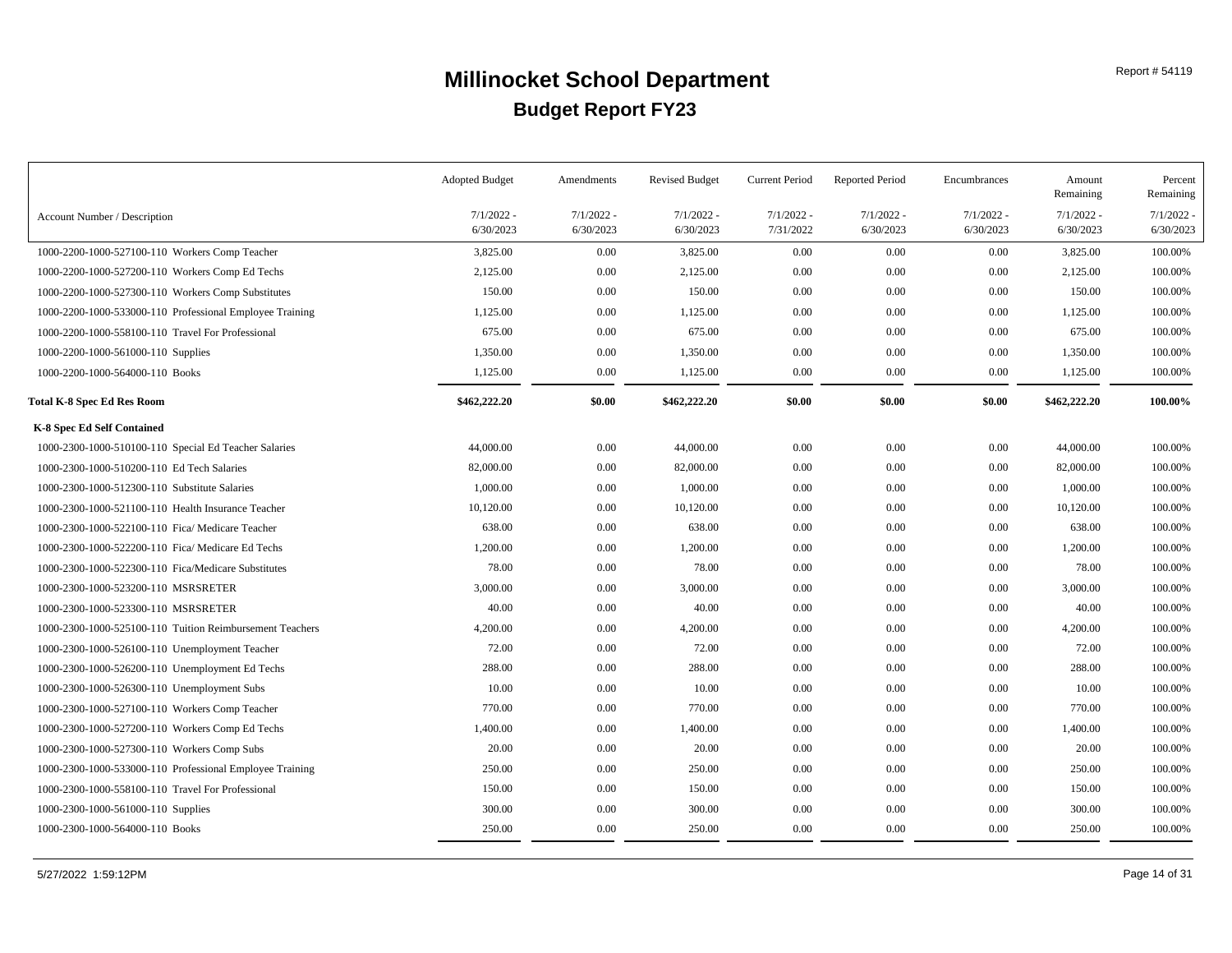|                                                             | <b>Adopted Budget</b>     | Amendments                | <b>Revised Budget</b>     | <b>Current Period</b>     | <b>Reported Period</b>    | Encumbrances              | Amount<br>Remaining       | Percent<br>Remaining      |
|-------------------------------------------------------------|---------------------------|---------------------------|---------------------------|---------------------------|---------------------------|---------------------------|---------------------------|---------------------------|
| Account Number / Description                                | $7/1/2022 -$<br>6/30/2023 | $7/1/2022 -$<br>6/30/2023 | $7/1/2022 -$<br>6/30/2023 | $7/1/2022 -$<br>7/31/2022 | $7/1/2022$ -<br>6/30/2023 | $7/1/2022 -$<br>6/30/2023 | $7/1/2022 -$<br>6/30/2023 | $7/1/2022$ -<br>6/30/2023 |
| <b>Total K-8 Spec Ed Self Contain</b>                       | \$149,786.00              | \$0.00                    | \$149,786.00              | \$0.00                    | \$0.00                    | \$0.00                    | \$149,786.00              | 100.00%                   |
| K-8 Sp Ed Speech/Language                                   |                           |                           |                           |                           |                           |                           |                           |                           |
| 1000-2800-2150-510100-110 Speech Teacher Salaries           | 51,000.00                 | 0.00                      | 51,000.00                 | 0.00                      | 0.00                      | 0.00                      | 51,000.00                 | 100.00%                   |
| 1000-2800-2150-521100-110 Health Insurance Speech Teacher   | 27,760.00                 | 0.00                      | 27,760.00                 | 0.00                      | 0.00                      | $0.00\,$                  | 27,760.00                 | 100.00%                   |
| 1000-2800-2150-522100-110 Fica/ Medicare Speech Teacher     | 740.00                    | 0.00                      | 740.00                    | 0.00                      | 0.00                      | 0.00                      | 740.00                    | 100.00%                   |
| 1000-2800-2150-523100-110 MSRSRETER                         | 2,000.00                  | 0.00                      | 2,000.00                  | $0.00\,$                  | 0.00                      | 0.00                      | 2,000.00                  | 100.00%                   |
| 1000-2800-2150-525100-110 Tuition Reimbursement             | 4,200.00                  | 0.00                      | 4,200.00                  | 0.00                      | 0.00                      | $0.00\,$                  | 4,200.00                  | 100.00%                   |
| 1000-2800-2150-526100-110 Unemployment Speech Teacher       | 72.00                     | 0.00                      | 72.00                     | 0.00                      | 0.00                      | 0.00                      | 72.00                     | 100.00%                   |
| 1000-2800-2150-527100-110 Workers Comp Speech Teacher       | 893.00                    | 0.00                      | 893.00                    | $0.00\,$                  | 0.00                      | 0.00                      | 893.00                    | 100.00%                   |
| 1000-2800-2150-533000-110 Professional Employee Training    | 350.00                    | 0.00                      | 350.00                    | 0.00                      | 0.00                      | 0.00                      | 350.00                    | 100.00%                   |
| 1000-2800-2150-558000-110 Travel                            | 100.00                    | 0.00                      | 100.00                    | $0.00\,$                  | 0.00                      | 0.00                      | 100.00                    | 100.00%                   |
| 1000-2800-2150-558100-110 Travel For Professional           | 150.00                    | 0.00                      | 150.00                    | 0.00                      | 0.00                      | 0.00                      | 150.00                    | 100.00%                   |
| 1000-2800-2150-561000-110 Supplies                          | 2,000.00                  | 0.00                      | 2,000.00                  | 0.00                      | 0.00                      | 0.00                      | 2,000.00                  | 100.00%                   |
| 1000-2800-2150-564000-110 Textbooks                         | 250.00                    | 0.00                      | 250.00                    | 0.00                      | 0.00                      | 0.00                      | 250.00                    | 100.00%                   |
| 1000-2800-2150-581000-110 Dues and Fees                     | 100.00                    | 0.00                      | 100.00                    | 0.00                      | 0.00                      | 0.00                      | 100.00                    | 100.00%                   |
| Total K-8 Sp Ed Speech/Languag                              | \$89,615.00               | \$0.00                    | \$89,615.00               | \$0.00                    | \$0.00                    | \$0.00                    | \$89,615.00               | 100.00%                   |
| K-8 Sp Ed Homebound/Hospital                                |                           |                           |                           |                           |                           |                           |                           |                           |
| 1000-2400-1000-512330-110 Tutor Salaries                    | 1,000.00                  | 0.00                      | 1,000.00                  | 0.00                      | 0.00                      | 0.00                      | 1,000.00                  | 100.00%                   |
| 1000-2400-1000-522330-110 Fica/ Medicare Tutors             | 15.00                     | 0.00                      | 15.00                     | $0.00\,$                  | 0.00                      | $0.00\,$                  | 15.00                     | 100.00%                   |
| 1000-2400-1000-523330-110 MSRSRETER                         | 42.00                     | 0.00                      | 42.00                     | 0.00                      | 0.00                      | 0.00                      | 42.00                     | 100.00%                   |
| 1000-2400-1000-526330-110 Unemployment Tutors               | 6.00                      | 0.00                      | 6.00                      | $0.00\,$                  | 0.00                      | $0.00\,$                  | 6.00                      | 100.00%                   |
| 1000-2400-1000-527330-110 Workers Comp Tutors               | 17.00                     | 0.00                      | 17.00                     | $0.00\,$                  | 0.00                      | $0.00\,$                  | 17.00                     | 100.00%                   |
| 1000-2400-1000-534400-110 Contracted Services               | 1,500.00                  | 0.00                      | 1,500.00                  | 0.00                      | 0.00                      | 0.00                      | 1,500.00                  | 100.00%                   |
| Total K-8 Sp Ed Homebound/Hosp                              | \$2,580.00                | \$0.00                    | \$2,580.00                | \$0.00                    | \$0.00                    | \$0.00                    | \$2,580.00                | 100.00%                   |
| K-8 Sp Ed Other Costs                                       |                           |                           |                           |                           |                           |                           |                           |                           |
| 1000-2800-2140-534400-110 Contracted Psychological Services | 10,000.00                 | 0.00                      | 10,000.00                 | 0.00                      | 0.00                      | $0.00\,$                  | 10,000.00                 | 100.00%                   |
| 1000-2800-2140-561000-110 Supplies                          | 500.00                    | 0.00                      | 500.00                    | $0.00\,$                  | 0.00                      | $0.00\,$                  | 500.00                    | 100.00%                   |
|                                                             |                           |                           |                           |                           |                           |                           |                           |                           |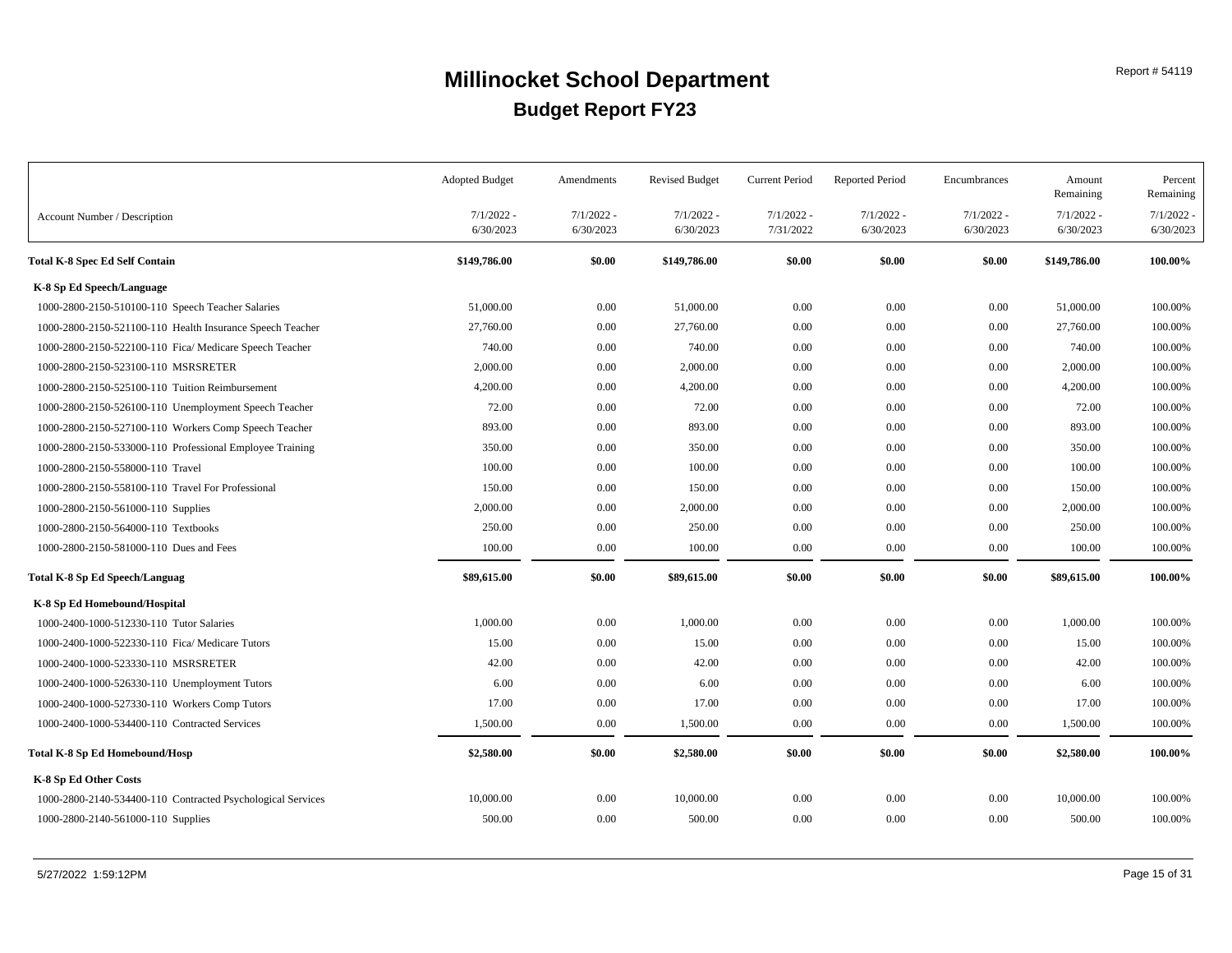|                                                          | <b>Adopted Budget</b>     | Amendments                | <b>Revised Budget</b>     | <b>Current Period</b>     | <b>Reported Period</b>    | Encumbrances              | Amount<br>Remaining       | Percent<br>Remaining      |
|----------------------------------------------------------|---------------------------|---------------------------|---------------------------|---------------------------|---------------------------|---------------------------|---------------------------|---------------------------|
| Account Number / Description                             | $7/1/2022$ -<br>6/30/2023 | $7/1/2022$ -<br>6/30/2023 | $7/1/2022 -$<br>6/30/2023 | $7/1/2022 -$<br>7/31/2022 | $7/1/2022$ -<br>6/30/2023 | $7/1/2022 -$<br>6/30/2023 | $7/1/2022 -$<br>6/30/2023 | $7/1/2022$ .<br>6/30/2023 |
| 1000-2800-2160-510100-110 Occupational Therapist         | 41,500.00                 | 0.00                      | 41,500.00                 | 0.00                      | 0.00                      | 0.00                      | 41,500.00                 | 100.00%                   |
| 1000-2800-2160-522100-110 Fica/Medicare - OT             | 602.00                    | 0.00                      | 602.00                    | 0.00                      | 0.00                      | 0.00                      | 602.00                    | 100.00%                   |
| 1000-2800-2160-523100-110 MSRSRETER                      | 1,600.00                  | 0.00                      | 1,600.00                  | 0.00                      | 0.00                      | 0.00                      | 1,600.00                  | 100.00%                   |
| 1000-2800-2160-526100-110 Unemployment - OT              | 72.00                     | 0.00                      | 72.00                     | 0.00                      | 0.00                      | 0.00                      | 72.00                     | 100.00%                   |
| 1000-2800-2160-527100-110 Workers Comp - OT              | 727.00                    | 0.00                      | 727.00                    | $0.00\,$                  | 0.00                      | 0.00                      | 727.00                    | 100.00%                   |
| 1000-2800-2160-533000-110 Professional Employee Training | 250.00                    | 0.00                      | 250.00                    | 0.00                      | 0.00                      | 0.00                      | 250.00                    | 100.00%                   |
| 1000-2800-2160-558100-110 Travel for Professional        | 200.00                    | 0.00                      | 200.00                    | 0.00                      | 0.00                      | 0.00                      | 200.00                    | 100.00%                   |
| 1000-2800-2160-561000-110 Supplies                       | 1,000.00                  | 0.00                      | 1,000.00                  | 0.00                      | 0.00                      | 0.00                      | 1,000.00                  | 100.00%                   |
| 1000-2800-2160-564000-110 Textbooks                      | 250.00                    | 0.00                      | 250.00                    | 0.00                      | 0.00                      | 0.00                      | 250.00                    | 100.00%                   |
| 1000-2800-2180-534400-110 Contracted Physical Therapy    | 23,000.00                 | 0.00                      | 23,000.00                 | $0.00\,$                  | 0.00                      | 0.00                      | 23,000.00                 | 100.00%                   |
| Total K-8 Sp Ed Other Services                           | \$79,701.00               | \$0.00                    | \$79,701.00               | \$0.00                    | \$0.00                    | \$0.00                    | \$79,701.00               | 100.00%                   |
| 9-12 Spec Ed Resource Room                               |                           |                           |                           |                           |                           |                           |                           |                           |
| 1000-2200-1000-510100-310 Special Ed Teacher Salaries    | 64,750.00                 | 0.00                      | 64,750.00                 | $0.00\,$                  | 0.00                      | 0.00                      | 64,750.00                 | 100.00%                   |
| 1000-2200-1000-510200-310 Ed Tech Salaries               | 60,000.00                 | 0.00                      | 60,000.00                 | $0.00\,$                  | 0.00                      | 0.00                      | 60,000.00                 | 100.00%                   |
| 1000-2200-1000-512300-310 Substitute Salaries            | 2,000.00                  | 0.00                      | 2,000.00                  | $0.00\,$                  | 0.00                      | 0.00                      | 2,000.00                  | 100.00%                   |
| 1000-2200-1000-521100-310 Health Insurance Teachers      | 15,988.00                 | 0.00                      | 15,988.00                 | $0.00\,$                  | 0.00                      | 0.00                      | 15,988.00                 | 100.00%                   |
| 1000-2200-1000-522100-310 Fica / Medicare Teacher        | 800.00                    | 0.00                      | 800.00                    | $0.00\,$                  | 0.00                      | 0.00                      | 800.00                    | 100.00%                   |
| 1000-2200-1000-522200-310 Fica/ Medicare Ed Techs        | 1,000.00                  | 0.00                      | 1,000.00                  | $0.00\,$                  | 0.00                      | 0.00                      | 1,000.00                  | 100.00%                   |
| 1000-2200-1000-522300-310 Fica/Medicare Substitutes      | 150.00                    | 0.00                      | 150.00                    | $0.00\,$                  | 0.00                      | 0.00                      | 150.00                    | 100.00%                   |
| 1000-2200-1000-523100-310 MSRSRETER                      | 2,500.00                  | 0.00                      | 2,500.00                  | $0.00\,$                  | 0.00                      | 0.00                      | 2,500.00                  | 100.00%                   |
| 1000-2200-1000-523200-310 MSRSRETER                      | 2,200.00                  | 0.00                      | 2,200.00                  | $0.00\,$                  | 0.00                      | 0.00                      | 2,200.00                  | 100.00%                   |
| 1000-2200-1000-523300-310 MSRSRETER                      | 20.00                     | 0.00                      | 20.00                     | $0.00\,$                  | 0.00                      | 0.00                      | 20.00                     | 100.00%                   |
| 1000-2200-1000-525100-310 Tuition Reimbursement Teachers | 6,300.00                  | 0.00                      | 6,300.00                  | 0.00                      | 0.00                      | 0.00                      | 6,300.00                  | 100.00%                   |
| 1000-2200-1000-525200-310 Tuition Reimbursement Ed Techs | 3,600.00                  | 0.00                      | 3,600.00                  | $0.00\,$                  | 0.00                      | 0.00                      | 3,600.00                  | 100.00%                   |
| 1000-2200-1000-526100-310 Unemployment Teacher           | 108.00                    | 0.00                      | 108.00                    | $0.00\,$                  | 0.00                      | 0.00                      | 108.00                    | 100.00%                   |
| 1000-2200-1000-526200-310 Unemployment Ed Techs          | 216.00                    | 0.00                      | 216.00                    | 0.00                      | 0.00                      | 0.00                      | 216.00                    | 100.00%                   |
| 1000-2200-1000-526300-310 Unemployment Subs              | 12.00                     | 0.00                      | 12.00                     | $0.00\,$                  | 0.00                      | 0.00                      | 12.00                     | 100.00%                   |
| 1000-2200-1000-527100-310 Workers Comp Teacher           | 1,200.00                  | 0.00                      | 1,200.00                  | 0.00                      | 0.00                      | 0.00                      | 1,200.00                  | 100.00%                   |
| 1000-2200-1000-527200-310 Workers Comp Ed Techs          | 1,100.00                  | 0.00                      | 1,100.00                  | 0.00                      | 0.00                      | 0.00                      | 1,100.00                  | 100.00%                   |
|                                                          |                           |                           |                           |                           |                           |                           |                           |                           |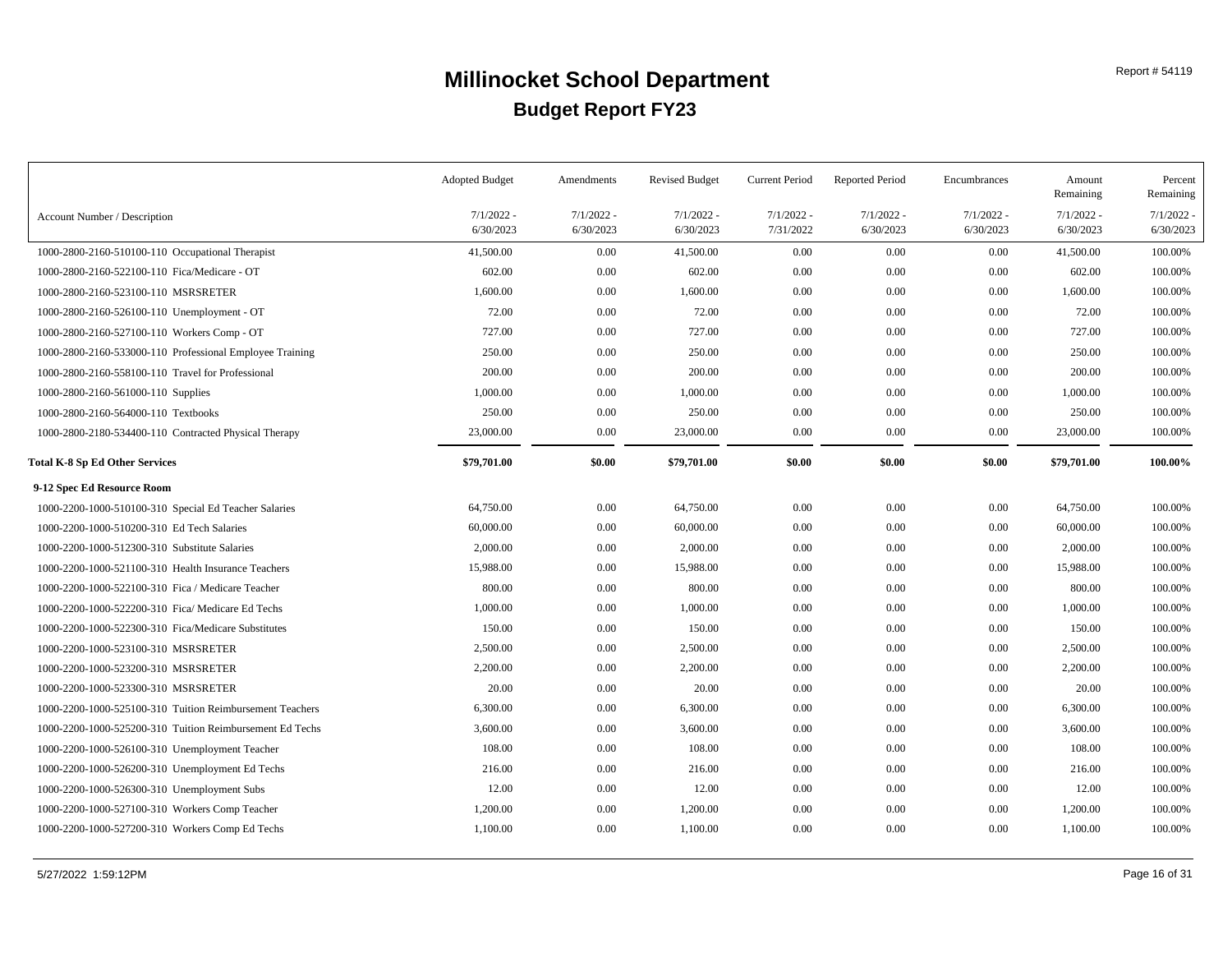|                                                          | <b>Adopted Budget</b>     | Amendments                | <b>Revised Budget</b>     | <b>Current Period</b>     | <b>Reported Period</b>    | Encumbrances              | Amount<br>Remaining       | Percent<br>Remaining  |
|----------------------------------------------------------|---------------------------|---------------------------|---------------------------|---------------------------|---------------------------|---------------------------|---------------------------|-----------------------|
| Account Number / Description                             | $7/1/2022$ -<br>6/30/2023 | $7/1/2022$ -<br>6/30/2023 | $7/1/2022$ -<br>6/30/2023 | $7/1/2022 -$<br>7/31/2022 | $7/1/2022$ -<br>6/30/2023 | $7/1/2022 -$<br>6/30/2023 | $7/1/2022 -$<br>6/30/2023 | 7/1/2022<br>6/30/2023 |
| 1000-2200-1000-527300-310 Workers Comp Substitutes       | 40.00                     | 0.00                      | 40.00                     | 0.00                      | 0.00                      | $0.00\,$                  | 40.00                     | 100.00%               |
| 1000-2200-1000-533000-310 Professional Employee Training | 375.00                    | 0.00                      | 375.00                    | 0.00                      | 0.00                      | 0.00                      | 375.00                    | 100.00%               |
| 1000-2200-1000-558100-310 Travel For Professional        | 225.00                    | 0.00                      | 225.00                    | 0.00                      | 0.00                      | 0.00                      | 225.00                    | 100.00%               |
| 1000-2200-1000-561000-310 Supplies                       | 450.00                    | 0.00                      | 450.00                    | 0.00                      | 0.00                      | 0.00                      | 450.00                    | 100.00%               |
| 1000-2200-1000-564000-310 Books                          | 375.00                    | 0.00                      | 375.00                    | 0.00                      | $0.00\,$                  | 0.00                      | 375.00                    | 100.00%               |
| Total 9-12 Sp Ed Resource Room                           | \$163,409.00              | \$0.00                    | \$163,409.00              | \$0.00                    | \$0.00                    | \$0.00                    | \$163,409.00              | 100.00%               |
| 9-12 Spec Ed Self Contained                              |                           |                           |                           |                           |                           |                           |                           |                       |
| 1000-2300-1000-510100-310 Spec Ed Teacher Salaries       | 54,000.00                 | 0.00                      | 54,000.00                 | 0.00                      | 0.00                      | 0.00                      | 54,000.00                 | 100.00%               |
| 1000-2300-1000-510200-310 Ed Tech Salaries               | 58,000.00                 | 0.00                      | 58,000.00                 | 0.00                      | 0.00                      | 0.00                      | 58,000.00                 | 100.00%               |
| 1000-2300-1000-512300-310 Substitute Salaries            | 1,000.00                  | 0.00                      | 1,000.00                  | 0.00                      | 0.00                      | 0.00                      | 1,000.00                  | 100.00%               |
| 1000-2300-1000-521100-310 Health Insurance Teacher       | 10,120.00                 | 0.00                      | 10,120.00                 | 0.00                      | 0.00                      | 0.00                      | 10,120.00                 | 100.00%               |
| 1000-2300-1000-522100-310 Fica/Medicare Teacher          | 783.00                    | 0.00                      | 783.00                    | $0.00\,$                  | 0.00                      | 0.00                      | 783.00                    | 100.00%               |
| 1000-2300-1000-522200-310 Fica/ Medicare Ed Techs        | 1,000.00                  | 0.00                      | 1,000.00                  | $0.00\,$                  | 0.00                      | 0.00                      | 1,000.00                  | 100.00%               |
| 1000-2300-1000-522300-310 Fica/Medicare Substitutes      | 80.00                     | 0.00                      | 80.00                     | $0.00\,$                  | 0.00                      | 0.00                      | 80.00                     | 100.00%               |
| 1000-2300-1000-523100-310 MSRSRETER                      | 2,100.00                  | 0.00                      | 2,100.00                  | $0.00\,$                  | 0.00                      | 0.00                      | 2,100.00                  | 100.00%               |
| 1000-2300-1000-523200-310 MSRSRETER                      | 1,500.00                  | 0.00                      | 1,500.00                  | $0.00\,$                  | 0.00                      | 0.00                      | 1,500.00                  | 100.00%               |
| 1000-2300-1000-525100-310 Tuition Reimbursement Teachers | 4,200.00                  | 0.00                      | 4,200.00                  | $0.00\,$                  | 0.00                      | 0.00                      | 4,200.00                  | 100.00%               |
| 1000-2300-1000-526100-310 Unemployment Teacher           | 72.00                     | 0.00                      | 72.00                     | 0.00                      | 0.00                      | 0.00                      | 72.00                     | 100.00%               |
| 1000-2300-1000-526200-310 Unemployment Ed Techs          | 216.00                    | 0.00                      | 216.00                    | 0.00                      | 0.00                      | 0.00                      | 216.00                    | 100.00%               |
| 1000-2300-1000-526300-310 Unemployment Subs              | 10.00                     | 0.00                      | 10.00                     | 0.00                      | 0.00                      | 0.00                      | 10.00                     | 100.00%               |
| 1000-2300-1000-527100-310 Workers Comp Teacher           | 945.00                    | 0.00                      | 945.00                    | 0.00                      | 0.00                      | 0.00                      | 945.00                    | 100.00%               |
| 1000-2300-1000-527200-310 Workers Comp Ed Techs          | 1,050.00                  | 0.00                      | 1,050.00                  | $0.00\,$                  | 0.00                      | 0.00                      | 1,050.00                  | 100.00%               |
| 1000-2300-1000-527300-310 Workers Comp Subs              | 20.00                     | 0.00                      | 20.00                     | $0.00\,$                  | 0.00                      | 0.00                      | 20.00                     | 100.00%               |
| 1000-2300-1000-533000-310 Professional Employee Training | 250.00                    | 0.00                      | 250.00                    | $0.00\,$                  | 0.00                      | 0.00                      | 250.00                    | 100.00%               |
| 1000-2300-1000-558100-310 Travel For Professional        | 150.00                    | 0.00                      | 150.00                    | 0.00                      | 0.00                      | 0.00                      | 150.00                    | 100.00%               |
| 1000-2300-1000-561000-310 Supplies                       | 500.00                    | 0.00                      | 500.00                    | 0.00                      | 0.00                      | 0.00                      | 500.00                    | 100.00%               |
| 1000-2300-1000-564000-310 Books                          | 250.00                    | 0.00                      | 250.00                    | 0.00                      | 0.00                      | 0.00                      | 250.00                    | 100.00%               |
| 1000-2300-2700-551000-310 Field Trips                    | 1,200.00                  | 0.00                      | 1,200.00                  | 0.00                      | 0.00                      | 0.00                      | 1,200.00                  | 100.00%               |
|                                                          |                           |                           |                           |                           |                           |                           |                           |                       |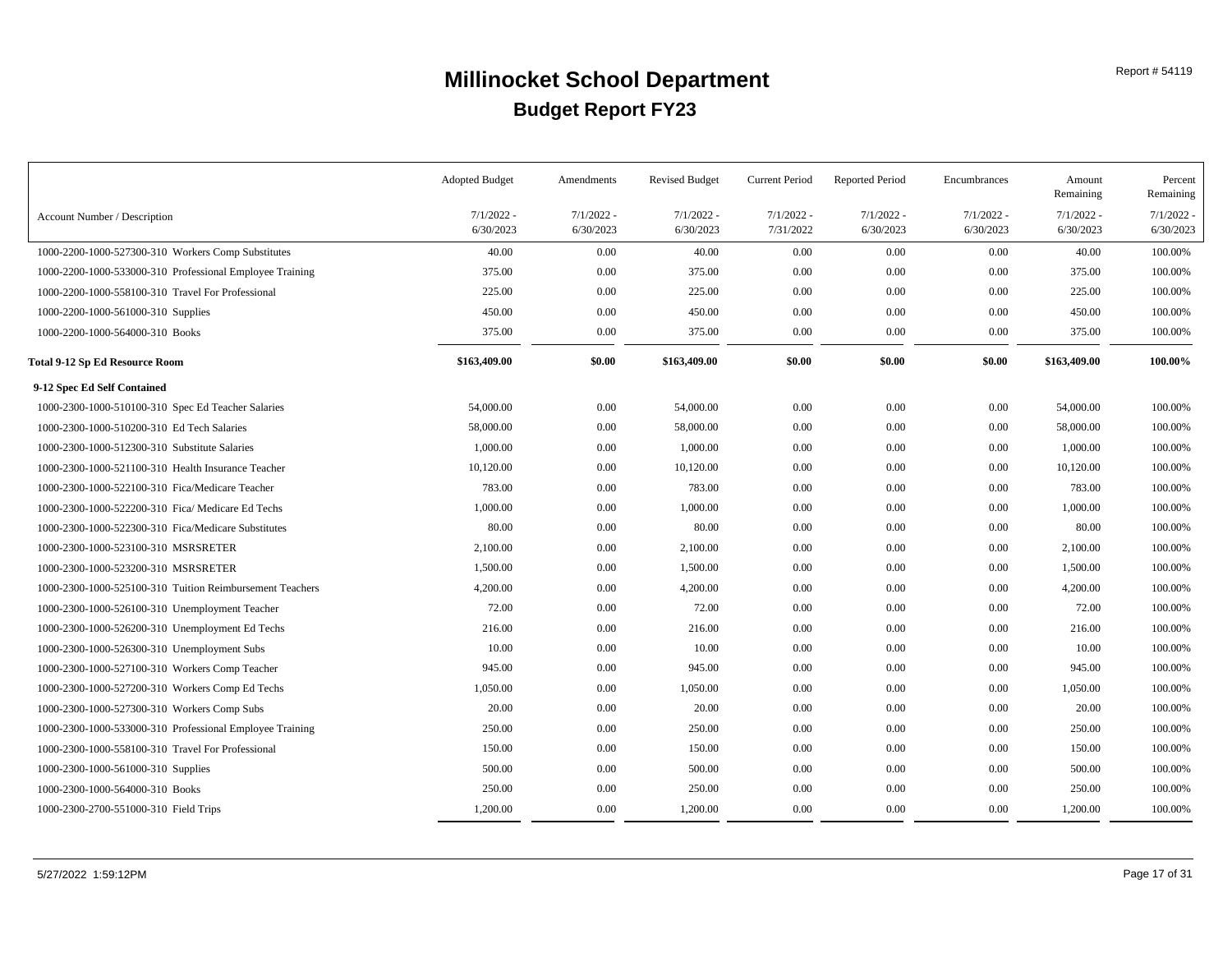|                                                           | <b>Adopted Budget</b>     | Amendments                | <b>Revised Budget</b>     | <b>Current Period</b>     | <b>Reported Period</b>    | Encumbrances              | Amount<br>Remaining       | Percent<br>Remaining      |
|-----------------------------------------------------------|---------------------------|---------------------------|---------------------------|---------------------------|---------------------------|---------------------------|---------------------------|---------------------------|
| Account Number / Description                              | $7/1/2022 -$<br>6/30/2023 | $7/1/2022$ -<br>6/30/2023 | $7/1/2022 -$<br>6/30/2023 | $7/1/2022 -$<br>7/31/2022 | $7/1/2022$ -<br>6/30/2023 | $7/1/2022$ -<br>6/30/2023 | $7/1/2022$ -<br>6/30/2023 | $7/1/2022$ -<br>6/30/2023 |
| <b>Total 9-12 Spec Ed Self Cont</b>                       | \$137,446.00              | \$0.00                    | \$137,446.00              | \$0.00                    | \$0.00                    | \$0.00                    | \$137,446.00              | 100.00%                   |
| 9-12 Sp Ed Homebound/Hospital                             |                           |                           |                           |                           |                           |                           |                           |                           |
| 1000-2400-1000-512330-310 Tutor Salaries                  | 500.00                    | 0.00                      | 500.00                    | 0.00                      | 0.00                      | 0.00                      | 500.00                    | 100.00%                   |
| 1000-2400-1000-522330-310 Fica/ Medicare Tutors           | 4.00                      | 0.00                      | 4.00                      | $0.00\,$                  | 0.00                      | 0.00                      | 4.00                      | 100.00%                   |
| 1000-2400-1000-523330-310 MSRSRETER                       | 21.00                     | 0.00                      | 21.00                     | 0.00                      | 0.00                      | 0.00                      | 21.00                     | 100.00%                   |
| 1000-2400-1000-526330-310 Unemployment Tutors             | 4.00                      | 0.00                      | 4.00                      | $0.00\,$                  | 0.00                      | 0.00                      | 4.00                      | 100.00%                   |
| 1000-2400-1000-527330-310 Workers Comp Tutors             | 9.00                      | 0.00                      | 9.00                      | $0.00\,$                  | 0.00                      | 0.00                      | 9.00                      | 100.00%                   |
| 1000-2400-1000-534400-310 Contracted Services             | 1,500.00                  | 0.00                      | 1,500.00                  | 0.00                      | 0.00                      | 0.00                      | 1,500.00                  | 100.00%                   |
| Total 9-12 Sp Ed Homebnd/Hosp                             | \$2,038.00                | \$0.00                    | \$2,038.00                | \$0.00                    | \$0.00                    | \$0.00                    | \$2,038.00                | 100.00%                   |
| 9-12 Sp Ed Speech/Language                                |                           |                           |                           |                           |                           |                           |                           |                           |
| 1000-2800-2150-510100-310 Speech Teacher Salaries         | 27,000.00                 | 0.00                      | 27,000.00                 | $0.00\,$                  | 0.00                      | 0.00                      | 27,000.00                 | 100.00%                   |
| 1000-2800-2150-521100-310 Health Insurance Speech Teacher | 10,120.00                 | 0.00                      | 10,120.00                 | $0.00\,$                  | 0.00                      | 0.00                      | 10,120.00                 | 100.00%                   |
| 1000-2800-2150-522100-310 Fica/ Medicare Speech Teacher   | 395.00                    | 0.00                      | 395.00                    | 0.00                      | 0.00                      | $0.00\,$                  | 395.00                    | 100.00%                   |
| 1000-2800-2150-523100-310 MSRSRETER                       | 1,050.00                  | 0.00                      | 1,050.00                  | $0.00\,$                  | 0.00                      | 0.00                      | 1,050.00                  | 100.00%                   |
| 1000-2800-2150-526100-310 Unemployment Speech Teacher     | 72.00                     | 0.00                      | 72.00                     | $0.00\,$                  | 0.00                      | 0.00                      | 72.00                     | 100.00%                   |
| 1000-2800-2150-527100-310 Workers Comp Speech Teacher     | 473.00                    | 0.00                      | 473.00                    | $0.00\,$                  | 0.00                      | 0.00                      | 473.00                    | 100.00%                   |
| 1000-2800-2150-558100-310 Travel For Professional         | 150.00                    | 0.00                      | 150.00                    | $0.00\,$                  | 0.00                      | $0.00\,$                  | 150.00                    | 100.00%                   |
| 1000-2800-2150-561000-310 Supplies                        | 150.00                    | 0.00                      | 150.00                    | $0.00\,$                  | 0.00                      | 0.00                      | 150.00                    | 100.00%                   |
| 1000-2800-2150-564000-310 Textbooks                       | 125.00                    | 0.00                      | 125.00                    | $0.00\,$                  | 0.00                      | 0.00                      | 125.00                    | 100.00%                   |
| 1000-2800-2150-581000-310 Dues and Fees                   | 250.00                    | 0.00                      | 250.00                    | 0.00                      | 0.00                      | 0.00                      | 250.00                    | 100.00%                   |
| Total 9-12 Sp Ed Speech/Langua                            | \$39,785.00               | \$0.00                    | \$39,785.00               | \$0.00                    | \$0.00                    | \$0.00                    | \$39,785.00               | 100.00%                   |
| 9-12 Sp Ed Summer/After School                            |                           |                           |                           |                           |                           |                           |                           |                           |
| 1000-2810-1000-512330-310 Summer School Tutors            | 2,000.00                  | 0.00                      | 2,000.00                  | 0.00                      | 0.00                      | 0.00                      | 2,000.00                  | 100.00%                   |
| 1000-2810-1000-522330-310 Fica/ Medicare Summer Tutors    | 150.00                    | 0.00                      | 150.00                    | $0.00\,$                  | 0.00                      | 0.00                      | 150.00                    | 100.00%                   |
| 1000-2810-1000-523330-310 MSRSRETER Summer Tutors         | 100.00                    | 0.00                      | 100.00                    | $0.00\,$                  | 0.00                      | 0.00                      | 100.00                    | 100.00%                   |
| 1000-2810-1000-526330-310 Unemployment Summer Tutors      | 9.00                      | 0.00                      | 9.00                      | $0.00\,$                  | 0.00                      | 0.00                      | 9.00                      | 100.00%                   |
| 1000-2810-1000-527330-310 Workers Comp Summer Tutors      | 25.00                     | 0.00                      | 25.00                     | $0.00\,$                  | 0.00                      | 0.00                      | 25.00                     | 100.00%                   |
|                                                           |                           |                           |                           |                           |                           |                           |                           |                           |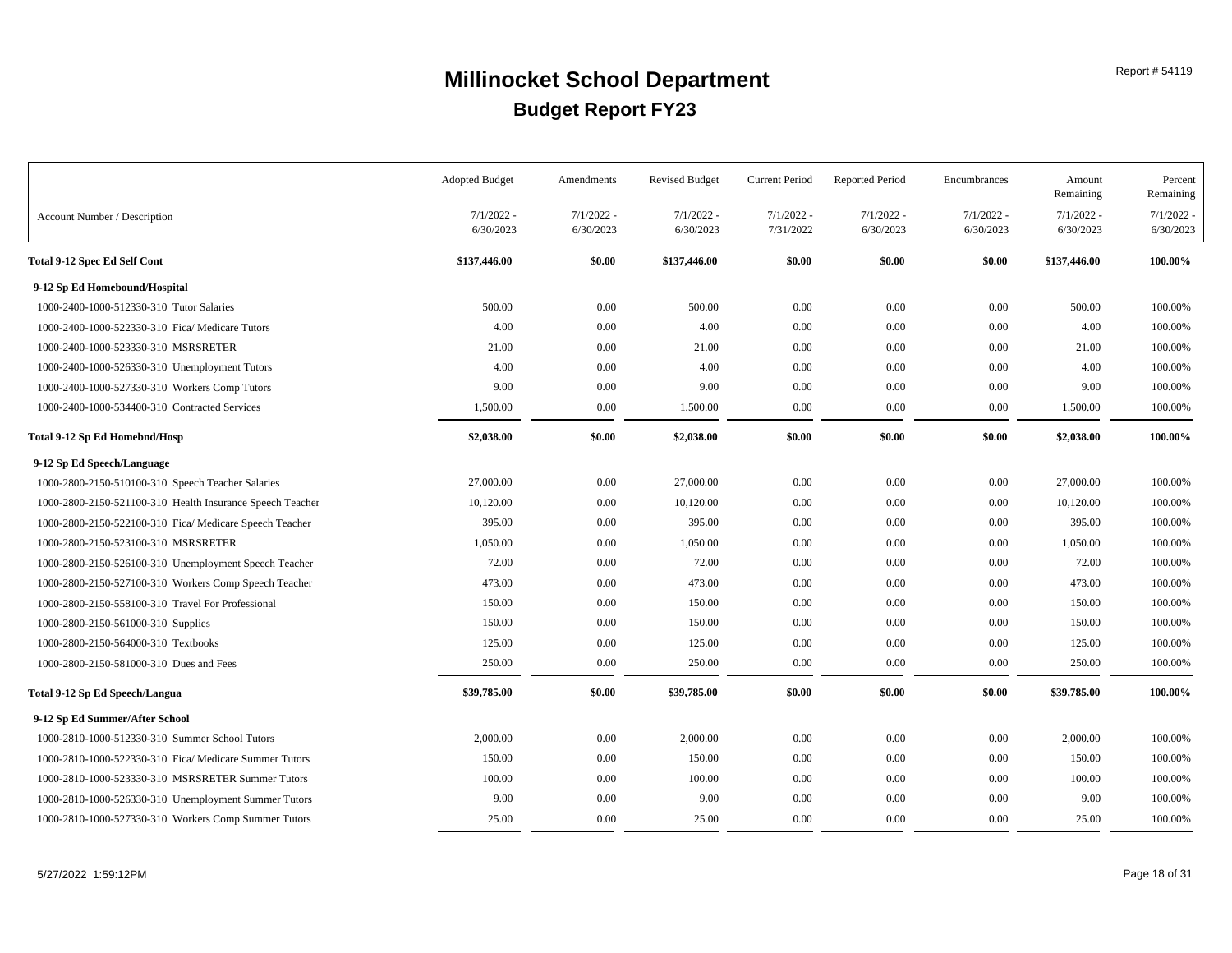|                                                             | <b>Adopted Budget</b> | Amendments   | <b>Revised Budget</b> | <b>Current Period</b> | <b>Reported Period</b> | Encumbrances | Amount<br>Remaining | Percent<br>Remaining |
|-------------------------------------------------------------|-----------------------|--------------|-----------------------|-----------------------|------------------------|--------------|---------------------|----------------------|
| Account Number / Description                                | $7/1/2022$ -          | $7/1/2022$ - | $7/1/2022 -$          | $7/1/2022 -$          | $7/1/2022 -$           | $7/1/2022 -$ | $7/1/2022$ -        | 7/1/2022             |
|                                                             | 6/30/2023             | 6/30/2023    | 6/30/2023             | 7/31/2022             | 6/30/2023              | 6/30/2023    | 6/30/2023           | 6/30/2023            |
| Total 9-12 Sp Ed Sum/After Sch                              | \$2,284.00            | \$0.00       | \$2,284.00            | \$0.00                | \$0.00                 | \$0.00       | \$2,284.00          | 100.00%              |
| 9-12 Spec Ed Other Services                                 |                       |              |                       |                       |                        |              |                     |                      |
| 1000-2800-2140-534400-310 Contracted Psychological Services | 10,000.00             | 0.00         | 10,000.00             | 0.00                  | 0.00                   | 0.00         | 10,000.00           | 100.00%              |
| 1000-2800-2140-561000-310 Supplies                          | 5,500.00              | 0.00         | 5,500.00              | 0.00                  | 0.00                   | $0.00\,$     | 5,500.00            | 100.00%              |
| 1000-2800-2160-534400-310 Contracted Occupational Therapy   | 33,000.00             | 0.00         | 33,000.00             | 0.00                  | 0.00                   | 0.00         | 33,000.00           | 100.00%              |
| <b>Total 9-12 Sp Ed Other Service</b>                       | \$48,500.00           | \$0.00       | \$48,500.00           | \$0.00                | \$0.00                 | \$0.00       | \$48,500.00         | 100.00%              |
| <b>TOTAL SPECIAL EDUCATION K-12</b>                         | \$1,450,878.20        | \$0.00       | \$1,450,878.20        | \$0.00                | \$0.00                 | \$0.00       | \$1,450,878.20      | 100.00%              |
| K-8 Guidance                                                |                       |              |                       |                       |                        |              |                     |                      |
| 1000-0000-2120-510100-160 Counselors Salaries               | 41,200.00             | 0.00         | 41,200.00             | 0.00                  | 0.00                   | 0.00         | 41,200.00           | 100.00%              |
| 1000-0000-2120-515000-160 Stipends Guidance K-8             | 400.00                | 0.00         | 400.00                | 0.00                  | 0.00                   | $0.00\,$     | 400.00              | 100.00%              |
| 1000-0000-2120-521100-160 Health Insurance Counselors       | 22,208.00             | 0.00         | 22,208.00             | 0.00                  | 0.00                   | 0.00         | 22,208.00           | 100.00%              |
| 1000-0000-2120-522000-160 Fica/Medicare Stipends            | 6.00                  | 0.00         | 6.00                  | 0.00                  | 0.00                   | 0.00         | 6.00                | 100.00%              |
| 1000-0000-2120-522100-160 Fica/ Medicare Counselors         | 600.00                | 0.00         | 600.00                | 0.00                  | 0.00                   | $0.00\,$     | 600.00              | 100.00%              |
| 1000-0000-2120-523000-160 MSRSRETER                         | 16.00                 | 0.00         | 16.00                 | 0.00                  | 0.00                   | 0.00         | 16.00               | 100.00%              |
| 1000-0000-2120-523100-160 MSRSRETER                         | 1,583.00              | 0.00         | 1,583.00              | 0.00                  | 0.00                   | 0.00         | 1,583.00            | 100.00%              |
| 1000-0000-2120-526000-160 Unemployment Stipends             | 3.00                  | 0.00         | 3.00                  | 0.00                  | 0.00                   | 0.00         | 3.00                | 100.00%              |
| 1000-0000-2120-526100-160 Unemployment Counselors           | 58.00                 | 0.00         | 58.00                 | 0.00                  | 0.00                   | 0.00         | 58.00               | 100.00%              |
| 1000-0000-2120-527000-160 Workers Comp Stipends             | 6.00                  | 0.00         | 6.00                  | 0.00                  | 0.00                   | 0.00         | 6.00                | 100.00%              |
| 1000-0000-2120-527100-160 Workers Comp Counselors           | 721.00                | 0.00         | 721.00                | 0.00                  | 0.00                   | $0.00\,$     | 721.00              | 100.00%              |
| <b>Total K-8 Guidance</b>                                   | \$66,801.00           | \$0.00       | \$66,801.00           | \$0.00                | \$0.00                 | \$0.00       | \$66,801.00         | 100.00%              |
| 9-12 Guidance                                               |                       |              |                       |                       |                        |              |                     |                      |
| 1000-0000-2120-510100-310 Counselors Salaries               | 71,300.00             | 0.00         | 71,300.00             | 0.00                  | 0.00                   | 0.00         | 71,300.00           | 100.00%              |
| 1000-0000-2120-515000-310 Stipends - Guidance 9-12          | 400.00                | 0.00         | 400.00                | 0.00                  | 0.00                   | $0.00\,$     | 400.00              | 100.00%              |
| 1000-0000-2120-521100-310 Health Insurance Counselors       | 15,673.00             | 0.00         | 15,673.00             | 0.00                  | 0.00                   | 0.00         | 15,673.00           | 100.00%              |
| 1000-0000-2120-522000-310 Fica/ Medicare Stipends           | 6.00                  | 0.00         | 6.00                  | 0.00                  | 0.00                   | 0.00         | 6.00                | 100.00%              |
| 1000-0000-2120-522100-310 Fica/ Medicare Counselors         | 1,050.00              | 0.00         | 1,050.00              | 0.00                  | 0.00                   | 0.00         | 1,050.00            | 100.00%              |
| 1000-0000-2120-523000-310 MSRSRETER                         | 18.00                 | 0.00         | 18.00                 | 0.00                  | 0.00                   | 0.00         | 18.00               | 100.00%              |
|                                                             |                       |              |                       |                       |                        |              |                     |                      |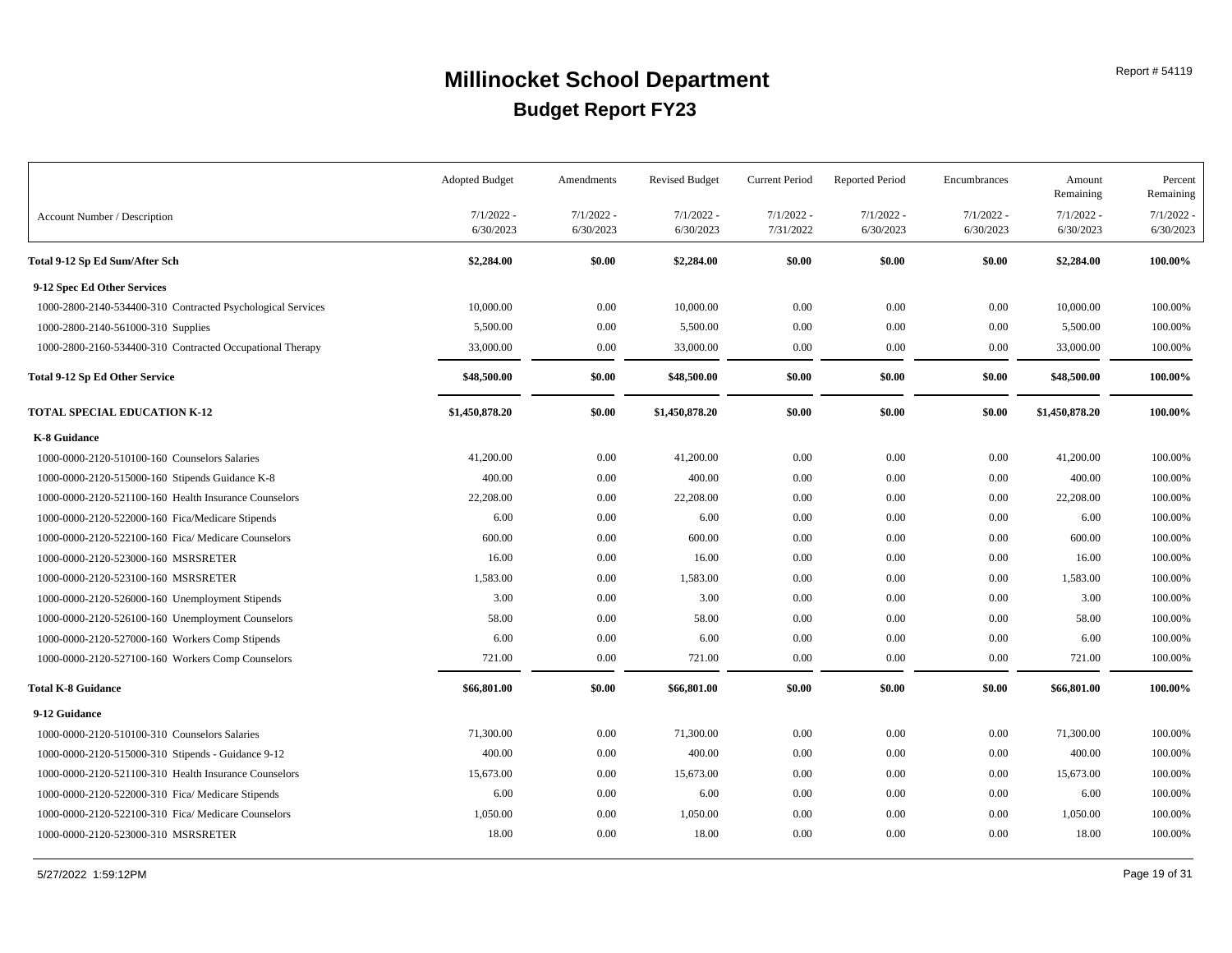|                                                           | <b>Adopted Budget</b>     | Amendments                | <b>Revised Budget</b>     | <b>Current Period</b>     | <b>Reported Period</b>    | Encumbrances              | Amount<br>Remaining       | Percent<br>Remaining  |
|-----------------------------------------------------------|---------------------------|---------------------------|---------------------------|---------------------------|---------------------------|---------------------------|---------------------------|-----------------------|
| Account Number / Description                              | $7/1/2022$ -<br>6/30/2023 | $7/1/2022$ -<br>6/30/2023 | $7/1/2022 -$<br>6/30/2023 | $7/1/2022 -$<br>7/31/2022 | $7/1/2022$ -<br>6/30/2023 | $7/1/2022 -$<br>6/30/2023 | $7/1/2022 -$<br>6/30/2023 | 7/1/2022<br>6/30/2023 |
| 1000-0000-2120-523100-310 MSRSRETER                       | 2,750.00                  | 0.00                      | 2,750.00                  | $0.00\,$                  | 0.00                      | 0.00                      | 2,750.00                  | 100.00%               |
| 1000-0000-2120-526000-310 Unemployment Stipends           | 4.00                      | 0.00                      | 4.00                      | 0.00                      | 0.00                      | 0.00                      | 4.00                      | 100.00%               |
| 1000-0000-2120-526100-310 Unemployment Counselors         | 87.00                     | 0.00                      | 87.00                     | $0.00\,$                  | 0.00                      | 0.00                      | 87.00                     | 100.00%               |
| 1000-0000-2120-527000-310 Workers Comp Stipends           | 4.00                      | 0.00                      | 4.00                      | $0.00\,$                  | 0.00                      | 0.00                      | 4.00                      | 100.00%               |
| 1000-0000-2120-527100-310 Workers Comp Counselors         | 1,250.00                  | 0.00                      | 1,250.00                  | $0.00\,$                  | 0.00                      | 0.00                      | 1,250.00                  | 100.00%               |
| 1000-0000-2120-533000-310 Prof Employee Training Guidance | 600.00                    | 0.00                      | 600.00                    | 0.00                      | 0.00                      | 0.00                      | 600.00                    | 100.00%               |
| 1000-0000-2120-553100-310 Postage Guidance                | 900.00                    | 0.00                      | 900.00                    | 0.00                      | 0.00                      | 0.00                      | 900.00                    | 100.00%               |
| 1000-0000-2120-558100-310 Travel For Professional         | 500.00                    | 0.00                      | 500.00                    | $0.00\,$                  | 0.00                      | 0.00                      | 500.00                    | 100.00%               |
| 1000-0000-2120-561000-310 Supplies                        | 800.00                    | 0.00                      | 800.00                    | $0.00\,$                  | 0.00                      | 0.00                      | 800.00                    | 100.00%               |
| 1000-0000-2120-564000-310 Books                           | 100.00                    | 0.00                      | 100.00                    | 0.00                      | 0.00                      | $0.00\,$                  | 100.00                    | 100.00%               |
| 1000-0000-2120-565000-310 Technology Related Supplies     | 1,000.00                  | 0.00                      | 1,000.00                  | $0.00\,$                  | 0.00                      | 0.00                      | 1,000.00                  | 100.00%               |
| 1000-0000-2120-581000-310 Dues and Fees                   | 300.00                    | 0.00                      | 300.00                    | $0.00\,$                  | 0.00                      | 0.00                      | 300.00                    | 100.00%               |
| 1000-1200-2701-551000-310 Trips - Guidance                | 2,000.00                  | 0.00                      | 2,000.00                  | $0.00\,$                  | 0.00                      | 0.00                      | 2,000.00                  | 100.00%               |
| <b>Total 9-12 Guidance</b>                                | \$98,742.00               | \$0.00                    | \$98,742.00               | \$0.00                    | \$0.00                    | \$0.00                    | \$98,742.00               | 100.00%               |
| <b>Health Services</b>                                    |                           |                           |                           |                           |                           |                           |                           |                       |
| 1000-0000-2130-510100-900 Nurse Salary                    | 49,500.00                 | 0.00                      | 49,500.00                 | $0.00\,$                  | 0.00                      | 0.00                      | 49,500.00                 | 100.00%               |
| 1000-0000-2130-522100-900 Fica/ Medicare Nurse            | 725.00                    | 0.00                      | 725.00                    | $0.00\,$                  | 0.00                      | 0.00                      | 725.00                    | 100.00%               |
| 1000-0000-2130-523100-900 MSRSRETER                       | 1,910.00                  | 0.00                      | 1,910.00                  | $0.00\,$                  | 0.00                      | 0.00                      | 1,910.00                  | 100.00%               |
| 1000-0000-2130-526100-900 Unemployment Nurse              | 72.00                     | 0.00                      | 72.00                     | $0.00\,$                  | 0.00                      | 0.00                      | 72.00                     | 100.00%               |
| 1000-0000-2130-527100-900 Workers Comp Nurse              | 875.00                    | 0.00                      | 875.00                    | $0.00\,$                  | 0.00                      | 0.00                      | 875.00                    | 100.00%               |
| 1000-0000-2130-533000-900 Prof Employee Training          | 100.00                    | 0.00                      | 100.00                    | $0.00\,$                  | 0.00                      | 0.00                      | 100.00                    | 100.00%               |
| 1000-0000-2130-543900-900 Contracted Repairs & Maint      | 175.00                    | 0.00                      | 175.00                    | $0.00\,$                  | 0.00                      | 0.00                      | 175.00                    | 100.00%               |
| 1000-0000-2130-558000-900 Travel                          | 500.00                    | 0.00                      | 500.00                    | $0.00\,$                  | 0.00                      | 0.00                      | 500.00                    | 100.00%               |
| 1000-0000-2130-558100-900 Travel For Professional         | 150.00                    | 0.00                      | 150.00                    | $0.00\,$                  | 0.00                      | 0.00                      | 150.00                    | 100.00%               |
| 1000-0000-2130-560000-900 Supplies                        | 1,900.00                  | 0.00                      | 1,900.00                  | 0.00                      | 0.00                      | 0.00                      | 1,900.00                  | 100.00%               |
| 1000-0000-2130-573000-900 Equipment                       | 750.00                    | 0.00                      | 750.00                    | 0.00                      | 0.00                      | 0.00                      | 750.00                    | 100.00%               |
| 1000-0000-2130-581000-900 Dues and Fees                   | 131.00                    | 0.00                      | 131.00                    | $0.00\,$                  | 0.00                      | 0.00                      | 131.00                    | 100.00%               |
| <b>Total Health Services</b>                              | \$56,788.00               | \$0.00                    | \$56,788.00               | \$0.00                    | \$0.00                    | \$0.00                    | \$56,788.00               | 100.00%               |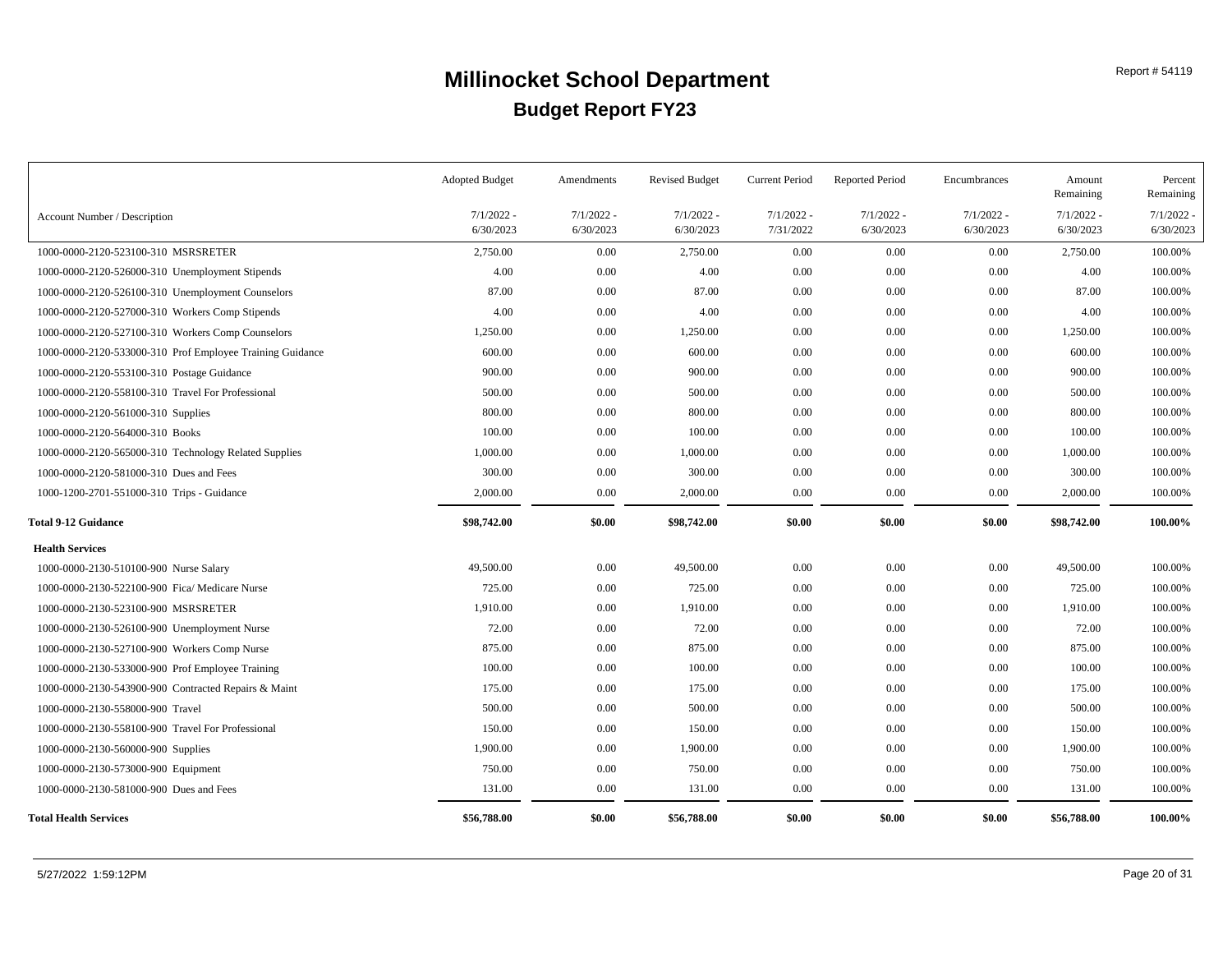|                                                                | <b>Adopted Budget</b>     | Amendments                | <b>Revised Budget</b>     | <b>Current Period</b>     | <b>Reported Period</b>    | Encumbrances              | Amount<br>Remaining       | Percent<br>Remaining  |
|----------------------------------------------------------------|---------------------------|---------------------------|---------------------------|---------------------------|---------------------------|---------------------------|---------------------------|-----------------------|
| Account Number / Description                                   | $7/1/2022$ -<br>6/30/2023 | $7/1/2022$ -<br>6/30/2023 | $7/1/2022 -$<br>6/30/2023 | $7/1/2022 -$<br>7/31/2022 | $7/1/2022$ -<br>6/30/2023 | $7/1/2022$ -<br>6/30/2023 | $7/1/2022 -$<br>6/30/2023 | 7/1/2022<br>6/30/2023 |
| <b>Technology K-5</b>                                          |                           |                           |                           |                           |                           |                           |                           |                       |
| 1000-0000-2230-530000-110 Purchased Professional Services      | 3,000.00                  | 0.00                      | 3,000.00                  | 0.00                      | 0.00                      | 0.00                      | 3,000.00                  | 100.00%               |
| 1000-0000-2230-533000-110 Prof Employee Training               | 1,500.00                  | 0.00                      | 1,500.00                  | $0.00\,$                  | 0.00                      | 0.00                      | 1,500.00                  | 100.00%               |
| 1000-0000-2230-543200-110 Technology Related Cont Services     | 1,500.00                  | 0.00                      | 1,500.00                  | $0.00\,$                  | 0.00                      | 0.00                      | 1,500.00                  | 100.00%               |
| 1000-0000-2230-543300-110 Software Related Contracted Services | 6,000.00                  | 0.00                      | 6,000.00                  | $0.00\,$                  | 0.00                      | 0.00                      | 6,000.00                  | 100.00%               |
| 1000-0000-2230-558000-110 Travel                               | 167.00                    | 0.00                      | 167.00                    | 0.00                      | 0.00                      | 0.00                      | 167.00                    | 100.00%               |
| 1000-0000-2230-558100-110 Travel For Professional              | 300.00                    | 0.00                      | 300.00                    | $0.00\,$                  | 0.00                      | 0.00                      | 300.00                    | 100.00%               |
| 1000-0000-2230-561000-110 Program Supplies                     | 500.00                    | 0.00                      | 500.00                    | $0.00\,$                  | 0.00                      | 0.00                      | 500.00                    | 100.00%               |
| 1000-0000-2230-564000-110 Technology Related Books             | 150.00                    | 0.00                      | 150.00                    | 0.00                      | 0.00                      | 0.00                      | 150.00                    | 100.00%               |
| 1000-0000-2230-565000-110 Technology Related Supplies          | 500.00                    | 0.00                      | 500.00                    | 0.00                      | 0.00                      | $0.00\,$                  | 500.00                    | 100.00%               |
| 1000-0000-2230-573400-110 Technology Related Hardware          | 8,000.00                  | 0.00                      | 8,000.00                  | $0.00\,$                  | 0.00                      | 0.00                      | 8,000.00                  | 100.00%               |
| 1000-0000-2230-573500-110 Technology Related Software          | 1,000.00                  | 0.00                      | 1,000.00                  | $0.00\,$                  | 0.00                      | 0.00                      | 1,000.00                  | 100.00%               |
| 1000-0000-2230-581000-110 Dues and Fees                        | 261.00                    | 0.00                      | 261.00                    | $0.00\,$                  | 0.00                      | 0.00                      | 261.00                    | 100.00%               |
| Total Technology K-5                                           | \$22,878.00               | \$0.00                    | \$22,878.00               | \$0.00                    | \$0.00                    | \$0.00                    | \$22,878.00               | 100.00%               |
| <b>Technology 6-8</b>                                          |                           |                           |                           |                           |                           |                           |                           |                       |
| 1000-0000-2230-530000-160 Purchased Professional Services      | 3,000.00                  | 0.00                      | 3,000.00                  | $0.00\,$                  | 0.00                      | 0.00                      | 3,000.00                  | 100.00%               |
| 1000-0000-2230-533000-160 Prof Employee Training               | 1,500.00                  | 0.00                      | 1,500.00                  | $0.00\,$                  | 0.00                      | 0.00                      | 1,500.00                  | 100.00%               |
| 1000-0000-2230-543200-160 Technology Related Cont Services     | 500.00                    | 0.00                      | 500.00                    | 0.00                      | 0.00                      | 0.00                      | 500.00                    | 100.00%               |
| 1000-0000-2230-543300-160 Software Related Contracted Services | 6,000.00                  | 0.00                      | 6,000.00                  | 0.00                      | 0.00                      | 0.00                      | 6,000.00                  | 100.00%               |
| 1000-0000-2230-558000-160 Travel                               | 167.00                    | 0.00                      | 167.00                    | $0.00\,$                  | 0.00                      | 0.00                      | 167.00                    | 100.00%               |
| 1000-0000-2230-558100-160 Travel For Professional              | 325.00                    | 0.00                      | 325.00                    | 0.00                      | 0.00                      | 0.00                      | 325.00                    | 100.00%               |
| 1000-0000-2230-561000-160 Program Supplies                     | 750.00                    | 0.00                      | 750.00                    | 0.00                      | 0.00                      | 0.00                      | 750.00                    | 100.00%               |
| 1000-0000-2230-564000-160 Technology Related Books             | 100.00                    | 0.00                      | 100.00                    | 0.00                      | 0.00                      | 0.00                      | 100.00                    | 100.00%               |
| 1000-0000-2230-565000-160 Technology Related Supplies          | 1,000.00                  | 0.00                      | 1,000.00                  | $0.00\,$                  | 0.00                      | 0.00                      | 1,000.00                  | 100.00%               |
| 1000-0000-2230-573400-160 Technology Related Hardware          | 3,000.00                  | 0.00                      | 3,000.00                  | $0.00\,$                  | 0.00                      | 0.00                      | 3,000.00                  | 100.00%               |
| 1000-0000-2230-573500-160 Technology Related Software          | 1,000.00                  | 0.00                      | 1,000.00                  | 0.00                      | 0.00                      | 0.00                      | 1,000.00                  | 100.00%               |
| 1000-0000-2230-581000-160 Dues and Fees                        | 75.00                     | 0.00                      | 75.00                     | $0.00\,$                  | 0.00                      | $0.00\,$                  | 75.00                     | 100.00%               |
| <b>Total Technology 6-8</b>                                    | \$17,417.00               | \$0.00                    | \$17,417.00               | \$0.00                    | \$0.00                    | \$0.00                    | \$17,417.00               | 100.00%               |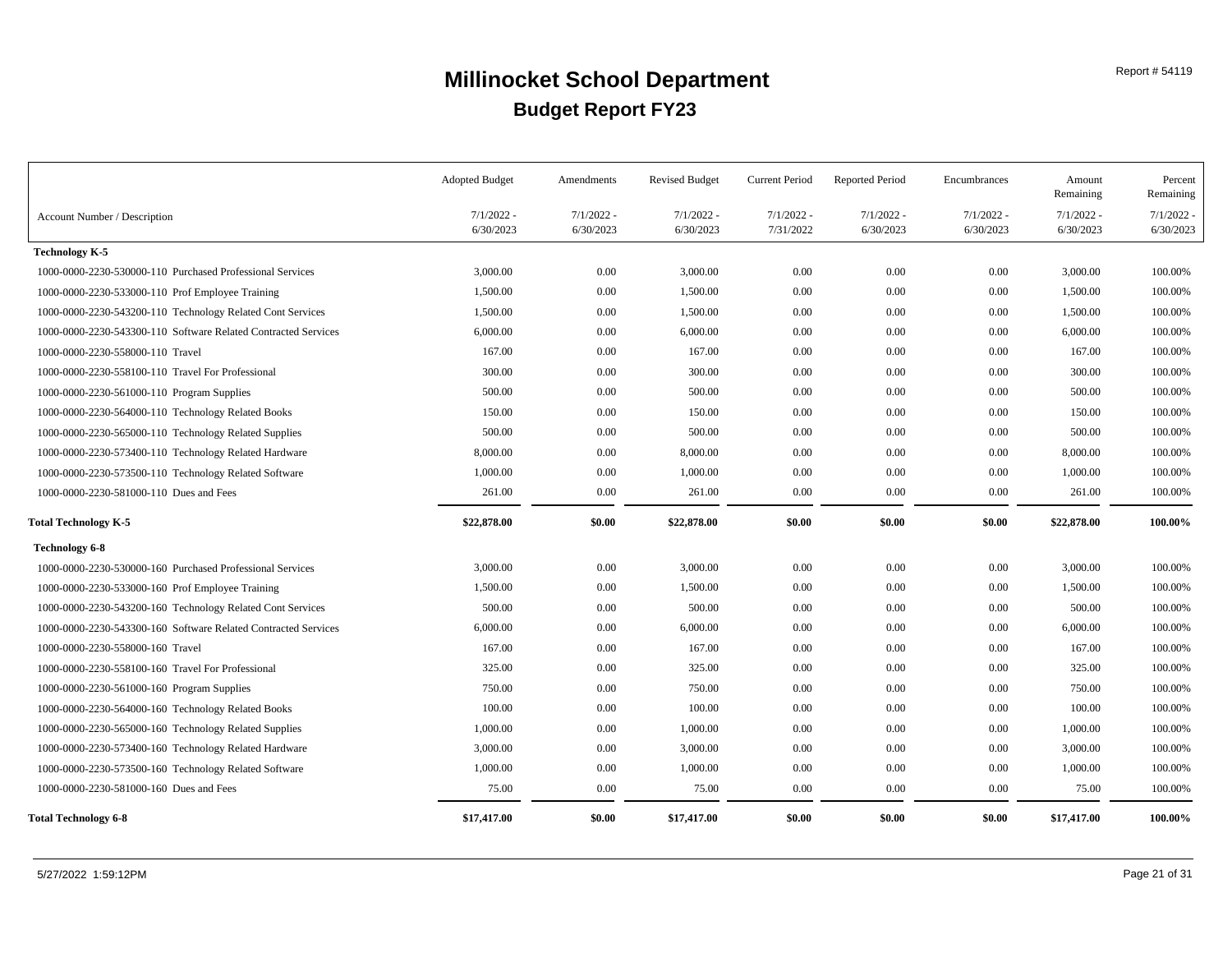|                                                                  | <b>Adopted Budget</b>     | Amendments                | <b>Revised Budget</b>     | <b>Current Period</b>     | <b>Reported Period</b>    | Encumbrances              | Amount<br>Remaining       | Percent<br>Remaining      |
|------------------------------------------------------------------|---------------------------|---------------------------|---------------------------|---------------------------|---------------------------|---------------------------|---------------------------|---------------------------|
| Account Number / Description                                     | $7/1/2022 -$<br>6/30/2023 | $7/1/2022 -$<br>6/30/2023 | $7/1/2022 -$<br>6/30/2023 | $7/1/2022 -$<br>7/31/2022 | $7/1/2022 -$<br>6/30/2023 | $7/1/2022 -$<br>6/30/2023 | $7/1/2022 -$<br>6/30/2023 | $7/1/2022$ -<br>6/30/2023 |
| <b>Technology 9-12</b>                                           |                           |                           |                           |                           |                           |                           |                           |                           |
| 1000-0000-2230-510100-310 Tech Coordinator Salary                | 56,940.00                 | 0.00                      | 56,940.00                 | $0.00\,$                  | 0.00                      | 0.00                      | 56,940.00                 | 100.00%                   |
| 1000-0000-2230-521100-310 Health Insurance Tech Coordinator      | 10,120.00                 | 0.00                      | 10,120.00                 | 0.00                      | 0.00                      | 0.00                      | 10,120.00                 | 100.00%                   |
| 1000-0000-2230-522100-310 Fica/ Medicare Tech Coordinator        | 4,400.00                  | 0.00                      | 4,400.00                  | $0.00\,$                  | 0.00                      | $0.00\,$                  | 4,400.00                  | 100.00%                   |
| 1000-0000-2230-523100-310 MSRS - PLD Tech Coordinator            | 5,900.00                  | 0.00                      | 5,900.00                  | $0.00\,$                  | 0.00                      | $0.00\,$                  | 5,900.00                  | 100.00%                   |
| 1000-0000-2230-526100-310 Unemployment Tech Coordinator          | 72.00                     | 0.00                      | 72.00                     | 0.00                      | 0.00                      | $0.00\,$                  | 72.00                     | 100.00%                   |
| 1000-0000-2230-527100-310 Workers Comp Tech Coordinator          | 1,000.00                  | 0.00                      | 1,000.00                  | $0.00\,$                  | 0.00                      | $0.00\,$                  | 1,000.00                  | 100.00%                   |
| 1000-0000-2230-530000-310 Purchased Professional Services        | 3,000.00                  | 0.00                      | 3,000.00                  | $0.00\,$                  | 0.00                      | $0.00\,$                  | 3,000.00                  | 100.00%                   |
| 1000-0000-2230-533000-310 Prof. Employee Training                | 2,000.00                  | 0.00                      | 2,000.00                  | $0.00\,$                  | 0.00                      | $0.00\,$                  | 2,000.00                  | 100.00%                   |
| 1000-0000-2230-543200-310 Technology Related Contracted Services | 1,200.00                  | 0.00                      | 1,200.00                  | $0.00\,$                  | 0.00                      | 0.00                      | 1,200.00                  | 100.00%                   |
| 1000-0000-2230-543300-310 Software Related Contracted Services   | 6,500.00                  | 0.00                      | 6,500.00                  | $0.00\,$                  | 0.00                      | $0.00\,$                  | 6,500.00                  | 100.00%                   |
| 1000-0000-2230-558000-310 Travel                                 | 167.00                    | 0.00                      | 167.00                    | $0.00\,$                  | 0.00                      | 0.00                      | 167.00                    | 100.00%                   |
| 1000-0000-2230-558100-310 Travel For Professional                | 500.00                    | 0.00                      | 500.00                    | 0.00                      | 0.00                      | 0.00                      | 500.00                    | 100.00%                   |
| 1000-0000-2230-561000-310 Program Supplies                       | 1,400.00                  | 0.00                      | 1,400.00                  | 0.00                      | 0.00                      | 0.00                      | 1,400.00                  | 100.00%                   |
| 1000-0000-2230-564000-310 Technology Related Books               | 250.00                    | 0.00                      | 250.00                    | $0.00\,$                  | 0.00                      | $0.00\,$                  | 250.00                    | 100.00%                   |
| 1000-0000-2230-565000-310 Technology Related Supplies            | 750.00                    | 0.00                      | 750.00                    | 0.00                      | 0.00                      | 0.00                      | 750.00                    | 100.00%                   |
| 1000-0000-2230-573400-310 Technology Related Hardware            | 10,000.00                 | 0.00                      | 10,000.00                 | $0.00\,$                  | 0.00                      | $0.00\,$                  | 10,000.00                 | 100.00%                   |
| 1000-0000-2230-573500-310 Technology Related Software            | 1,000.00                  | 0.00                      | 1,000.00                  | $0.00\,$                  | 0.00                      | $0.00\,$                  | 1,000.00                  | 100.00%                   |
| 1000-0000-2230-581000-310 Dues and Fees                          | 75.00                     | 0.00                      | 75.00                     | 0.00                      | 0.00                      | 0.00                      | 75.00                     | 100.00%                   |
| <b>Total Technology 9-12</b>                                     | \$105,274.00              | \$0.00                    | \$105,274.00              | \$0.00                    | \$0.00                    | \$0.00                    | \$105,274.00              | 100.00%                   |
| TOTAL STUDENT SUPPORT SERVICES                                   | \$367,900.00              | \$0.00                    | \$367,900.00              | \$0.00                    | \$0.00                    | \$0.00                    | \$367,900.00              | 100.00%                   |
| K-5 Library                                                      |                           |                           |                           |                           |                           |                           |                           |                           |
| 1000-0000-2220-511800-110 Ed Tech Salary - K-5 Library           | 18,302.00                 | 0.00                      | 18,302.00                 | 0.00                      | 0.00                      | 0.00                      | 18,302.00                 | 100.00%                   |
| 1000-0000-2220-512300-110 Substitutes                            | 300.00                    | 0.00                      | 300.00                    | $0.00\,$                  | 0.00                      | $0.00\,$                  | 300.00                    | 100.00%                   |
| 1000-0000-2220-522300-110 Fica/Medicare Substitutes              | 23.00                     | 0.00                      | 23.00                     | $0.00\,$                  | 0.00                      | $0.00\,$                  | 23.00                     | 100.00%                   |
| 1000-0000-2220-522800-110 Fica/ Medicare Ed Tech                 | 650.00                    | 0.00                      | 650.00                    | $0.00\,$                  | 0.00                      | $0.00\,$                  | 650.00                    | 100.00%                   |
| 1000-0000-2220-526300-110 Unemployment Substitutes               | 3.00                      | 0.00                      | 3.00                      | $0.00\,$                  | 0.00                      | $0.00\,$                  | 3.00                      | 100.00%                   |
| 1000-0000-2220-526800-110 Unemployment Ed Tech                   | 72.00                     | 0.00                      | 72.00                     | $0.00\,$                  | 0.00                      | $0.00\,$                  | 72.00                     | 100.00%                   |
|                                                                  |                           |                           |                           |                           |                           |                           |                           |                           |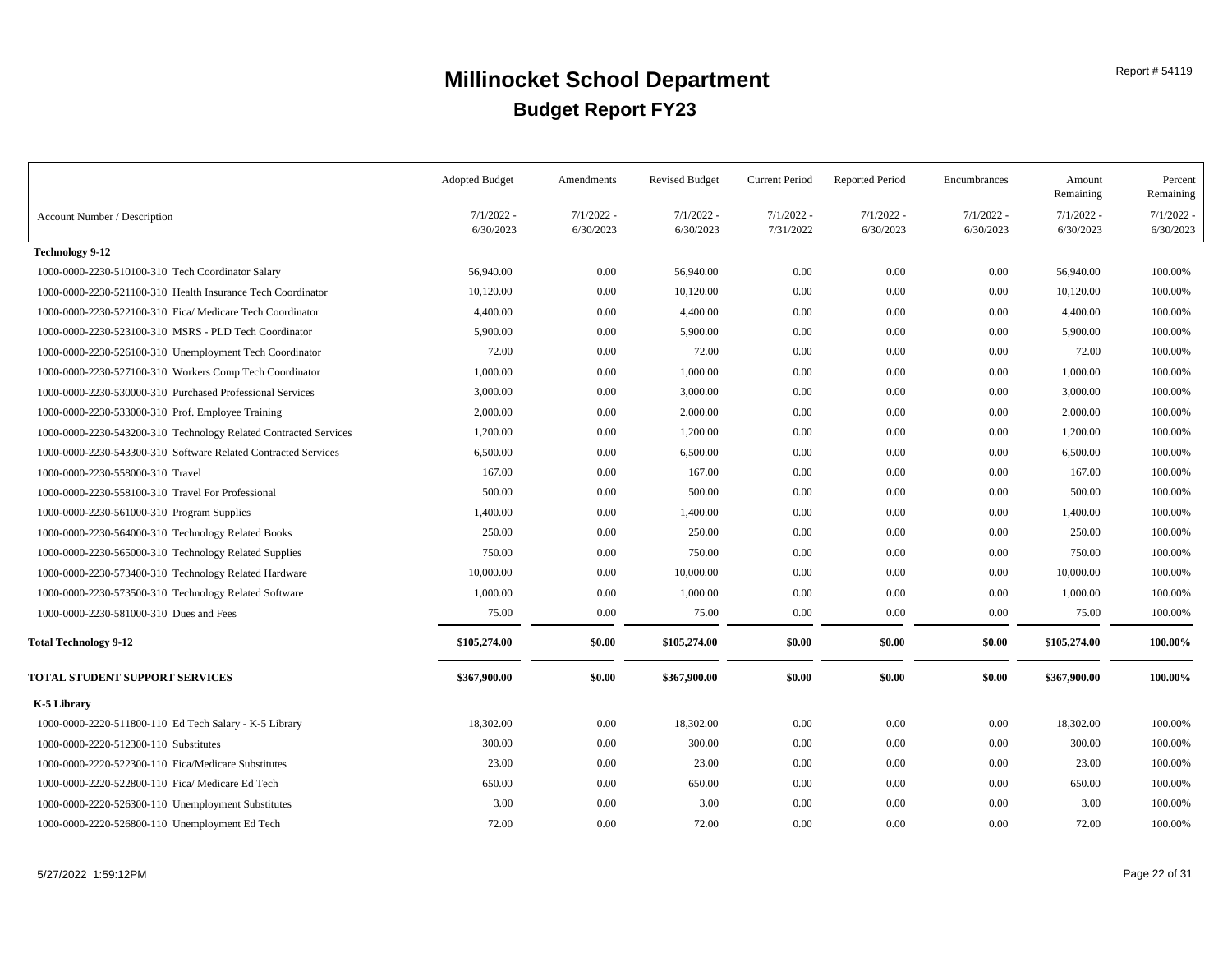|                                                         | <b>Adopted Budget</b>     | Amendments                | <b>Revised Budget</b>     | <b>Current Period</b>     | <b>Reported Period</b>    | Encumbrances              | Amount<br>Remaining       | Percent<br>Remaining      |
|---------------------------------------------------------|---------------------------|---------------------------|---------------------------|---------------------------|---------------------------|---------------------------|---------------------------|---------------------------|
| Account Number / Description                            | $7/1/2022$ -<br>6/30/2023 | $7/1/2022$ -<br>6/30/2023 | $7/1/2022 -$<br>6/30/2023 | $7/1/2022 -$<br>7/31/2022 | $7/1/2022$ -<br>6/30/2023 | $7/1/2022 -$<br>6/30/2023 | $7/1/2022 -$<br>6/30/2023 | $7/1/2022$ -<br>6/30/2023 |
| 1000-0000-2220-527300-110 Workers Comp Substitutes      | 8.00                      | 0.00                      | 8.00                      | 0.00                      | 0.00                      | $0.00\,$                  | 8.00                      | 100.00%                   |
| 1000-0000-2220-527800-110 Workers Comp Ed Tech          | 321.00                    | 0.00                      | 321.00                    | 0.00                      | 0.00                      | 0.00                      | 321.00                    | 100.00%                   |
| 1000-0000-2220-543000-110 Contracted Services           | 2,000.00                  | 0.00                      | 2,000.00                  | $0.00\,$                  | 0.00                      | 0.00                      | 2,000.00                  | 100.00%                   |
| 1000-0000-2220-561000-110 Supplies                      | 1,000.00                  | 0.00                      | 1,000.00                  | $0.00\,$                  | 0.00                      | 0.00                      | 1,000.00                  | 100.00%                   |
| 1000-0000-2220-564000-110 Books                         | 3,050.00                  | 0.00                      | 3,050.00                  | 0.00                      | 0.00                      | 0.00                      | 3,050.00                  | 100.00%                   |
| Total K-5 Library                                       | \$25,729.00               | \$0.00                    | \$25,729.00               | \$0.00                    | \$0.00                    | \$0.00                    | \$25,729.00               | 100.00%                   |
| 6-8 Library                                             |                           |                           |                           |                           |                           |                           |                           |                           |
| 1000-0000-2220-543900-160 Contracted Repairs & Maint    | 600.00                    | 0.00                      | 600.00                    | 0.00                      | 0.00                      | 0.00                      | 600.00                    | 100.00%                   |
| 1000-0000-2220-544400-160 Leases & Rentals              | 1,793.00                  | 0.00                      | 1,793.00                  | $0.00\,$                  | 0.00                      | 0.00                      | 1,793.00                  | 100.00%                   |
| 1000-0000-2220-564000-160 Books                         | 2,000.00                  | 0.00                      | 2,000.00                  | $0.00\,$                  | 0.00                      | $0.00\,$                  | 2,000.00                  | 100.00%                   |
| Total 6-8 Library                                       | \$4,393.00                | \$0.00                    | \$4,393.00                | \$0.00                    | \$0.00                    | \$0.00                    | \$4,393.00                | 100.00%                   |
| 9-12 Library                                            |                           |                           |                           |                           |                           |                           |                           |                           |
| 1000-0000-2220-511800-310 Ed Tech Salary - 9-12 Library | 22,294.00                 | 0.00                      | 22,294.00                 | 0.00                      | 0.00                      | 0.00                      | 22,294.00                 | 100.00%                   |
| 1000-0000-2220-512300-310 Substitutes                   | 400.00                    | 0.00                      | 400.00                    | $0.00\,$                  | 0.00                      | 0.00                      | 400.00                    | 100.00%                   |
| 1000-0000-2220-515000-310 Stipends                      | 1,500.00                  | 0.00                      | 1,500.00                  | $0.00\,$                  | 0.00                      | 0.00                      | 1,500.00                  | 100.00%                   |
| 1000-0000-2220-522000-310 Fica/ Medicare Stipends       | 115.00                    | 0.00                      | 115.00                    | 0.00                      | 0.00                      | 0.00                      | 115.00                    | 100.00%                   |
| 1000-0000-2220-522300-310 Fica/Medicare Substitutes     | 32.00                     | 0.00                      | 32.00                     | 0.00                      | 0.00                      | 0.00                      | 32.00                     | 100.00%                   |
| 1000-0000-2220-522800-310 Fica/ Medicare Ed Tech        | 324.00                    | 0.00                      | 324.00                    | 0.00                      | 0.00                      | 0.00                      | 324.00                    | 100.00%                   |
| 1000-0000-2220-523800-310 MSRSRETER                     | 818.00                    | 0.00                      | 818.00                    | $0.00\,$                  | 0.00                      | 0.00                      | 818.00                    | 100.00%                   |
| 1000-0000-2220-526000-310 Unemployment Stipends         | 9.00                      | 0.00                      | 9.00                      | 0.00                      | 0.00                      | 0.00                      | 9.00                      | 100.00%                   |
| 1000-0000-2220-526300-310 Unemployment Substitutes      | 2.00                      | 0.00                      | 2.00                      | 0.00                      | 0.00                      | 0.00                      | 2.00                      | 100.00%                   |
| 1000-0000-2220-526800-310 Unemployment Ed Tech          | 72.00                     | 0.00                      | 72.00                     | 0.00                      | 0.00                      | 0.00                      | 72.00                     | 100.00%                   |
| 1000-0000-2220-527000-310 Workers Comp Stipends         | 30.00                     | 0.00                      | 30.00                     | $0.00\,$                  | 0.00                      | 0.00                      | 30.00                     | 100.00%                   |
| 1000-0000-2220-527300-310 Workers Comp Substitutes      | 6.00                      | 0.00                      | 6.00                      | $0.00\,$                  | 0.00                      | 0.00                      | 6.00                      | 100.00%                   |
| 1000-0000-2220-527800-310 Workers Comp Ed Tech          | 391.00                    | 0.00                      | 391.00                    | 0.00                      | 0.00                      | 0.00                      | 391.00                    | 100.00%                   |
| 1000-0000-2220-543900-310 Contracted Repair & Maint     | 600.00                    | 0.00                      | 600.00                    | $0.00\,$                  | 0.00                      | 0.00                      | 600.00                    | 100.00%                   |
| 1000-0000-2220-544400-310 Leases & Rentals              | 1,793.00                  | 0.00                      | 1,793.00                  | $0.00\,$                  | 0.00                      | 0.00                      | 1,793.00                  | 100.00%                   |
| 1000-0000-2220-561000-310 Supplies                      | 800.00                    | 0.00                      | 800.00                    | $0.00\,$                  | 0.00                      | 0.00                      | 800.00                    | 100.00%                   |
|                                                         |                           |                           |                           |                           |                           |                           |                           |                           |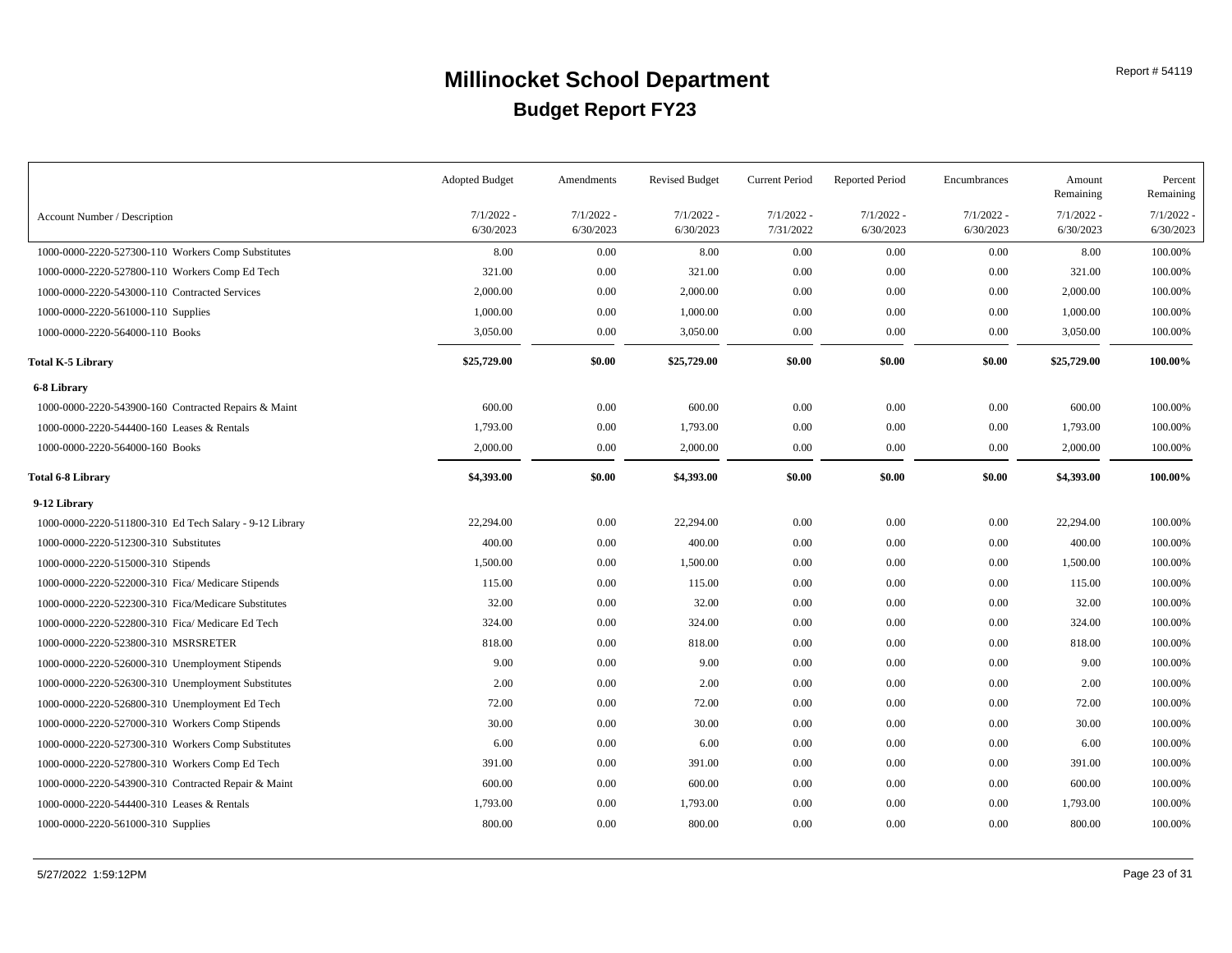|                                                             | <b>Adopted Budget</b> | Amendments   | <b>Revised Budget</b> | Current Period | <b>Reported Period</b> | Encumbrances | Amount<br>Remaining | Percent<br>Remaining |
|-------------------------------------------------------------|-----------------------|--------------|-----------------------|----------------|------------------------|--------------|---------------------|----------------------|
| Account Number / Description                                | $7/1/2022$ -          | $7/1/2022 -$ | $7/1/2022 -$          | $7/1/2022 -$   | $7/1/2022 -$           | $7/1/2022 -$ | $7/1/2022$ -        | 7/1/2022             |
|                                                             | 6/30/2023             | 6/30/2023    | 6/30/2023             | 7/31/2022      | 6/30/2023              | 6/30/2023    | 6/30/2023           | 6/30/2023            |
| 1000-0000-2220-564000-310 Books                             | 2,060.00              | 0.00         | 2,060.00              | 0.00           | 0.00                   | 0.00         | 2,060.00            | 100.00%              |
| 1000-0000-2220-565000-310 Technology Related Supplies       | 500.00                | 0.00         | 500.00                | 0.00           | 0.00                   | 0.00         | 500.00              | 100.00%              |
| 1000-0000-2220-581000-310 Dues and Fees                     | 150.00                | 0.00         | 150.00                | 0.00           | 0.00                   | 0.00         | 150.00              | 100.00%              |
| <b>Total 9-12 Library</b>                                   | \$31,896.00           | \$0.00       | \$31,896.00           | \$0.00         | \$0.00                 | \$0.00       | \$31,896.00         | 100.00%              |
| <b>TOTAL STAFF SUPPORT SERVICES</b>                         | \$62,018.00           | \$0.00       | \$62,018.00           | \$0.00         | \$0.00                 | \$0.00       | \$62,018.00         | 100.00%              |
| Pre K-5 Co-Curricular Activit                               |                       |              |                       |                |                        |              |                     |                      |
| 1000-9100-1000-515000-110 Stipends                          | 1,150.00              | 0.00         | 1,150.00              | 0.00           | 0.00                   | 0.00         | 1,150.00            | 100.00%              |
| 1000-9100-1000-522000-110 Fica/Medicare Stipends            | 88.00                 | 0.00         | 88.00                 | 0.00           | 0.00                   | 0.00         | 88.00               | 100.00%              |
| 1000-9100-1000-526000-110 Unemployment Stipends             | 8.00                  | 0.00         | 8.00                  | 0.00           | 0.00                   | 0.00         | 8.00                | 100.00%              |
| 1000-9100-1000-527000-110 Workers Comp Stipends             | 20.00                 | 0.00         | 20.00                 | 0.00           | 0.00                   | 0.00         | 20.00               | 100.00%              |
| <b>Total PreK-5 CoCurr Activities</b>                       | \$1,266.00            | \$0.00       | \$1,266.00            | \$0.00         | \$0.00                 | \$0.00       | \$1,266.00          | 100.00%              |
| <b>6-8 Extra Curricular Athletics</b>                       |                       |              |                       |                |                        |              |                     |                      |
| 1000-9200-1000-512320-160 Temporary Employee Salaries       | 600.00                | 0.00         | 600.00                | 0.00           | 0.00                   | 0.00         | 600.00              | 100.00%              |
| 1000-9200-1000-515000-160 Stipends                          | 19,900.00             | 0.00         | 19,900.00             | 0.00           | 0.00                   | $0.00\,$     | 19,900.00           | 100.00%              |
| 1000-9200-1000-522000-160 Fica/ Medicare Stipends           | 977.00                | 0.00         | 977.00                | 0.00           | 0.00                   | 0.00         | 977.00              | 100.00%              |
| 1000-9200-1000-522320-160 Fica/ Medicare Temp Employee      | 46.00                 | 0.00         | 46.00                 | 0.00           | 0.00                   | 0.00         | 46.00               | 100.00%              |
| 1000-9200-1000-523000-160 MSRSRETER                         | 357.00                | 0.00         | 357.00                | 0.00           | 0.00                   | 0.00         | 357.00              | 100.00%              |
| 1000-9200-1000-526000-160 Unemployment Stipends             | 142.00                | 0.00         | 142.00                | 0.00           | 0.00                   | 0.00         | 142.00              | 100.00%              |
| 1000-9200-1000-526320-160 Unemployment Temp Employee        | 5.00                  | 0.00         | 5.00                  | 0.00           | 0.00                   | 0.00         | 5.00                | 100.00%              |
| 1000-9200-1000-527000-160 Workers Comp Stipends             | 350.00                | 0.00         | 350.00                | 0.00           | 0.00                   | 0.00         | 350.00              | 100.00%              |
| 1000-9200-1000-527320-160 Workers Comp Temp Employee        | 6.00                  | 0.00         | 6.00                  | 0.00           | 0.00                   | 0.00         | 6.00                | 100.00%              |
| 1000-9200-1000-534900-160 Officials/Police/Ambulance        | 6,100.00              | 0.00         | 6,100.00              | 0.00           | 0.00                   | 0.00         | 6,100.00            | 100.00%              |
| 1000-9200-1000-558000-160 Travel                            | 350.00                | 0.00         | 350.00                | 0.00           | 0.00                   | 0.00         | 350.00              | 100.00%              |
| 1000-9200-1000-561000-160 General Athletic Dept Supplies    | 3,500.00              | 0.00         | 3,500.00              | 0.00           | 0.00                   | 0.00         | 3,500.00            | 100.00%              |
| 1000-9200-1000-581000-160 Dues and Fees                     | 800.00                | 0.00         | 800.00                | 0.00           | 0.00                   | 0.00         | 800.00              | 100.00%              |
| 1000-9200-2700-551000-160 Contracted Busing - 6-8 Athletics | 14,000.00             | 0.00         | 14,000.00             | $0.00\,$       | 0.00                   | 0.00         | 14,000.00           | 100.00%              |
|                                                             |                       |              |                       |                |                        |              |                     |                      |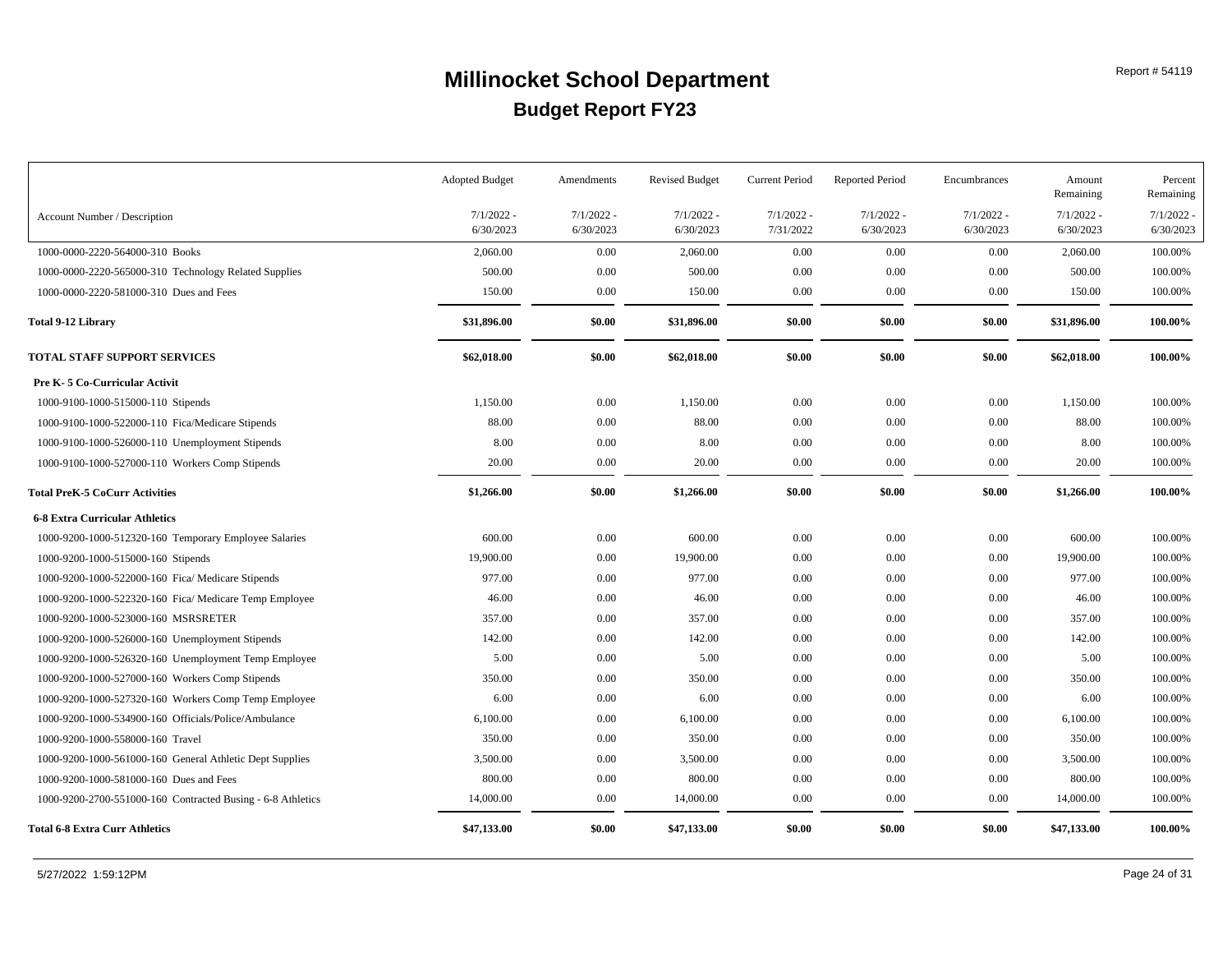|                                                              | <b>Adopted Budget</b>     | Amendments                | <b>Revised Budget</b>     | <b>Current Period</b>     | <b>Reported Period</b>    | Encumbrances              | Amount<br>Remaining       | Percent<br>Remaining      |
|--------------------------------------------------------------|---------------------------|---------------------------|---------------------------|---------------------------|---------------------------|---------------------------|---------------------------|---------------------------|
| Account Number / Description                                 | $7/1/2022$ -<br>6/30/2023 | $7/1/2022$ -<br>6/30/2023 | $7/1/2022 -$<br>6/30/2023 | $7/1/2022 -$<br>7/31/2022 | $7/1/2022$ -<br>6/30/2023 | $7/1/2022$ -<br>6/30/2023 | $7/1/2022$ -<br>6/30/2023 | $7/1/2022$ -<br>6/30/2023 |
| <b>6-8 Co-Curricular Activities</b>                          |                           |                           |                           |                           |                           |                           |                           |                           |
| 1000-9100-1000-515000-160 Stipends                           | 8,450.00                  | 0.00                      | 8,450.00                  | $0.00\,$                  | 0.00                      | 0.00                      | 8,450.00                  | 100.00%                   |
| 1000-9100-1000-522000-160 Fica/ Medicare Stipends            | 377.00                    | 0.00                      | 377.00                    | $0.00\,$                  | 0.00                      | 0.00                      | 377.00                    | 100.00%                   |
| 1000-9100-1000-523000-160 MSRSRETER                          | 413.00                    | 0.00                      | 413.00                    | $0.00\,$                  | 0.00                      | 0.00                      | 413.00                    | 100.00%                   |
| 1000-9100-1000-526000-160 Unemployment Stipends              | 82.00                     | 0.00                      | 82.00                     | $0.00\,$                  | 0.00                      | 0.00                      | 82.00                     | 100.00%                   |
| 1000-9100-1000-527000-160 Workers Comp Stipends              | 200.00                    | 0.00                      | 200.00                    | 0.00                      | 0.00                      | 0.00                      | 200.00                    | 100.00%                   |
| 1000-9100-1000-534000-160 Other Professional Services        | 1,000.00                  | 0.00                      | 1,000.00                  | $0.00\,$                  | 0.00                      | 0.00                      | 1,000.00                  | 100.00%                   |
| 1000-9100-1000-561000-160 Supplies                           | 2,100.00                  | 0.00                      | 2,100.00                  | $0.00\,$                  | 0.00                      | 0.00                      | 2,100.00                  | 100.00%                   |
| 1000-9100-1000-573000-160 Equipment                          | 549.00                    | 0.00                      | 549.00                    | $0.00\,$                  | 0.00                      | 0.00                      | 549.00                    | 100.00%                   |
| 1000-9100-1000-581000-160 Dues and Fees                      | 575.00                    | 0.00                      | 575.00                    | $0.00\,$                  | 0.00                      | 0.00                      | 575.00                    | 100.00%                   |
| 1000-9100-2700-551000-160 Contracted Busing - 6-8 Activities | 3,200.00                  | 0.00                      | 3,200.00                  | 0.00                      | 0.00                      | 0.00                      | 3,200.00                  | 100.00%                   |
| <b>Total 6-8 Co-Curr Activities</b>                          | \$16,946.00               | \$0.00                    | \$16,946.00               | \$0.00                    | \$0.00                    | \$0.00                    | \$16,946.00               | 100.00%                   |
| 9-12 Extra Curricular Athletic                               |                           |                           |                           |                           |                           |                           |                           |                           |
| 1000-9600-1000-510100-310 Athletic Director Salary           | 77,000.00                 | 0.00                      | 77,000.00                 | 0.00                      | 0.00                      | 0.00                      | 77,000.00                 | 100.00%                   |
| 1000-9600-1000-512320-310 Temporary Employee Salaries        | 4,000.00                  | 0.00                      | 4,000.00                  | 0.00                      | 0.00                      | 0.00                      | 4,000.00                  | 100.00%                   |
| 1000-9600-1000-515000-310 Stipends                           | 59,100.00                 | 0.00                      | 59,100.00                 | $0.00\,$                  | 0.00                      | 0.00                      | 59,100.00                 | 100.00%                   |
| 1000-9600-1000-522000-310 Fica/ Medicare Stipends            | 2,110.00                  | 0.00                      | 2,110.00                  | 0.00                      | 0.00                      | 0.00                      | 2,110.00                  | 100.00%                   |
| 1000-9600-1000-522100-310 Fica/ Medicare Athletic Director   | 150.00                    | 0.00                      | 150.00                    | $0.00\,$                  | 0.00                      | 0.00                      | 150.00                    | 100.00%                   |
| 1000-9600-1000-522320-310 Fica/ Medicare Temp Employee       | 306.00                    | 0.00                      | 306.00                    | 0.00                      | 0.00                      | 0.00                      | 306.00                    | 100.00%                   |
| 1000-9600-1000-523000-310 MSRSRETER                          | 810.00                    | 0.00                      | 810.00                    | $0.00\,$                  | 0.00                      | 0.00                      | 810.00                    | 100.00%                   |
| 1000-9600-1000-523100-310 MSRSRETER                          | 396.00                    | 0.00                      | 396.00                    | $0.00\,$                  | 0.00                      | 0.00                      | 396.00                    | 100.00%                   |
| 1000-9600-1000-526000-310 Unemployment Stipends              | 310.00                    | 0.00                      | 310.00                    | $0.00\,$                  | 0.00                      | 0.00                      | 310.00                    | 100.00%                   |
| 1000-9600-1000-526100-310 Unemployment Athletic Director     | 72.00                     | 0.00                      | 72.00                     | $0.00\,$                  | 0.00                      | 0.00                      | 72.00                     | 100.00%                   |
| 1000-9600-1000-526320-310 Unemployment Temp Employee         | 28.00                     | 0.00                      | 28.00                     | $0.00\,$                  | 0.00                      | 0.00                      | 28.00                     | 100.00%                   |
| 1000-9600-1000-527000-310 Workers Comp Stipends              | 780.00                    | 0.00                      | 780.00                    | $0.00\,$                  | 0.00                      | 0.00                      | 780.00                    | 100.00%                   |
| 1000-9600-1000-527100-310 Workers Comp Athletic Director     | 180.00                    | 0.00                      | 180.00                    | $0.00\,$                  | 0.00                      | 0.00                      | 180.00                    | 100.00%                   |
| 1000-9600-1000-527320-310 Workers Comp Temp Employee         | 70.00                     | 0.00                      | 70.00                     | $0.00\,$                  | 0.00                      | 0.00                      | 70.00                     | 100.00%                   |
| 1000-9600-1000-533000-310 Professional Employee Training     | 1,100.00                  | 0.00                      | 1,100.00                  | $0.00\,$                  | 0.00                      | 0.00                      | 1,100.00                  | 100.00%                   |
| 1000-9600-1000-534900-310 Officials/Police & Ambulance       | 20,350.00                 | 0.00                      | 20,350.00                 | 0.00                      | 0.00                      | 0.00                      | 20,350.00                 | 100.00%                   |
|                                                              |                           |                           |                           |                           |                           |                           |                           |                           |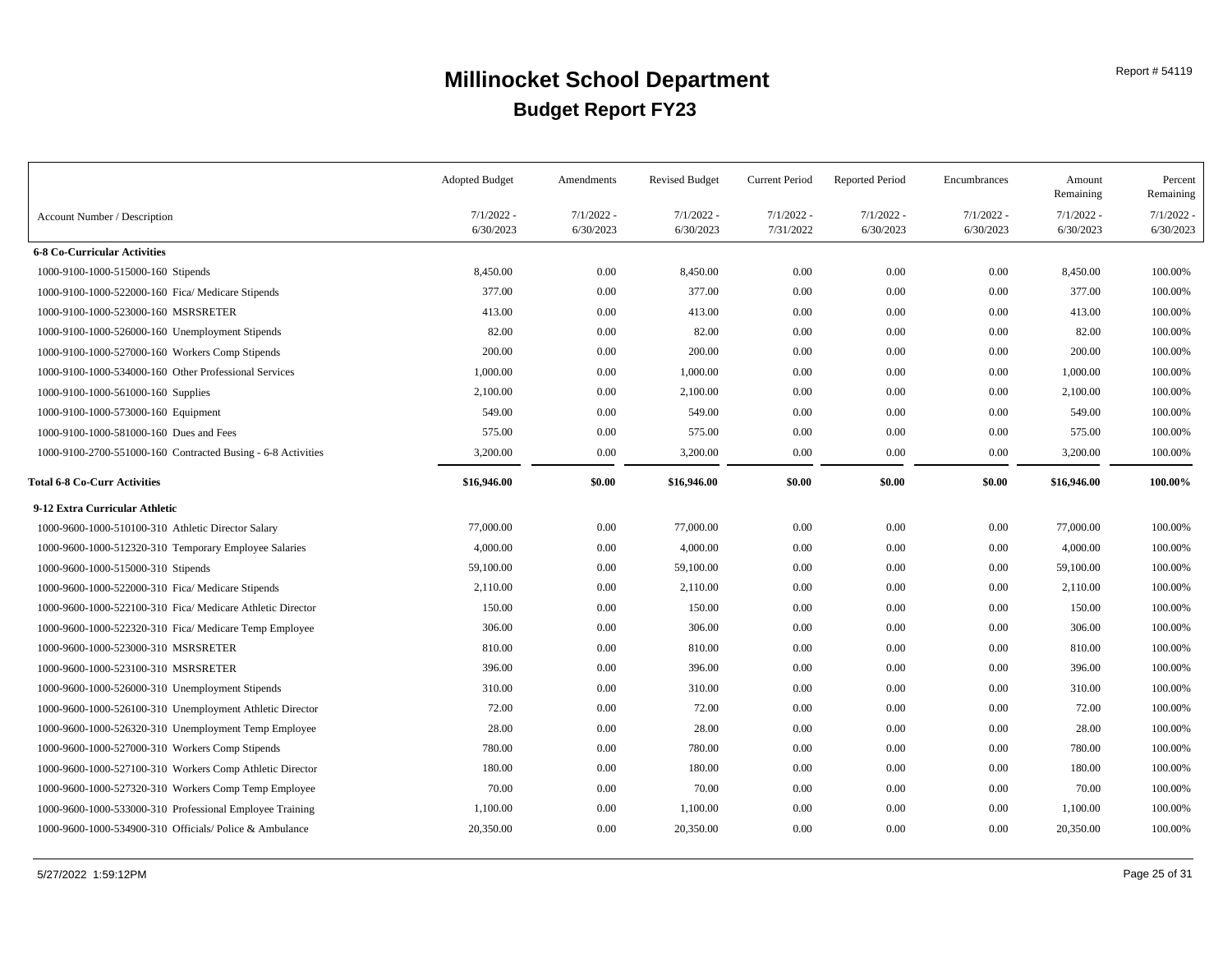|                                                               | <b>Adopted Budget</b>     | Amendments                | <b>Revised Budget</b>     | <b>Current Period</b>     | <b>Reported Period</b>    | Encumbrances              | Amount<br>Remaining       | Percent<br>Remaining      |
|---------------------------------------------------------------|---------------------------|---------------------------|---------------------------|---------------------------|---------------------------|---------------------------|---------------------------|---------------------------|
| Account Number / Description                                  | $7/1/2022 -$<br>6/30/2023 | $7/1/2022 -$<br>6/30/2023 | $7/1/2022$ -<br>6/30/2023 | $7/1/2022 -$<br>7/31/2022 | $7/1/2022 -$<br>6/30/2023 | $7/1/2022 -$<br>6/30/2023 | $7/1/2022$ -<br>6/30/2023 | $7/1/2022$ -<br>6/30/2023 |
| 1000-9600-1000-544000-310 Rentals                             | 1,600.00                  | 0.00                      | 1,600.00                  | 0.00                      | 0.00                      | 0.00                      | 1,600.00                  | 100.00%                   |
| 1000-9600-1000-558000-310 Travel                              | 2,320.00                  | 0.00                      | 2,320.00                  | 0.00                      | 0.00                      | $0.00\,$                  | 2,320.00                  | 100.00%                   |
| 1000-9600-1000-561000-310 Supplies/Athletic Dept              | 22,725.00                 | 0.00                      | 22,725.00                 | 0.00                      | 0.00                      | $0.00\,$                  | 22,725.00                 | 100.00%                   |
| 1000-9600-1000-581000-310 Dues and Fees                       | 9,392.00                  | 0.00                      | 9,392.00                  | $0.00\,$                  | 0.00                      | $0.00\,$                  | 9,392.00                  | 100.00%                   |
| 1000-9600-2700-551000-310 Contracted Busing - 9-12 Athletics  | 53,250.00                 | 0.00                      | 53,250.00                 | $0.00\,$                  | 0.00                      | $0.00\,$                  | 53,250.00                 | 100.00%                   |
| Total 9-12 Extra Curr Athletic                                | \$256,049.00              | \$0.00                    | \$256,049.00              | \$0.00                    | \$0.00                    | \$0.00                    | \$256,049.00              | 100.00%                   |
| 9-12 Co-Curricular Activities                                 |                           |                           |                           |                           |                           |                           |                           |                           |
| 1000-9500-1000-515000-310 Stipends                            | 39,480.00                 | 0.00                      | 39,480.00                 | 0.00                      | 0.00                      | $0.00\,$                  | 39,480.00                 | 100.00%                   |
| 1000-9500-1000-522000-310 Fica/Medicare Stipends              | 620.00                    | 0.00                      | 620.00                    | $0.00\,$                  | 0.00                      | 0.00                      | 620.00                    | 100.00%                   |
| 1000-9500-1000-523000-310 MSRSRETER                           | 1,230.00                  | 0.00                      | 1,230.00                  | 0.00                      | 0.00                      | 0.00                      | 1,230.00                  | 100.00%                   |
| 1000-9500-1000-526000-310 Unemployment Stipends               | 256.00                    | 0.00                      | 256.00                    | $0.00\,$                  | 0.00                      | $0.00\,$                  | 256.00                    | 100.00%                   |
| 1000-9500-1000-527000-310 Workers Comp Stipends               | 640.00                    | 0.00                      | 640.00                    | $0.00\,$                  | 0.00                      | 0.00                      | 640.00                    | 100.00%                   |
| 1000-9500-1000-534000-310 Other Professional Services         | 1,000.00                  | 0.00                      | 1,000.00                  | 0.00                      | 0.00                      | $0.00\,$                  | 1,000.00                  | 100.00%                   |
| 1000-9500-1000-555000-310 Printing & Binding                  | 3,500.00                  | 0.00                      | 3,500.00                  | $0.00\,$                  | 0.00                      | $0.00\,$                  | 3,500.00                  | 100.00%                   |
| 1000-9500-1000-558000-310 Travel                              | 3,000.00                  | 0.00                      | 3,000.00                  | $0.00\,$                  | 0.00                      | $0.00\,$                  | 3,000.00                  | 100.00%                   |
| 1000-9500-1000-561000-310 Supplies                            | 6,115.00                  | 0.00                      | 6,115.00                  | 0.00                      | 0.00                      | $0.00\,$                  | 6,115.00                  | 100.00%                   |
| 1000-9500-1000-573000-310 Equipment                           | 8,932.00                  | 0.00                      | 8,932.00                  | $0.00\,$                  | 0.00                      | 0.00                      | 8,932.00                  | 100.00%                   |
| 1000-9500-1000-581000-310 Dues and Fees                       | 1,000.00                  | 0.00                      | 1,000.00                  | $0.00\,$                  | 0.00                      | 0.00                      | 1,000.00                  | 100.00%                   |
| 1000-9500-2700-551000-310 Contracted Busing - 9-12 Activities | 12,000.00                 | 0.00                      | 12,000.00                 | $0.00\,$                  | 0.00                      | $0.00\,$                  | 12,000.00                 | 100.00%                   |
| Total 9-12 Co-Curr Activities                                 | \$77,773.00               | \$0.00                    | \$77,773.00               | \$0.00                    | \$0.00                    | \$0.00                    | \$77,773.00               | 100.00%                   |
| <b>TOTAL OTHER INSTRUCTION</b>                                | \$399,167.00              | \$0.00                    | \$399,167.00              | \$0.00                    | \$0.00                    | \$0.00                    | \$399,167.00              | 100.00%                   |
| <b>Maintenance of Plant</b>                                   |                           |                           |                           |                           |                           |                           |                           |                           |
| 1000-0000-2620-511800-900 Facility Director Salary            | 63,858.00                 | 0.00                      | 63,858.00                 | 0.00                      | 0.00                      | 0.00                      | 63,858.00                 | 100.00%                   |
| 1000-0000-2620-522800-900 Fica/Medicare Facility Director     | 4,886.00                  | 0.00                      | 4,886.00                  | $0.00\,$                  | 0.00                      | 0.00                      | 4,886.00                  | 100.00%                   |
| 1000-0000-2620-526800-900 Unemployment Facility Director      | 73.00                     | 0.00                      | 73.00                     | 0.00                      | 0.00                      | $0.00\,$                  | 73.00                     | 100.00%                   |
| 1000-0000-2620-527800-900 Workers Comp Facility Director      | 1,125.00                  | 0.00                      | 1,125.00                  | 0.00                      | 0.00                      | 0.00                      | 1,125.00                  | 100.00%                   |
| 1000-0000-2620-558000-900 Travel                              | 800.00                    | 0.00                      | 800.00                    | $0.00\,$                  | 0.00                      | 0.00                      | 800.00                    | 100.00%                   |
|                                                               |                           |                           |                           |                           |                           |                           |                           |                           |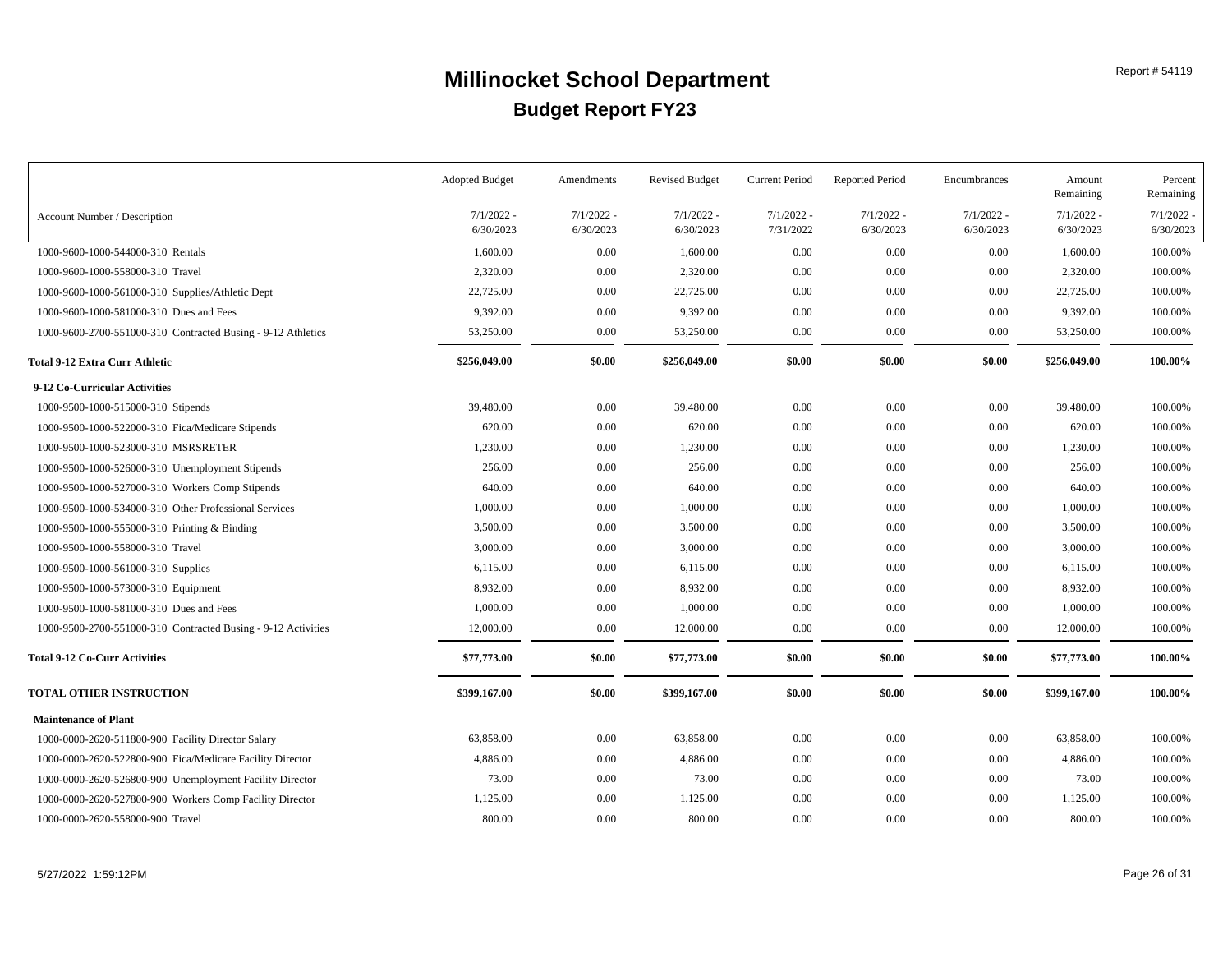|                                                                 | <b>Adopted Budget</b>     | Amendments                | <b>Revised Budget</b>     | Current Period            | <b>Reported Period</b>    | Encumbrances              | Amount<br>Remaining       | Percent<br>Remaining  |
|-----------------------------------------------------------------|---------------------------|---------------------------|---------------------------|---------------------------|---------------------------|---------------------------|---------------------------|-----------------------|
| Account Number / Description                                    | $7/1/2022 -$<br>6/30/2023 | $7/1/2022$ -<br>6/30/2023 | $7/1/2022$ -<br>6/30/2023 | $7/1/2022 -$<br>7/31/2022 | $7/1/2022$ -<br>6/30/2023 | $7/1/2022 -$<br>6/30/2023 | $7/1/2022 -$<br>6/30/2023 | 7/1/2022<br>6/30/2023 |
| 1000-0000-2620-581000-900 Dues and Fees                         | 226.00                    | 0.00                      | 226.00                    | $0.00\,$                  | 0.00                      | $0.00\,$                  | 226.00                    | 100.00%               |
| <b>Total Maintenance of Plant</b>                               | \$70,968.00               | \$0.00                    | \$70,968.00               | \$0.00                    | \$0.00                    | \$0.00                    | \$70,968.00               | 100.00%               |
| <b>Operation of Plant Elementary</b>                            |                           |                           |                           |                           |                           |                           |                           |                       |
| 1000-0000-2600-541000-110 Water and Sewer                       | 8,000.00                  | 0.00                      | 8,000.00                  | 0.00                      | 0.00                      | 0.00                      | 8,000.00                  | 100.00%               |
| 1000-0000-2600-543000-110 Contracted Services                   | 49,044.00                 | 0.00                      | 49,044.00                 | $0.00\,$                  | 0.00                      | 0.00                      | 49,044.00                 | 100.00%               |
| 1000-0000-2600-552000-110 Insurances                            | 25,000.00                 | 0.00                      | 25,000.00                 | $0.00\,$                  | 0.00                      | 0.00                      | 25,000.00                 | 100.00%               |
| 1000-0000-2600-553200-110 Telephone                             | 5,500.00                  | 0.00                      | 5,500.00                  | $0.00\,$                  | 0.00                      | 0.00                      | 5,500.00                  | 100.00%               |
| 1000-0000-2600-560000-110 Supplies- Maint. Repair Elementary    | 25,500.00                 | 0.00                      | 25,500.00                 | $0.00\,$                  | 0.00                      | 0.00                      | 25,500.00                 | 100.00%               |
| 1000-0000-2600-562200-110 Electricity                           | 108,000.00                | 0.00                      | 108,000.00                | 0.00                      | 0.00                      | 0.00                      | 108,000.00                | 100.00%               |
| 1000-0000-2600-562400-110 Fuel Oil                              | 90,000.00                 | 0.00                      | 90,000.00                 | $0.00\,$                  | 0.00                      | 0.00                      | 90,000.00                 | 100.00%               |
| 1000-0000-2600-562600-110 Gasoline - Elementary                 | 1,500.00                  | 0.00                      | 1,500.00                  | $0.00\,$                  | 0.00                      | 0.00                      | 1,500.00                  | 100.00%               |
| 1000-0000-2600-573000-110 Elementary Equipment                  | 2,500.00                  | 0.00                      | 2,500.00                  | $0.00\,$                  | 0.00                      | 0.00                      | 2,500.00                  | 100.00%               |
| 1000-0000-2610-511800-110 Elementary Custodian Salaries         | 94,000.00                 | 0.00                      | 94,000.00                 | $0.00\,$                  | 0.00                      | 0.00                      | 94,000.00                 | 100.00%               |
| 1000-0000-2610-512310-110 Substitutes - Elem Cust               | 5,832.00                  | 0.00                      | 5,832.00                  | 0.00                      | 0.00                      | 0.00                      | 5,832.00                  | 100.00%               |
| 1000-0000-2610-521800-110 Health Insurance Elementary Custodian | 37,880.00                 | 0.00                      | 37,880.00                 | $0.00\,$                  | 0.00                      | 0.00                      | 37,880.00                 | 100.00%               |
| 1000-0000-2610-522310-110 Fica/Medicare Substitute              | 446.00                    | 0.00                      | 446.00                    | $0.00\,$                  | 0.00                      | 0.00                      | 446.00                    | 100.00%               |
| 1000-0000-2610-522800-110 Fica/Medicare Elementary Custodian    | 7,180.00                  | 0.00                      | 7,180.00                  | $0.00\,$                  | 0.00                      | $0.00\,$                  | 7,180.00                  | 100.00%               |
| 1000-0000-2610-523800-110 MSRS-PLD Elementary Custodian         | 8,900.00                  | 0.00                      | 8,900.00                  | $0.00\,$                  | 0.00                      | 0.00                      | 8,900.00                  | 100.00%               |
| 1000-0000-2610-526310-110 Unemployment - Substitute             | 42.00                     | 0.00                      | 42.00                     | $0.00\,$                  | 0.00                      | 0.00                      | 42.00                     | 100.00%               |
| 1000-0000-2610-526800-110 Unemployment Elementary Custodian     | 235.00                    | 0.00                      | 235.00                    | $0.00\,$                  | 0.00                      | 0.00                      | 235.00                    | 100.00%               |
| 1000-0000-2610-527310-110 Workers Comp - Subs                   | 102.00                    | 0.00                      | 102.00                    | $0.00\,$                  | 0.00                      | 0.00                      | 102.00                    | 100.00%               |
| 1000-0000-2610-527800-110 Workers Comp Elementary Custodian     | 1,650.00                  | 0.00                      | 1,650.00                  | 0.00                      | 0.00                      | 0.00                      | 1,650.00                  | 100.00%               |
| 1000-0000-2610-560000-110 General Supplies                      | 11,500.00                 | 0.00                      | 11,500.00                 | $0.00\,$                  | 0.00                      | 0.00                      | 11,500.00                 | 100.00%               |
| <b>Total Operation of Plant Elem</b>                            | \$482,811.00              | \$0.00                    | \$482,811.00              | \$0.00                    | \$0.00                    | \$0.00                    | \$482,811.00              | 100.00%               |
| <b>Operation of Plant Secondary</b>                             |                           |                           |                           |                           |                           |                           |                           |                       |
| 1000-0000-2600-541000-310 Water and Sewer                       | 10,000.00                 | 0.00                      | 10,000.00                 | 0.00                      | 0.00                      | $0.00\,$                  | 10,000.00                 | 100.00%               |
| 1000-0000-2600-543000-310 Contracted Services                   | 102,000.00                | 0.00                      | 102,000.00                | $0.00\,$                  | 0.00                      | $0.00\,$                  | 102,000.00                | 100.00%               |
| 1000-0000-2600-552000-310 Insurances                            | 25,000.00                 | 0.00                      | 25,000.00                 | $0.00\,$                  | 0.00                      | $0.00\,$                  | 25,000.00                 | 100.00%               |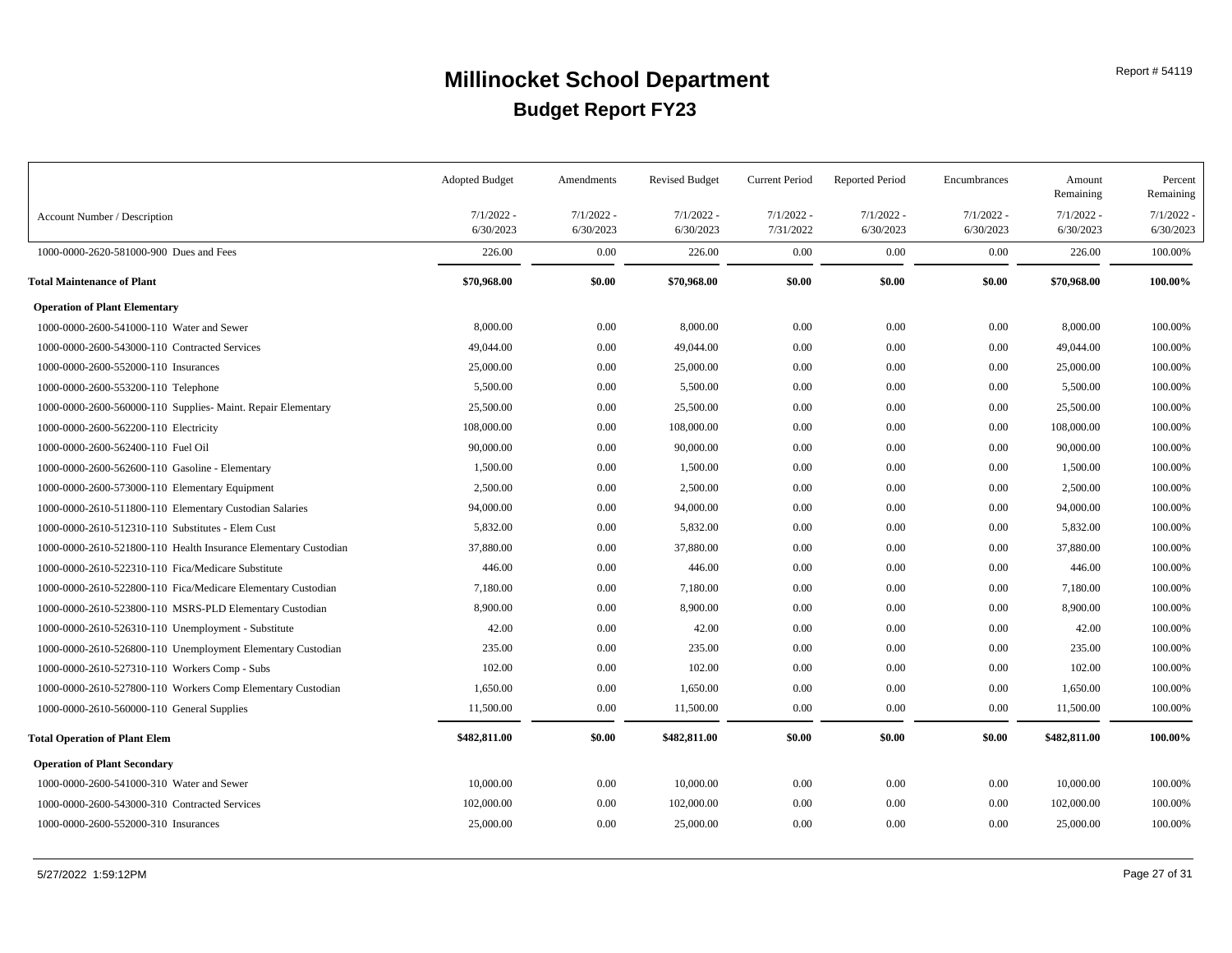|                                                                   | <b>Adopted Budget</b>     | Amendments                | <b>Revised Budget</b>     | Current Period            | <b>Reported Period</b>    | Encumbrances              | Amount<br>Remaining       | Percent<br>Remaining  |
|-------------------------------------------------------------------|---------------------------|---------------------------|---------------------------|---------------------------|---------------------------|---------------------------|---------------------------|-----------------------|
| Account Number / Description                                      | $7/1/2022 -$<br>6/30/2023 | $7/1/2022 -$<br>6/30/2023 | $7/1/2022 -$<br>6/30/2023 | $7/1/2022 -$<br>7/31/2022 | $7/1/2022 -$<br>6/30/2023 | $7/1/2022 -$<br>6/30/2023 | $7/1/2022$ -<br>6/30/2023 | 7/1/2022<br>6/30/2023 |
| 1000-0000-2600-553200-310 Telephone                               | 11,500.00                 | 0.00                      | 11,500.00                 | 0.00                      | 0.00                      | $0.00\,$                  | 11,500.00                 | 100.00%               |
| 1000-0000-2600-560000-310 Supplies - Maint. Repair Secondary      | 52,600.00                 | 0.00                      | 52,600.00                 | 0.00                      | 0.00                      | $0.00\,$                  | 52,600.00                 | 100.00%               |
| 1000-0000-2600-562200-310 Electricity                             | 40,800.00                 | 0.00                      | 40,800.00                 | 0.00                      | 0.00                      | 0.00                      | 40,800.00                 | 100.00%               |
| 1000-0000-2600-562300-310 LP Gas                                  | 500.00                    | 0.00                      | 500.00                    | 0.00                      | 0.00                      | 0.00                      | 500.00                    | 100.00%               |
| 1000-0000-2600-562400-310 Fuel Oil                                | 225,000.00                | 0.00                      | 225,000.00                | 0.00                      | 0.00                      | 0.00                      | 225,000.00                | 100.00%               |
| 1000-0000-2600-562600-310 Gasoline - Secondary                    | 1,500.00                  | 0.00                      | 1,500.00                  | 0.00                      | 0.00                      | 0.00                      | 1,500.00                  | 100.00%               |
| 1000-0000-2600-573000-310 Secondary Equipment                     | 2,500.00                  | 0.00                      | 2,500.00                  | 0.00                      | 0.00                      | $0.00\,$                  | 2,500.00                  | 100.00%               |
| 1000-0000-2610-511800-310 Secondary Custodian Salaries            | 130,000.00                | 0.00                      | 130,000.00                | 0.00                      | 0.00                      | $0.00\,$                  | 130,000.00                | 100.00%               |
| 1000-0000-2610-512310-310 Substitute - Sec Custodian              | 16,000.00                 | 0.00                      | 16,000.00                 | 0.00                      | 0.00                      | $0.00\,$                  | 16,000.00                 | 100.00%               |
| 1000-0000-2610-512320-310 Summer Help - Secondary                 | 16,500.00                 | 0.00                      | 16,500.00                 | 0.00                      | 0.00                      | $0.00\,$                  | 16,500.00                 | 100.00%               |
| 1000-0000-2610-521800-310 Health Insurance Secondary Custodian    | 28,110.00                 | 0.00                      | 28,110.00                 | 0.00                      | 0.00                      | 0.00                      | 28,110.00                 | 100.00%               |
| 1000-0000-2610-522310-310 Fica/Medicare Substitute                | 1,230.00                  | 0.00                      | 1,230.00                  | 0.00                      | 0.00                      | $0.00\,$                  | 1,230.00                  | 100.00%               |
| 1000-0000-2610-522800-310 Fica/Medicare Secondary Custodian       | 9,900.00                  | 0.00                      | 9,900.00                  | 0.00                      | 0.00                      | 0.00                      | 9,900.00                  | 100.00%               |
| 1000-0000-2610-523800-310 MSRS-PLD Secondary Custodian            | 9,220.00                  | 0.00                      | 9,220.00                  | 0.00                      | 0.00                      | $0.00\,$                  | 9,220.00                  | 100.00%               |
| 1000-0000-2610-526310-310 Unemployment - Substitute               | 112.00                    | 0.00                      | 112.00                    | 0.00                      | 0.00                      | 0.00                      | 112.00                    | 100.00%               |
| 1000-0000-2610-526320-310 Unemployment - Summer Help              | 100.00                    | 0.00                      | 100.00                    | 0.00                      | 0.00                      | 0.00                      | 100.00                    | 100.00%               |
| 1000-0000-2610-526800-310 Unemployment Secondary Custodian        | 274.00                    | 0.00                      | 274.00                    | 0.00                      | 0.00                      | $0.00\,$                  | 274.00                    | 100.00%               |
| 1000-0000-2610-527310-310 Workers Comp - Substitute               | 280.00                    | 0.00                      | 280.00                    | 0.00                      | 0.00                      | 0.00                      | 280.00                    | 100.00%               |
| 1000-0000-2610-527320-310 Workers Comp - Summer Help              | 285.00                    | 0.00                      | 285.00                    | 0.00                      | 0.00                      | 0.00                      | 285.00                    | 100.00%               |
| 1000-0000-2610-527800-310 Workers Comp Secondary Custodian        | 2,275.00                  | 0.00                      | 2.275.00                  | 0.00                      | 0.00                      | 0.00                      | 2,275.00                  | 100.00%               |
| 1000-0000-2610-560000-310 General Supplies                        | 20,000.00                 | 0.00                      | 20,000.00                 | 0.00                      | 0.00                      | 0.00                      | 20,000.00                 | 100.00%               |
| 1000-8900-0000-511800-900 Salaries - Community Service Program    | 100.00                    | 0.00                      | 100.00                    | 0.00                      | 0.00                      | $0.00\,$                  | 100.00                    | 100.00%               |
| 1000-8900-0000-522800-900 Fica/Medicare Community Service Program | 8.00                      | 0.00                      | 8.00                      | 0.00                      | 0.00                      | 0.00                      | 8.00                      | 100.00%               |
| 1000-8900-0000-526800-900 Unemployment - Community Service Progr  | 8.00                      | 0.00                      | 8.00                      | 0.00                      | 0.00                      | 0.00                      | 8.00                      | 100.00%               |
| <b>Total Operation of Plant Sec</b>                               | \$705,802.00              | \$0.00                    | \$705,802.00              | \$0.00                    | \$0.00                    | \$0.00                    | \$705,802.00              | 100.00%               |
| TOTAL FACILITIES MAINTENANCE                                      | \$1,259,581.00            | \$0.00                    | \$1,259,581.00            | \$0.00                    | \$0.00                    | \$0.00                    | \$1,259,581.00            | 100.00%               |
| <b>Vocational Education Assessmen</b>                             |                           |                           |                           |                           |                           |                           |                           |                       |
| 1000-3000-1000-556400-990 Region III Assessments                  | 28,803.00                 | 0.00                      | 28,803.00                 | 0.00                      | 0.00                      | 0.00                      | 28,803.00                 | 100.00%               |
|                                                                   |                           |                           |                           |                           |                           |                           |                           |                       |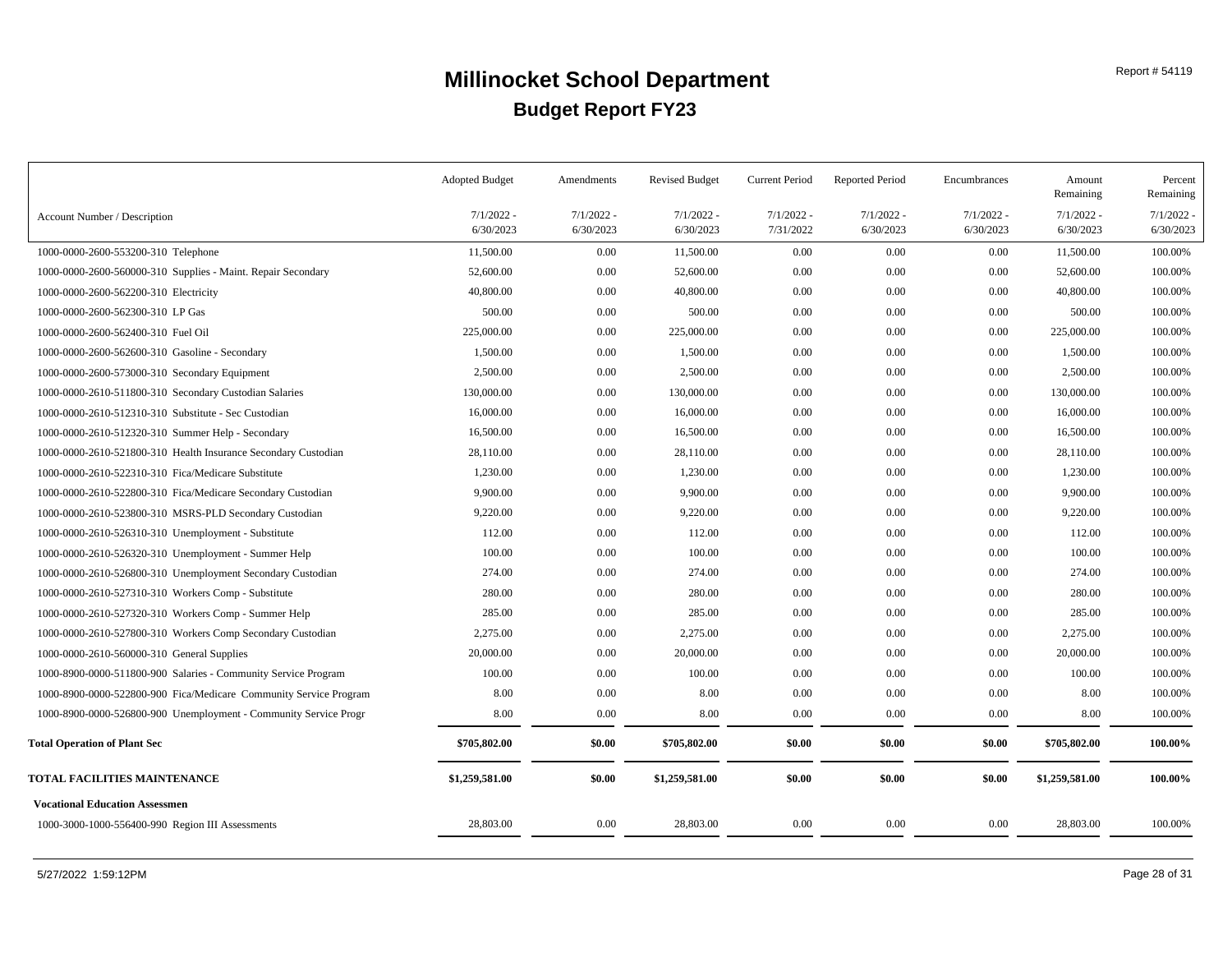| $7/1/2022 -$<br>$7/1/2022$ -<br>$7/1/2022 -$<br>$7/1/2022 -$<br>$7/1/2022$ -<br>$7/1/2022 -$<br>$7/1/2022$ -<br>Account Number / Description<br>6/30/2023<br>6/30/2023<br>6/30/2023<br>7/31/2022<br>6/30/2023<br>6/30/2023<br>6/30/2023<br>\$0.00<br>\$0.00<br>\$0.00<br>\$0.00<br>\$28,803.00<br>\$28,803.00<br>\$28,803.00<br>100.00%<br>TOTAL CAREER & TECHNICAL ED<br><b>Debt Service</b><br>93,208.00<br>0.00<br>93,208.00<br>0.00<br>0.00<br>0.00<br>93,208.00<br>100.00%<br>1000-0000-5100-583100-900 Principal<br>0.00<br>4,000.00<br>0.00<br>4,000.00<br>4,000.00<br>0.00<br>$0.00\,$<br>100.00%<br>1000-0000-5100-583200-900 Interest<br><b>TOTAL DEBT SERVICE</b><br>\$97,208.00<br>\$0.00<br>\$97,208.00<br>\$0.00<br>\$0.00<br>\$0.00<br>\$97,208.00<br>100.00%<br><b>Student Transportation K-12</b><br>0.00<br>0.00<br>191,000.00<br>0.00<br>0.00<br>191,000.00<br>100.00%<br>1000-0000-2700-551000-900 Contracted Busing - Town Runs<br>191,000.00<br>0.00<br>0.00<br>43,000.00<br>43,000.00<br>0.00<br>$0.00\,$<br>43,000.00<br>100.00%<br>1000-0000-2700-551900-900 Contracted Busing - State Runs<br>1,000.00<br>0.00<br>1,000.00<br>0.00<br>0.00<br>0.00<br>1,000.00<br>100.00%<br>1000-0000-2700-552000-900 Fleet Insurance<br>0.00<br>2,000.00<br>0.00<br>2,000.00<br>100.00%<br>2,000.00<br>0.00<br>0.00<br>1000-0000-2700-562600-900 Gasoline<br>5,000.00<br>0.00<br>5,000.00<br>0.00<br>0.00<br>5,000.00<br>100.00%<br>1000-0000-2700-567000-900 Parts & Supplies<br>0.00<br>0.00<br>0.00<br>19,000.00<br>19,000.00<br>0.00<br>0.00<br>19,000.00<br>100.00%<br>1000-0000-2760-551000-900 Vocational Busing Contract<br>12,065.00<br>0.00<br>12,065.00<br>0.00<br>0.00<br>$0.00\,$<br>12,065.00<br>100.00%<br>1000-0000-2760-551100-900 Vocational Busing provided by other scho<br>\$0.00<br>\$273,065.00<br>TOTAL TRANSPORTATION<br>\$273,065.00<br>\$0.00<br>\$273,065.00<br>\$0.00<br>\$0.00<br>100.00%<br>OTHER APPROPRIATIONS<br>10,000.00<br>0.00<br>10,000.00<br>0.00<br>0.00<br>0.00<br>10,000.00<br>100.00%<br>1000-0000-3100-591000-900 Local Appropriation-School Lunch<br>\$0.00<br>TOTAL OTHER APPROPRIATIONS<br>\$0.00<br>\$10,000.00<br>\$0.00<br>\$0.00<br>\$10,000.00<br>\$10,000.00<br>100.00%<br>\$0.00<br>TOTAL GENERAL FUND EXPENDITURE<br>\$7,764,805.05<br>\$0.00<br>\$7,764,805.05<br>\$0.00<br>\$0.00<br>\$7,764,805.05<br>100.00%<br>\$83,205.34<br>\$83,205.34<br>\$0.00<br>\$83,205.34<br>\$0.00<br>\$0.00<br>\$0.00<br>100.00%<br>\$0.00<br>\$0.00<br>\$0.00<br>\$0.00<br>\$0.00<br>\$0.00<br>\$0.00<br>$\overline{a}$<br><b>Enterprise Expenditures</b><br>140,000.00<br>0.00<br>0.00<br>6000-0000-3100-511800-900 Food Service Staff Salaries<br>140,000.00<br>0.00<br>0.00<br>140,000.00<br>100.00%<br>0.00<br>0.00<br>3,000.00<br>100.00%<br>3,000.00<br>3,000.00<br>0.00<br>$0.00\,$<br>6000-0000-3100-512310-310 Food Service Substitutes<br>230.00<br>0.00<br>230.00<br>0.00<br>230.00<br>100.00%<br>6000-0000-3100-522310-310 Fica/Medicare Substitutes<br>0.00<br>0.00 |                                       | <b>Adopted Budget</b> | Amendments | <b>Revised Budget</b> | <b>Current Period</b> | <b>Reported Period</b> | Encumbrances | Amount<br>Remaining | Percent<br>Remaining |
|---------------------------------------------------------------------------------------------------------------------------------------------------------------------------------------------------------------------------------------------------------------------------------------------------------------------------------------------------------------------------------------------------------------------------------------------------------------------------------------------------------------------------------------------------------------------------------------------------------------------------------------------------------------------------------------------------------------------------------------------------------------------------------------------------------------------------------------------------------------------------------------------------------------------------------------------------------------------------------------------------------------------------------------------------------------------------------------------------------------------------------------------------------------------------------------------------------------------------------------------------------------------------------------------------------------------------------------------------------------------------------------------------------------------------------------------------------------------------------------------------------------------------------------------------------------------------------------------------------------------------------------------------------------------------------------------------------------------------------------------------------------------------------------------------------------------------------------------------------------------------------------------------------------------------------------------------------------------------------------------------------------------------------------------------------------------------------------------------------------------------------------------------------------------------------------------------------------------------------------------------------------------------------------------------------------------------------------------------------------------------------------------------------------------------------------------------------------------------------------------------------------------------------------------------------------------------------------------------------------------------------------------------------------------------------------------------------------------------------------------------------------------------------------------------------------------------------------------------------------------------------------------------------------------------------------------------------------------------------------------------------------------------------------|---------------------------------------|-----------------------|------------|-----------------------|-----------------------|------------------------|--------------|---------------------|----------------------|
|                                                                                                                                                                                                                                                                                                                                                                                                                                                                                                                                                                                                                                                                                                                                                                                                                                                                                                                                                                                                                                                                                                                                                                                                                                                                                                                                                                                                                                                                                                                                                                                                                                                                                                                                                                                                                                                                                                                                                                                                                                                                                                                                                                                                                                                                                                                                                                                                                                                                                                                                                                                                                                                                                                                                                                                                                                                                                                                                                                                                                                       |                                       |                       |            |                       |                       |                        |              |                     | 7/1/2022             |
|                                                                                                                                                                                                                                                                                                                                                                                                                                                                                                                                                                                                                                                                                                                                                                                                                                                                                                                                                                                                                                                                                                                                                                                                                                                                                                                                                                                                                                                                                                                                                                                                                                                                                                                                                                                                                                                                                                                                                                                                                                                                                                                                                                                                                                                                                                                                                                                                                                                                                                                                                                                                                                                                                                                                                                                                                                                                                                                                                                                                                                       |                                       |                       |            |                       |                       |                        |              |                     | 6/30/2023            |
|                                                                                                                                                                                                                                                                                                                                                                                                                                                                                                                                                                                                                                                                                                                                                                                                                                                                                                                                                                                                                                                                                                                                                                                                                                                                                                                                                                                                                                                                                                                                                                                                                                                                                                                                                                                                                                                                                                                                                                                                                                                                                                                                                                                                                                                                                                                                                                                                                                                                                                                                                                                                                                                                                                                                                                                                                                                                                                                                                                                                                                       |                                       |                       |            |                       |                       |                        |              |                     |                      |
|                                                                                                                                                                                                                                                                                                                                                                                                                                                                                                                                                                                                                                                                                                                                                                                                                                                                                                                                                                                                                                                                                                                                                                                                                                                                                                                                                                                                                                                                                                                                                                                                                                                                                                                                                                                                                                                                                                                                                                                                                                                                                                                                                                                                                                                                                                                                                                                                                                                                                                                                                                                                                                                                                                                                                                                                                                                                                                                                                                                                                                       |                                       |                       |            |                       |                       |                        |              |                     |                      |
|                                                                                                                                                                                                                                                                                                                                                                                                                                                                                                                                                                                                                                                                                                                                                                                                                                                                                                                                                                                                                                                                                                                                                                                                                                                                                                                                                                                                                                                                                                                                                                                                                                                                                                                                                                                                                                                                                                                                                                                                                                                                                                                                                                                                                                                                                                                                                                                                                                                                                                                                                                                                                                                                                                                                                                                                                                                                                                                                                                                                                                       |                                       |                       |            |                       |                       |                        |              |                     |                      |
|                                                                                                                                                                                                                                                                                                                                                                                                                                                                                                                                                                                                                                                                                                                                                                                                                                                                                                                                                                                                                                                                                                                                                                                                                                                                                                                                                                                                                                                                                                                                                                                                                                                                                                                                                                                                                                                                                                                                                                                                                                                                                                                                                                                                                                                                                                                                                                                                                                                                                                                                                                                                                                                                                                                                                                                                                                                                                                                                                                                                                                       |                                       |                       |            |                       |                       |                        |              |                     |                      |
|                                                                                                                                                                                                                                                                                                                                                                                                                                                                                                                                                                                                                                                                                                                                                                                                                                                                                                                                                                                                                                                                                                                                                                                                                                                                                                                                                                                                                                                                                                                                                                                                                                                                                                                                                                                                                                                                                                                                                                                                                                                                                                                                                                                                                                                                                                                                                                                                                                                                                                                                                                                                                                                                                                                                                                                                                                                                                                                                                                                                                                       |                                       |                       |            |                       |                       |                        |              |                     |                      |
|                                                                                                                                                                                                                                                                                                                                                                                                                                                                                                                                                                                                                                                                                                                                                                                                                                                                                                                                                                                                                                                                                                                                                                                                                                                                                                                                                                                                                                                                                                                                                                                                                                                                                                                                                                                                                                                                                                                                                                                                                                                                                                                                                                                                                                                                                                                                                                                                                                                                                                                                                                                                                                                                                                                                                                                                                                                                                                                                                                                                                                       |                                       |                       |            |                       |                       |                        |              |                     |                      |
|                                                                                                                                                                                                                                                                                                                                                                                                                                                                                                                                                                                                                                                                                                                                                                                                                                                                                                                                                                                                                                                                                                                                                                                                                                                                                                                                                                                                                                                                                                                                                                                                                                                                                                                                                                                                                                                                                                                                                                                                                                                                                                                                                                                                                                                                                                                                                                                                                                                                                                                                                                                                                                                                                                                                                                                                                                                                                                                                                                                                                                       |                                       |                       |            |                       |                       |                        |              |                     |                      |
|                                                                                                                                                                                                                                                                                                                                                                                                                                                                                                                                                                                                                                                                                                                                                                                                                                                                                                                                                                                                                                                                                                                                                                                                                                                                                                                                                                                                                                                                                                                                                                                                                                                                                                                                                                                                                                                                                                                                                                                                                                                                                                                                                                                                                                                                                                                                                                                                                                                                                                                                                                                                                                                                                                                                                                                                                                                                                                                                                                                                                                       |                                       |                       |            |                       |                       |                        |              |                     |                      |
|                                                                                                                                                                                                                                                                                                                                                                                                                                                                                                                                                                                                                                                                                                                                                                                                                                                                                                                                                                                                                                                                                                                                                                                                                                                                                                                                                                                                                                                                                                                                                                                                                                                                                                                                                                                                                                                                                                                                                                                                                                                                                                                                                                                                                                                                                                                                                                                                                                                                                                                                                                                                                                                                                                                                                                                                                                                                                                                                                                                                                                       |                                       |                       |            |                       |                       |                        |              |                     |                      |
|                                                                                                                                                                                                                                                                                                                                                                                                                                                                                                                                                                                                                                                                                                                                                                                                                                                                                                                                                                                                                                                                                                                                                                                                                                                                                                                                                                                                                                                                                                                                                                                                                                                                                                                                                                                                                                                                                                                                                                                                                                                                                                                                                                                                                                                                                                                                                                                                                                                                                                                                                                                                                                                                                                                                                                                                                                                                                                                                                                                                                                       |                                       |                       |            |                       |                       |                        |              |                     |                      |
|                                                                                                                                                                                                                                                                                                                                                                                                                                                                                                                                                                                                                                                                                                                                                                                                                                                                                                                                                                                                                                                                                                                                                                                                                                                                                                                                                                                                                                                                                                                                                                                                                                                                                                                                                                                                                                                                                                                                                                                                                                                                                                                                                                                                                                                                                                                                                                                                                                                                                                                                                                                                                                                                                                                                                                                                                                                                                                                                                                                                                                       |                                       |                       |            |                       |                       |                        |              |                     |                      |
|                                                                                                                                                                                                                                                                                                                                                                                                                                                                                                                                                                                                                                                                                                                                                                                                                                                                                                                                                                                                                                                                                                                                                                                                                                                                                                                                                                                                                                                                                                                                                                                                                                                                                                                                                                                                                                                                                                                                                                                                                                                                                                                                                                                                                                                                                                                                                                                                                                                                                                                                                                                                                                                                                                                                                                                                                                                                                                                                                                                                                                       |                                       |                       |            |                       |                       |                        |              |                     |                      |
|                                                                                                                                                                                                                                                                                                                                                                                                                                                                                                                                                                                                                                                                                                                                                                                                                                                                                                                                                                                                                                                                                                                                                                                                                                                                                                                                                                                                                                                                                                                                                                                                                                                                                                                                                                                                                                                                                                                                                                                                                                                                                                                                                                                                                                                                                                                                                                                                                                                                                                                                                                                                                                                                                                                                                                                                                                                                                                                                                                                                                                       |                                       |                       |            |                       |                       |                        |              |                     |                      |
|                                                                                                                                                                                                                                                                                                                                                                                                                                                                                                                                                                                                                                                                                                                                                                                                                                                                                                                                                                                                                                                                                                                                                                                                                                                                                                                                                                                                                                                                                                                                                                                                                                                                                                                                                                                                                                                                                                                                                                                                                                                                                                                                                                                                                                                                                                                                                                                                                                                                                                                                                                                                                                                                                                                                                                                                                                                                                                                                                                                                                                       |                                       |                       |            |                       |                       |                        |              |                     |                      |
|                                                                                                                                                                                                                                                                                                                                                                                                                                                                                                                                                                                                                                                                                                                                                                                                                                                                                                                                                                                                                                                                                                                                                                                                                                                                                                                                                                                                                                                                                                                                                                                                                                                                                                                                                                                                                                                                                                                                                                                                                                                                                                                                                                                                                                                                                                                                                                                                                                                                                                                                                                                                                                                                                                                                                                                                                                                                                                                                                                                                                                       |                                       |                       |            |                       |                       |                        |              |                     |                      |
|                                                                                                                                                                                                                                                                                                                                                                                                                                                                                                                                                                                                                                                                                                                                                                                                                                                                                                                                                                                                                                                                                                                                                                                                                                                                                                                                                                                                                                                                                                                                                                                                                                                                                                                                                                                                                                                                                                                                                                                                                                                                                                                                                                                                                                                                                                                                                                                                                                                                                                                                                                                                                                                                                                                                                                                                                                                                                                                                                                                                                                       |                                       |                       |            |                       |                       |                        |              |                     |                      |
|                                                                                                                                                                                                                                                                                                                                                                                                                                                                                                                                                                                                                                                                                                                                                                                                                                                                                                                                                                                                                                                                                                                                                                                                                                                                                                                                                                                                                                                                                                                                                                                                                                                                                                                                                                                                                                                                                                                                                                                                                                                                                                                                                                                                                                                                                                                                                                                                                                                                                                                                                                                                                                                                                                                                                                                                                                                                                                                                                                                                                                       |                                       |                       |            |                       |                       |                        |              |                     |                      |
|                                                                                                                                                                                                                                                                                                                                                                                                                                                                                                                                                                                                                                                                                                                                                                                                                                                                                                                                                                                                                                                                                                                                                                                                                                                                                                                                                                                                                                                                                                                                                                                                                                                                                                                                                                                                                                                                                                                                                                                                                                                                                                                                                                                                                                                                                                                                                                                                                                                                                                                                                                                                                                                                                                                                                                                                                                                                                                                                                                                                                                       |                                       |                       |            |                       |                       |                        |              |                     |                      |
|                                                                                                                                                                                                                                                                                                                                                                                                                                                                                                                                                                                                                                                                                                                                                                                                                                                                                                                                                                                                                                                                                                                                                                                                                                                                                                                                                                                                                                                                                                                                                                                                                                                                                                                                                                                                                                                                                                                                                                                                                                                                                                                                                                                                                                                                                                                                                                                                                                                                                                                                                                                                                                                                                                                                                                                                                                                                                                                                                                                                                                       | NET REVENUE OVER EXPENDITURES         |                       |            |                       |                       |                        |              |                     |                      |
|                                                                                                                                                                                                                                                                                                                                                                                                                                                                                                                                                                                                                                                                                                                                                                                                                                                                                                                                                                                                                                                                                                                                                                                                                                                                                                                                                                                                                                                                                                                                                                                                                                                                                                                                                                                                                                                                                                                                                                                                                                                                                                                                                                                                                                                                                                                                                                                                                                                                                                                                                                                                                                                                                                                                                                                                                                                                                                                                                                                                                                       | <b>Net Revenues Over Expenditures</b> |                       |            |                       |                       |                        |              |                     |                      |
|                                                                                                                                                                                                                                                                                                                                                                                                                                                                                                                                                                                                                                                                                                                                                                                                                                                                                                                                                                                                                                                                                                                                                                                                                                                                                                                                                                                                                                                                                                                                                                                                                                                                                                                                                                                                                                                                                                                                                                                                                                                                                                                                                                                                                                                                                                                                                                                                                                                                                                                                                                                                                                                                                                                                                                                                                                                                                                                                                                                                                                       |                                       |                       |            |                       |                       |                        |              |                     |                      |
|                                                                                                                                                                                                                                                                                                                                                                                                                                                                                                                                                                                                                                                                                                                                                                                                                                                                                                                                                                                                                                                                                                                                                                                                                                                                                                                                                                                                                                                                                                                                                                                                                                                                                                                                                                                                                                                                                                                                                                                                                                                                                                                                                                                                                                                                                                                                                                                                                                                                                                                                                                                                                                                                                                                                                                                                                                                                                                                                                                                                                                       |                                       |                       |            |                       |                       |                        |              |                     |                      |
|                                                                                                                                                                                                                                                                                                                                                                                                                                                                                                                                                                                                                                                                                                                                                                                                                                                                                                                                                                                                                                                                                                                                                                                                                                                                                                                                                                                                                                                                                                                                                                                                                                                                                                                                                                                                                                                                                                                                                                                                                                                                                                                                                                                                                                                                                                                                                                                                                                                                                                                                                                                                                                                                                                                                                                                                                                                                                                                                                                                                                                       |                                       |                       |            |                       |                       |                        |              |                     |                      |
|                                                                                                                                                                                                                                                                                                                                                                                                                                                                                                                                                                                                                                                                                                                                                                                                                                                                                                                                                                                                                                                                                                                                                                                                                                                                                                                                                                                                                                                                                                                                                                                                                                                                                                                                                                                                                                                                                                                                                                                                                                                                                                                                                                                                                                                                                                                                                                                                                                                                                                                                                                                                                                                                                                                                                                                                                                                                                                                                                                                                                                       |                                       |                       |            |                       |                       |                        |              |                     |                      |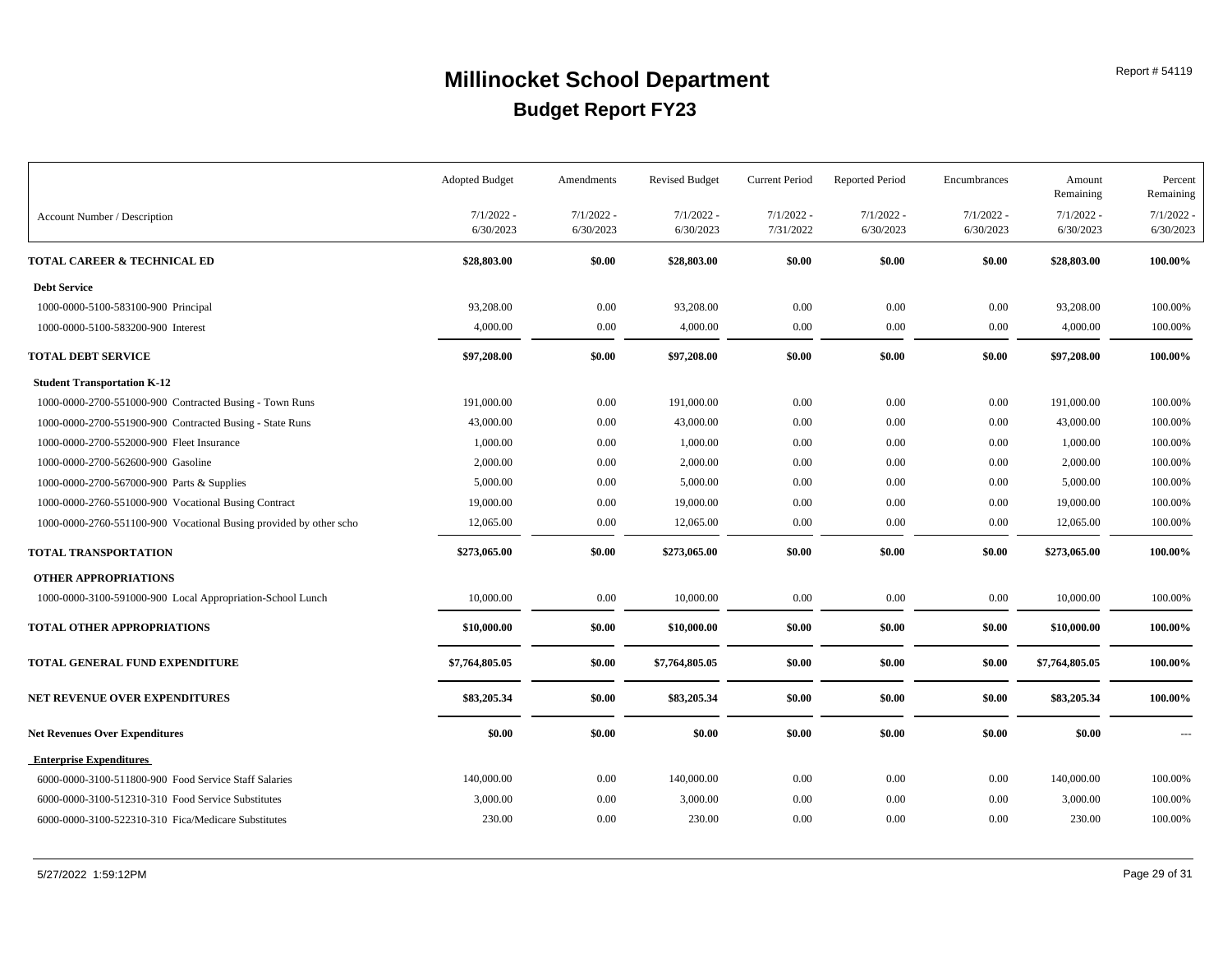|                                                    | <b>Adopted Budget</b>     | Amendments                | <b>Revised Budget</b>     | <b>Current Period</b>     | <b>Reported Period</b>    | Encumbrances              | Amount<br>Remaining       | Percent<br>Remaining     |
|----------------------------------------------------|---------------------------|---------------------------|---------------------------|---------------------------|---------------------------|---------------------------|---------------------------|--------------------------|
| Account Number / Description                       | $7/1/2022$ -<br>6/30/2023 | $7/1/2022 -$<br>6/30/2023 | $7/1/2022 -$<br>6/30/2023 | $7/1/2022 -$<br>7/31/2022 | $7/1/2022$ -<br>6/30/2023 | $7/1/2022 -$<br>6/30/2023 | $7/1/2022 -$<br>6/30/2023 | 7/1/2022<br>6/30/2023    |
| 6000-0000-3100-522800-900 Fica/Medicare Staff      | 11,000.00                 | 0.00                      | 11,000.00                 | 0.00                      | 0.00                      | 0.00                      | 11,000.00                 | 100.00%                  |
| 6000-0000-3100-526310-310 Unemployment Subsitutes  | 66.00                     | 0.00                      | 66.00                     | $0.00\,$                  | 0.00                      | $0.00\,$                  | 66.00                     | 100.00%                  |
| 6000-0000-3100-526800-900 Unemployment Staff       | 672.00                    | 0.00                      | 672.00                    | 0.00                      | 0.00                      | 0.00                      | 672.00                    | 100.00%                  |
| 6000-0000-3100-527310-310 Workers Comp Substitutes | 20.00                     | 0.00                      | 20.00                     | $0.00\,$                  | 0.00                      | 0.00                      | 20.00                     | 100.00%                  |
| 6000-0000-3100-527800-900 Workers Comp Staff       | 2,500.00                  | 0.00                      | 2,500.00                  | $0.00\,$                  | 0.00                      | 0.00                      | 2,500.00                  | 100.00%                  |
| 6000-0000-3100-553100-900 Postage School Lunch     | 275.00                    | 0.00                      | 275.00                    | $0.00\,$                  | 0.00                      | $0.00\,$                  | 275.00                    | 100.00%                  |
| 6000-0000-3100-554000-900 Advertising              | 200.00                    | 0.00                      | 200.00                    | $0.00\,$                  | 0.00                      | 0.00                      | 200.00                    | 100.00%                  |
| 6000-0000-3100-558000-900 Travel                   | 2,000.00                  | 0.00                      | 2,000.00                  | $0.00\,$                  | 0.00                      | 0.00                      | 2,000.00                  | 100.00%                  |
| 6000-0000-3100-560000-900 Supplies                 | 12,000.00                 | 0.00                      | 12,000.00                 | 0.00                      | 0.00                      | 0.00                      | 12,000.00                 | 100.00%                  |
| 6000-0000-3100-563000-900 Food Supplies            | 104,695.00                | 0.00                      | 104,695.00                | 0.00                      | 0.00                      | $0.00\,$                  | 104,695.00                | 100.00%                  |
| 6000-0000-3100-573000-900 Equipment                | 2,500.00                  | 0.00                      | 2,500.00                  | 0.00                      | 0.00                      | 0.00                      | 2,500.00                  | 100.00%                  |
| 6000-0000-3100-580000-900 Other Misc Costs         | 400.00                    | 0.00                      | 400.00                    | 0.00                      | 0.00                      | 0.00                      | 400.00                    | 100.00%                  |
| 6000-0000-3100-581000-900 Dues & Registrations     | 2,586.00                  | 0.00                      | 2,586.00                  | 0.00                      | 0.00                      | 0.00                      | 2,586.00                  | 100.00%                  |
| <b>Enterprise Expenditures</b>                     | \$282,144.00              | \$0.00                    | \$282,144.00              | \$0.00                    | \$0.00                    | \$0.00                    | \$282,144.00              | 100.00%                  |
| <b>Net Revenues Over Expenditures</b>              | \$282,144.00              | \$0.00                    | \$282,144.00              | \$0.00                    | \$0.00                    | \$0.00                    | \$282,144.00              | 100.00%                  |
| <b>Net Revenue over Expenses</b>                   | \$0.00                    | \$0.00                    | \$0.00                    | \$0.00                    | \$0.00                    | \$0.00                    | \$0.00                    | $\cdots$                 |
| <b>Net Revenue Over Expenditures</b>               | \$0.00                    | \$0.00                    | \$0.00                    | \$0.00                    | \$0.00                    | \$0.00                    | \$0.00                    | $\cdots$                 |
| <b>Net Revenue Over Expenditures</b>               | \$0.00                    | \$0.00                    | \$0.00                    | \$0.00                    | \$0.00                    | \$0.00                    | \$0.00                    | $\cdots$ .               |
| <b>Net Revenue Over Expenditures</b>               | \$0.00                    | \$0.00                    | \$0.00                    | \$0.00                    | \$0.00                    | \$0.00                    | \$0.00                    | $\cdots$                 |
| <b>Net Revenues Over Expenditures</b>              | \$0.00                    | \$0.00                    | \$0.00                    | \$0.00                    | \$0.00                    | \$0.00                    | \$0.00                    | $\sim$ $\sim$ $\sim$     |
| <b>Net Revenue Over Expenditures</b>               | \$0.00                    | \$0.00                    | \$0.00                    | \$0.00                    | \$0.00                    | \$0.00                    | \$0.00                    | $\overline{\phantom{a}}$ |
| <b>Net Revenues Over Expenditures</b>              | \$0.00                    | \$0.00                    | \$0.00                    | \$0.00                    | \$0.00                    | \$0.00                    | \$0.00                    | $\cdots$                 |
|                                                    |                           |                           |                           |                           |                           |                           |                           |                          |